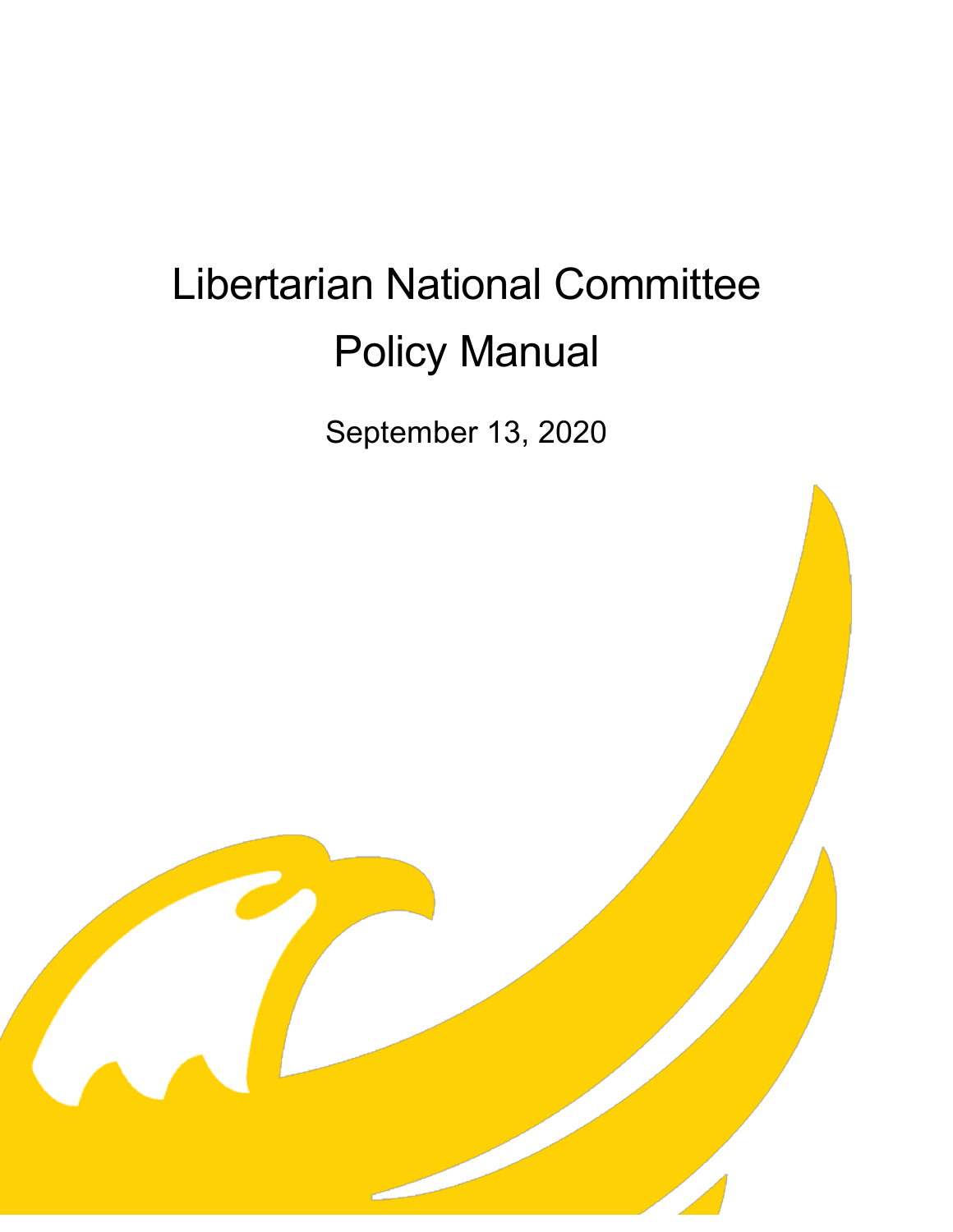# **Libertarian National Committee - Policy Manual**

**Table of Contents**

# Condensed Table of Contents

| Article I.      |                                                             |  |  |  |
|-----------------|-------------------------------------------------------------|--|--|--|
|                 |                                                             |  |  |  |
|                 |                                                             |  |  |  |
|                 | Section 1.03 COMMITTEE APPOINTMENTS AND TERMS OF OFFICE  15 |  |  |  |
|                 |                                                             |  |  |  |
|                 |                                                             |  |  |  |
| Article II.     |                                                             |  |  |  |
|                 | Section 2.01 OBLIGATIONS AMONG BOARD MEMBERS AND STAFF20    |  |  |  |
|                 |                                                             |  |  |  |
|                 |                                                             |  |  |  |
| Section 2.04    |                                                             |  |  |  |
| Section 2.05    |                                                             |  |  |  |
| Section 2.06    |                                                             |  |  |  |
| Section 2.07    |                                                             |  |  |  |
| Section 2.08    |                                                             |  |  |  |
|                 |                                                             |  |  |  |
| Article III.    |                                                             |  |  |  |
|                 |                                                             |  |  |  |
|                 |                                                             |  |  |  |
| Section 3.03    |                                                             |  |  |  |
| Section 3.04    |                                                             |  |  |  |
| Section 3.05    |                                                             |  |  |  |
|                 |                                                             |  |  |  |
|                 |                                                             |  |  |  |
|                 |                                                             |  |  |  |
|                 |                                                             |  |  |  |
| <b>ENDNOTES</b> | 67                                                          |  |  |  |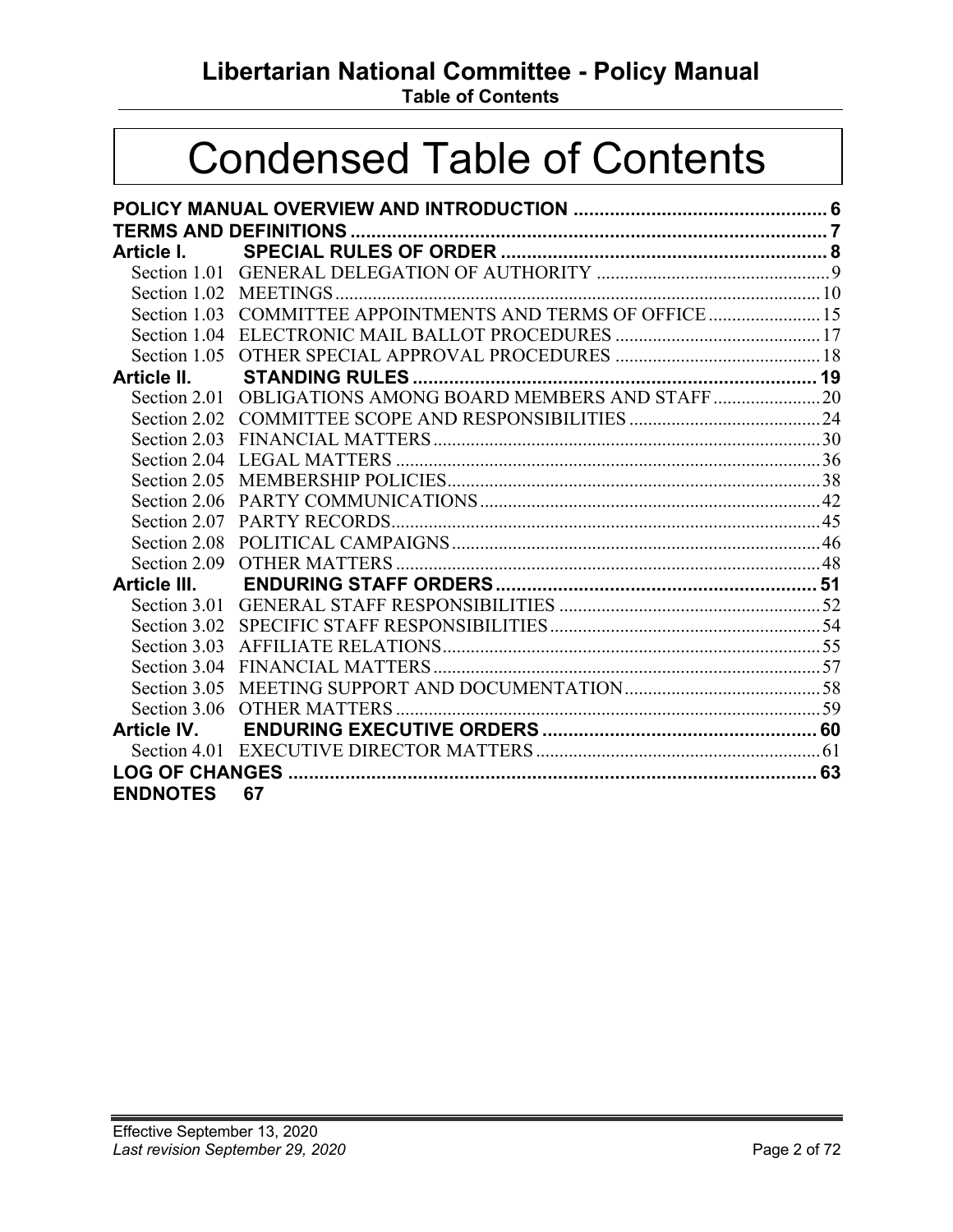# Libertarian National Committee - Policy Manual

**Table of Contents** 

# **Detailed Table of Contents**

| Article I.  |                                                             |  |
|-------------|-------------------------------------------------------------|--|
|             |                                                             |  |
| 1)          |                                                             |  |
| 2)          |                                                             |  |
| 3)          |                                                             |  |
| 4)          |                                                             |  |
|             |                                                             |  |
| 1)          |                                                             |  |
| 2)          |                                                             |  |
| 3)          |                                                             |  |
| 4)          |                                                             |  |
| 5)          |                                                             |  |
| 6)          |                                                             |  |
| 7)          |                                                             |  |
|             | Section 1.03 COMMITTEE APPOINTMENTS AND TERMS OF OFFICE  15 |  |
| 1)          |                                                             |  |
| 2)          |                                                             |  |
| 3)          |                                                             |  |
| 4)          |                                                             |  |
| 5)          |                                                             |  |
|             |                                                             |  |
| 1)          |                                                             |  |
|             |                                                             |  |
| 1)          |                                                             |  |
| 2)          |                                                             |  |
| Article II. |                                                             |  |
|             | Section 2.01 OBLIGATIONS AMONG BOARD MEMBERS AND STAFF20    |  |
| 1)          |                                                             |  |
| 2)          |                                                             |  |
| 3)          |                                                             |  |
| 4)          |                                                             |  |
|             |                                                             |  |
| 1)          |                                                             |  |
| 2)          |                                                             |  |
| 3)          |                                                             |  |
| 4)          |                                                             |  |
| 5)          |                                                             |  |
| 6)          |                                                             |  |
| 7)          |                                                             |  |
| 8)          |                                                             |  |
| 9)          |                                                             |  |
| 10)         |                                                             |  |
|             |                                                             |  |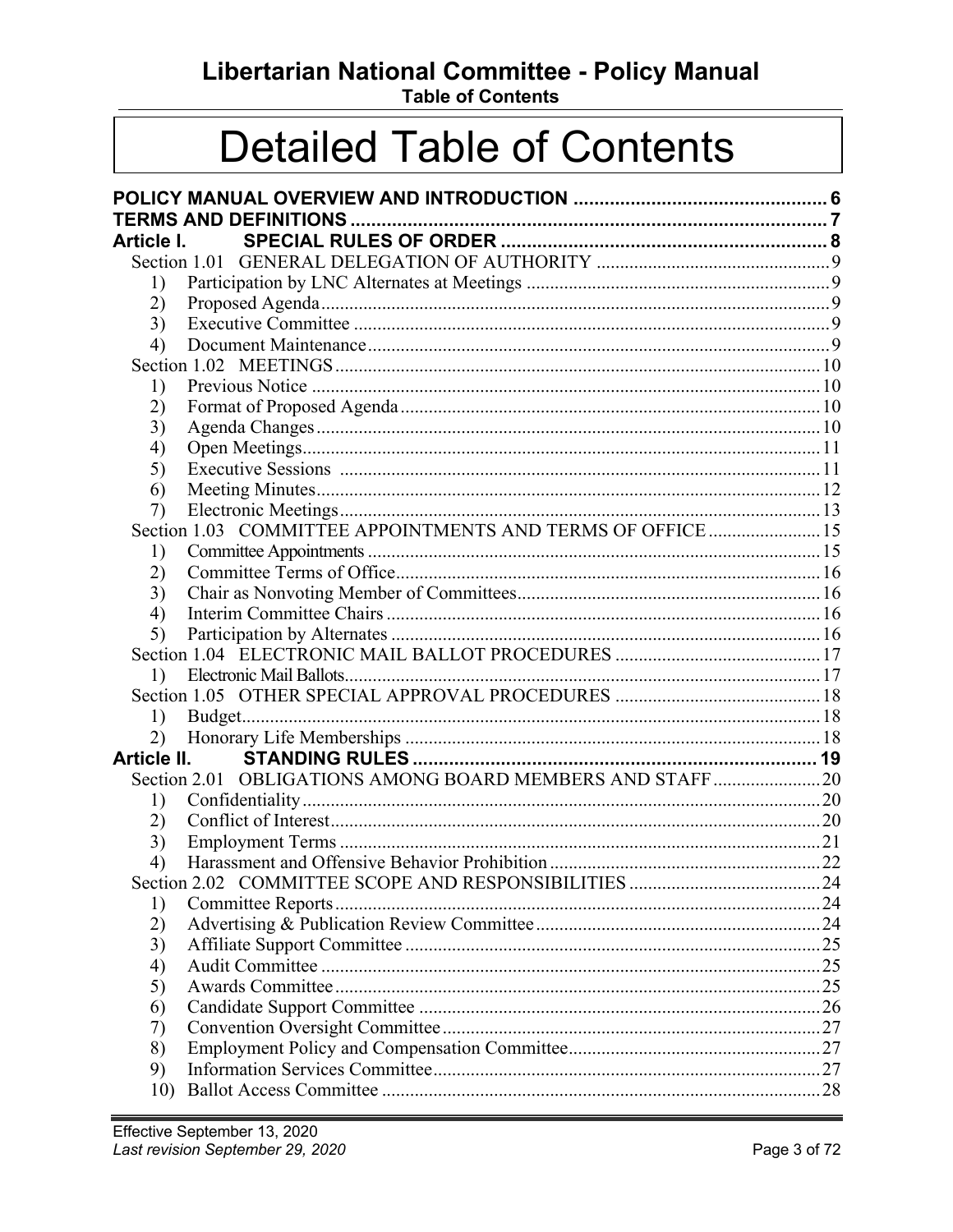# Libertarian National Committee - Policy Manual<br>Table of Contents

| 1)                  |  |  |  |  |
|---------------------|--|--|--|--|
| 2)                  |  |  |  |  |
| 3)                  |  |  |  |  |
| 4)                  |  |  |  |  |
| 5)                  |  |  |  |  |
| 6)                  |  |  |  |  |
| 7)                  |  |  |  |  |
| 8)                  |  |  |  |  |
| 9)                  |  |  |  |  |
| 10)                 |  |  |  |  |
| 11)                 |  |  |  |  |
| 12)                 |  |  |  |  |
| 13)                 |  |  |  |  |
|                     |  |  |  |  |
| 14)                 |  |  |  |  |
| 15)                 |  |  |  |  |
| 16)                 |  |  |  |  |
| 17)                 |  |  |  |  |
|                     |  |  |  |  |
|                     |  |  |  |  |
| 1)                  |  |  |  |  |
| 2)                  |  |  |  |  |
| 3)                  |  |  |  |  |
| 4)                  |  |  |  |  |
|                     |  |  |  |  |
| 1)                  |  |  |  |  |
| 2)                  |  |  |  |  |
| 3)                  |  |  |  |  |
| 4)                  |  |  |  |  |
| 5)                  |  |  |  |  |
| 6)                  |  |  |  |  |
|                     |  |  |  |  |
| 1)                  |  |  |  |  |
| 2)                  |  |  |  |  |
| 3)                  |  |  |  |  |
| $\boldsymbol{\psi}$ |  |  |  |  |
| 5)                  |  |  |  |  |
|                     |  |  |  |  |
| 1)                  |  |  |  |  |
| 2)                  |  |  |  |  |
| 3)                  |  |  |  |  |
| 4)                  |  |  |  |  |
| 5)                  |  |  |  |  |
|                     |  |  |  |  |
| 1)                  |  |  |  |  |
| 2)                  |  |  |  |  |
|                     |  |  |  |  |
| 3)                  |  |  |  |  |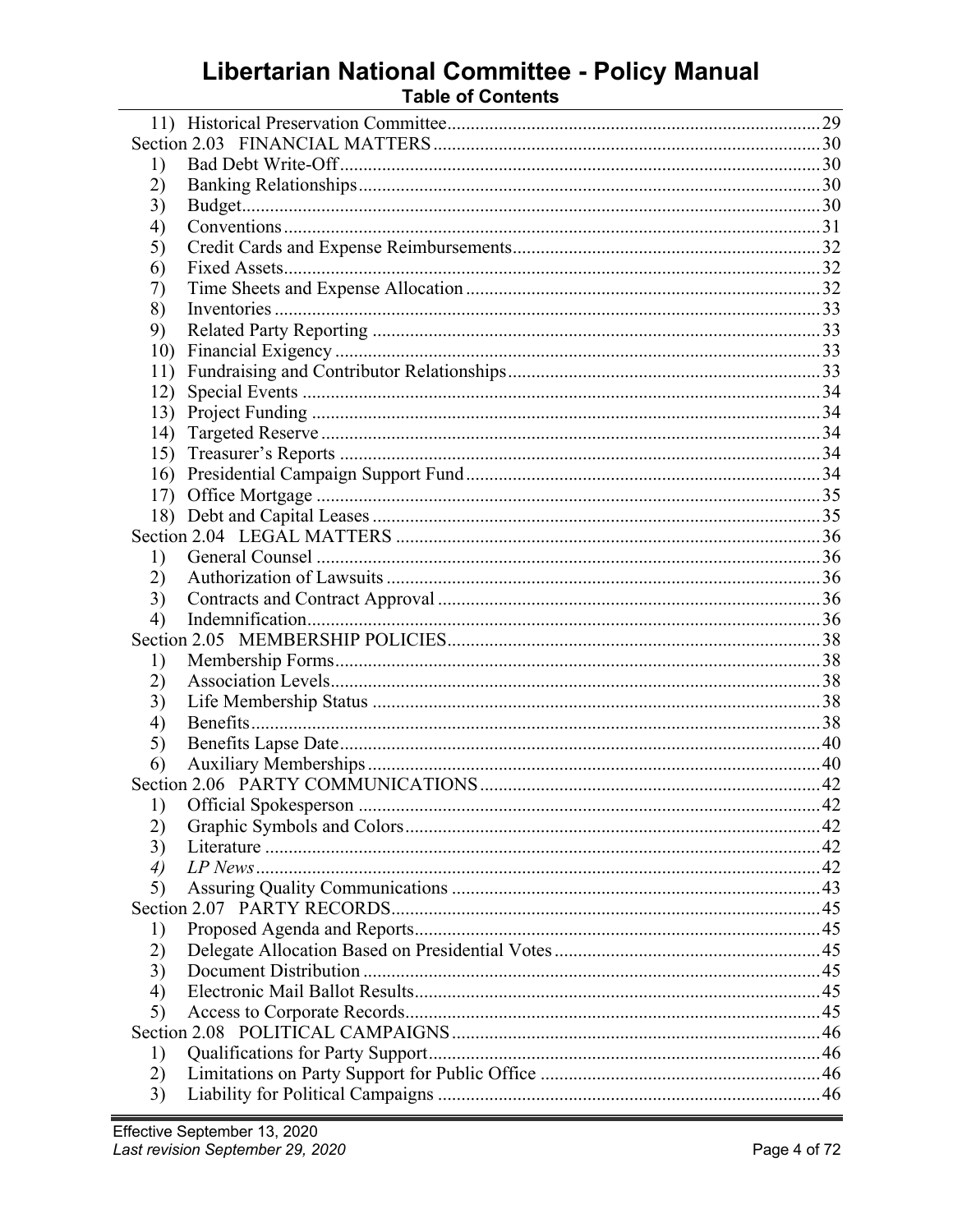# Libertarian National Committee - Policy Manual<br>Table of Contents

| 1)                 |    |  |
|--------------------|----|--|
| 2)                 |    |  |
| 3)                 |    |  |
| 4)                 |    |  |
| 5)                 |    |  |
| 6)                 |    |  |
| 7)                 |    |  |
| Article III.       |    |  |
|                    |    |  |
| 1)                 |    |  |
|                    |    |  |
| 1)                 |    |  |
| 2)                 |    |  |
| 3)                 |    |  |
|                    |    |  |
| 1)                 |    |  |
| 2)                 |    |  |
|                    |    |  |
| 1)                 |    |  |
| 2)                 |    |  |
| 3)                 |    |  |
|                    |    |  |
| 1)                 |    |  |
| 2)                 |    |  |
| 3)                 |    |  |
| 4)                 |    |  |
|                    |    |  |
| 1)                 |    |  |
| 2)                 |    |  |
| 3)                 |    |  |
| 4)                 |    |  |
| <b>Article IV.</b> |    |  |
|                    |    |  |
| 1)                 |    |  |
|                    |    |  |
| <b>ENDNOTES</b>    | 67 |  |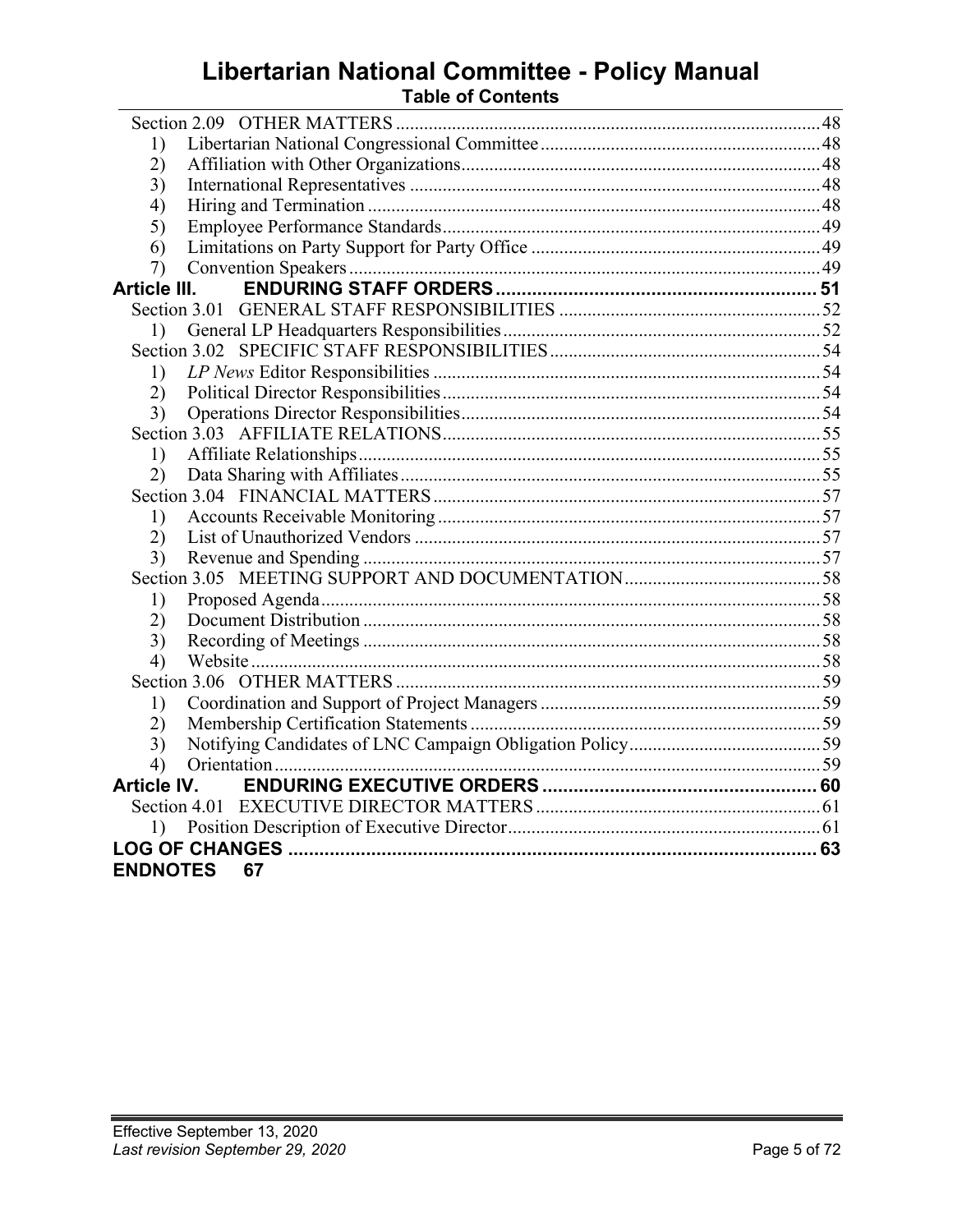# <span id="page-5-0"></span>**POLICY MANUAL OVERVIEW AND INTRODUCTION**

An organization is subject to public law and such other rules it adopts to govern its operation. The rules governing the Libertarian National Committee, Inc. are as follows and supersede each other in the order listed:

- Corporate Charter: The legal instrument conforming to state and federal laws. The Libertarian National Committee, Inc. is incorporated in the District of Columbia and is subject to its laws.
- Bylaws: Prescribe how the organization shall function. They may not be suspended, except for clauses that provide for their own suspension or clauses clearly in the nature of rules of order.
- Special Rules of Order: Relate to rules for orderly transaction of business that differ from those contained in the adopted parliamentary authority.
- Rules of Order: Relate to orderly transaction of business. These are usually contained in the adopted parliamentary authority, which in our case is the current edition  $(11<sup>th</sup>)$  of *Robert's Rules of Order Newly Revised* (RONR).
- Standing Rules: Relate to details of administration. They are adopted as the need arises. Special categories of standing rules include:
	- o Enduring Staff Orders—orders to staff by the LNC; and
	- o Enduring Executive Orders—orders to staff by the Chair.

This policy manual is a compilation of the rules governing the Libertarian National Committee, Inc. not already reflected in its corporate charter, bylaws, or rules of order.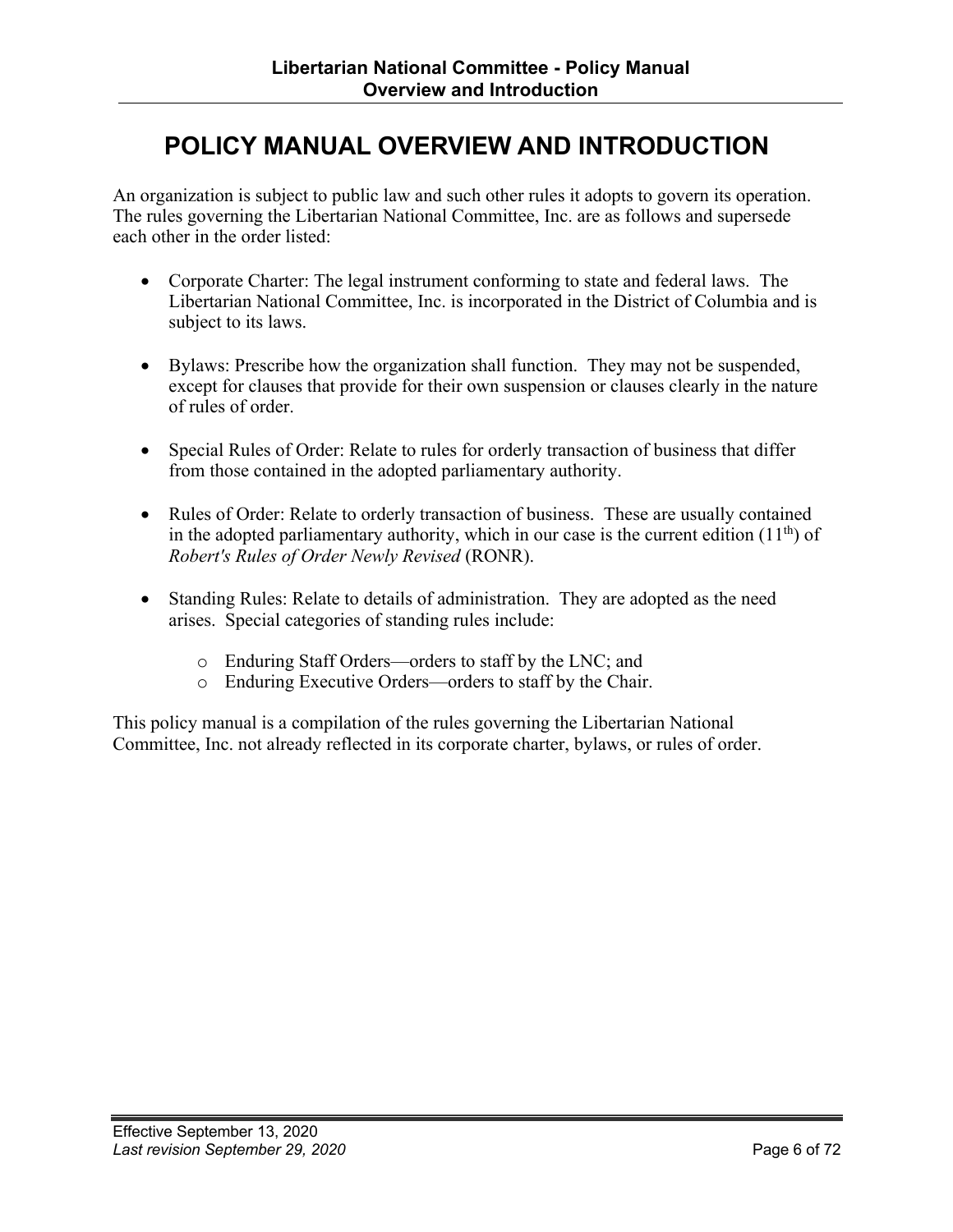# **TERMS AND DEFINITIONS**

<span id="page-6-0"></span>The following terms may be used throughout this document: **1**

"Constituent" is anyone who has paid money to the LNC in the past, regardless of whether they signed the membership certification, along with all individuals who have requested information from the national Party (aka inquiries).

"ED" is Executive Director

"LNC" is Libertarian National Committee

"LNC Members" are Officers, At-Large members, and Regional Representatives

"LPHQ" is Libertarian Party Headquarters

"*LP News*" is *Libertarian Party News*

"Party platform" or "platform" is the platform of the Libertarian Party

"Project" is any activity that is neither a core activity nor required to perform a core activity. The categories of such projects are:

- Perpetual, such as candidate support;
- Long-term (i.e., without a clear end date), such as branding;
- Short-term (i.e., with a distinct completion date), such as implementation of an accounting system; or
- Intermittent (i.e., occurring periodically), such as acquiring lists of registered voters

"Renewal Period" for an individual is the period commencing with the first membership renewal appeal sent to that individual until the receipt of a contribution sufficient to extend that individual's benefits lapse date.

"Reserve" is calculated as the total cash balance less the sum of :

- **●** restricted funds,
- **●** accounts payable,
- **●** accrued expenses, not including vacations, and
- **●** deferred revenue in excess of corresponding prepaid expense.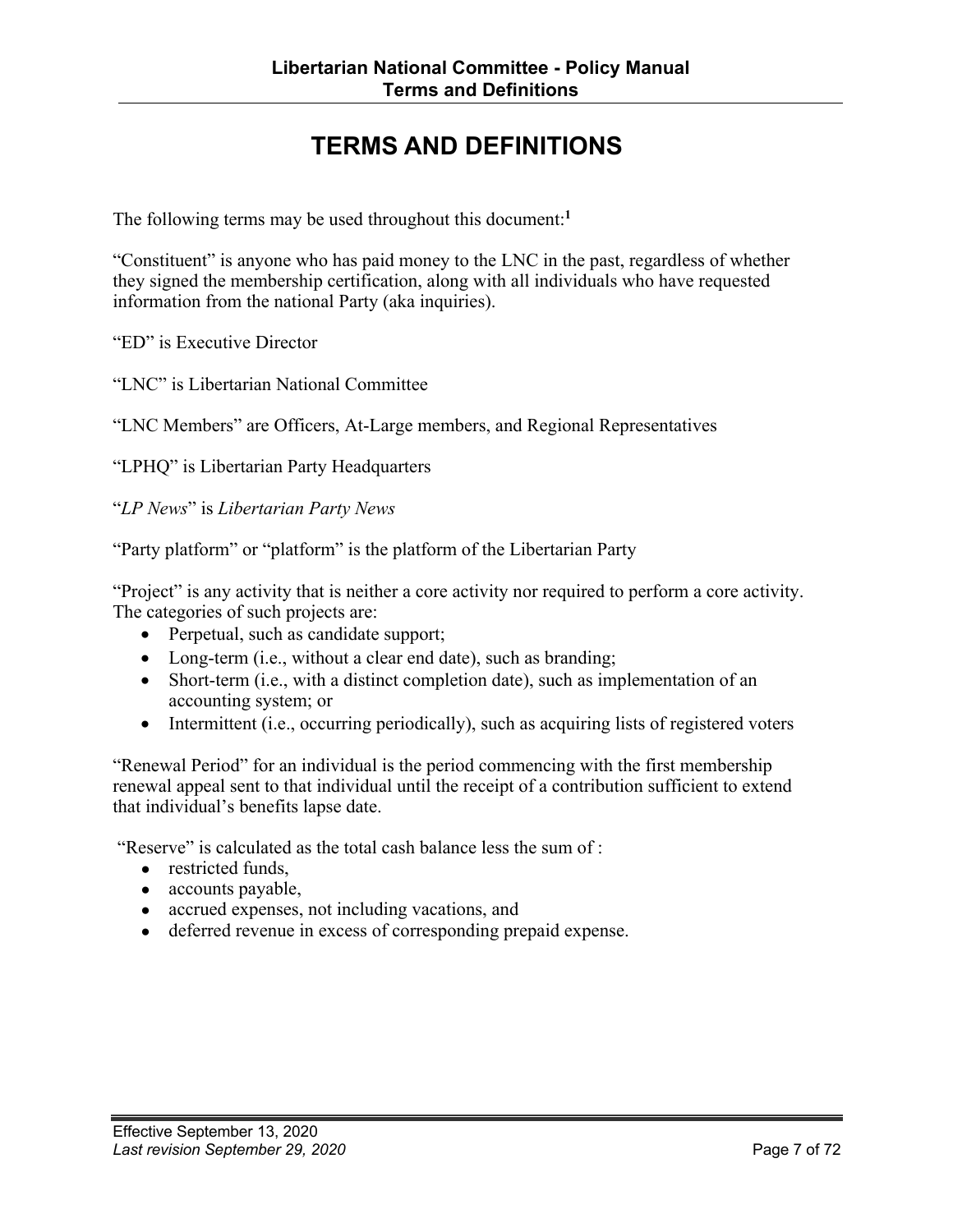# <span id="page-7-0"></span>**Article I. SPECIAL RULES OF ORDER**

Special rules of order are rules for orderly transaction of business (i.e., relating to parliamentary procedure) that differ from those contained in the adopted parliamentary authority. They are superseded only by the bylaws, the corporate charter, and any applicable procedural rule prescribed by federal, state, or local law, unless the rules in such documents specifically provide for their own suspension.

A special rule of order may be adopted, amended, rescinded, or suspended. Adoption, amendment, or rescission requires (a) a two-thirds (2/3) vote with previous notice, or (b) a vote of a majority of the entire membership of the LNC. Suspension requires a two-thirds (2/3) vote of the LNC. Rules that have their application outside of the session which is in progress cannot be suspended but can be rescinded or amended. **2**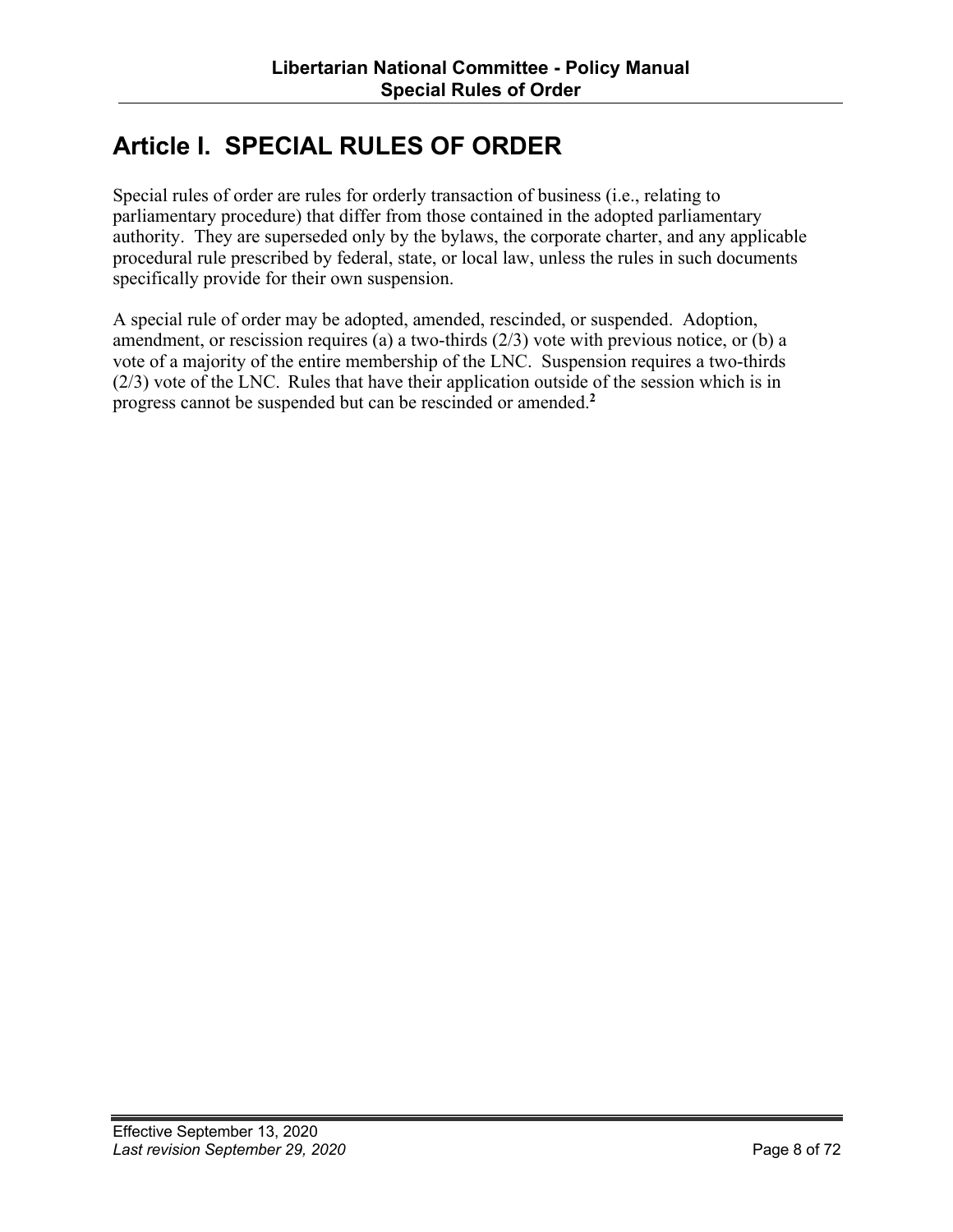# <span id="page-8-0"></span>*Section 1.01 GENERAL DELEGATION OF AUTHORITY*

# 1) Participation by LNC Alternates at Meetings

Free substitution of Alternates for Regional Representatives at LNC meetings is permitted.<sup>3</sup>

### 2) Proposed Agenda

The Chair shall propose an agenda for each session of the LNC.<sup>4</sup>

# 3) Executive Committee

The Executive Committee shall exercise all powers of the LNC between LNC meetings except for the addition, deletion, or amendment of the LNC policy manual or amendment of the budget beyond the limits specified elsewhere in this policy manual. Notwithstanding, the LNC reserves the right to exercise its authority through electronic mail ballots.<sup>5</sup>

### 4) Document Maintenance

The Secretary shall maintain a complete copy of this policy manual.

The Secretary is authorized to propose corrections to formatting, spelling, grammar, capitalization, punctuation, article and section designations, cross-references, and such other technical and conforming changes as may be necessary to the policy manual, provided such changes would have no effect on the meaning of the adopted Terms, Definitions, Rules, and Orders.

The Secretary may propose adding or amending annotations in the form of endnotes and introductory language to provide relevant references to authoritative statutes, the Party's corporate charter and bylaws, the parliamentary authority, and explanations as to how special rules of order differ from the parliamentary authority.

The Secretary shall promptly submit such proposals to the LNC, along with any written opinions provided by the Party's parliamentarian. These proposals shall be considered to be adopted thirty (30) days thereafter or upon the close of the next LNC meeting, whichever is sooner. The LNC may veto such proposals by majority vote prior to adoption.

The LNC reserves the right to also propose and adopt non-substantive, as well as substantive, changes.<sup>6</sup>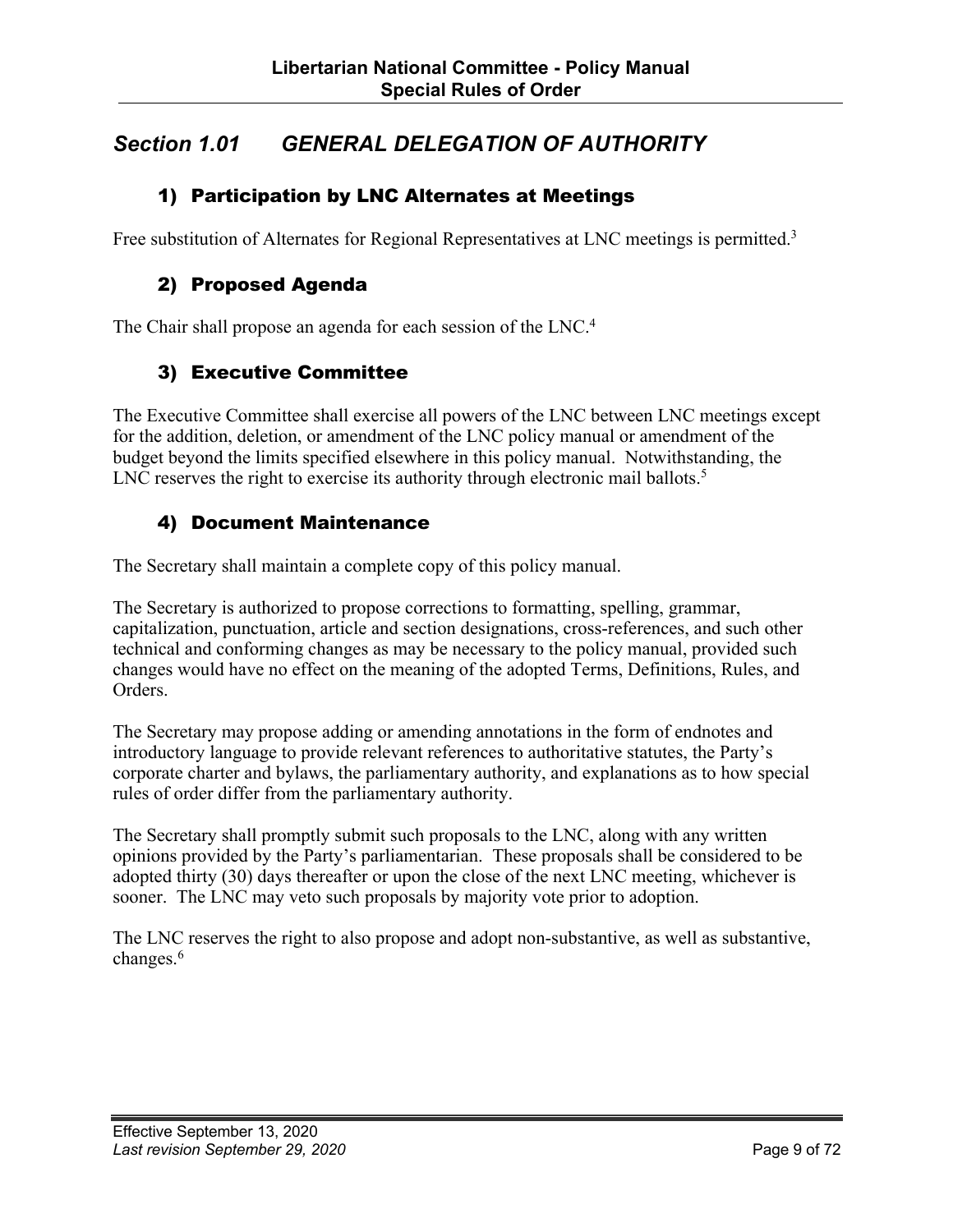# <span id="page-9-0"></span>*Section 1.02 MEETINGS*

# 1) Previous Notice

An LNC Member may satisfy the requirement of giving previous notice of their intention to introduce an original main motion<sup>7</sup> at the next session by:

- announcing this intention at the previous session in the presence of a quorum, providing an accurate and complete statement of purport, with such notice to be taken note of in the minutes; or
- sending the complete language of the motion to the entire LNC by e-mail at least fourteen  $(14)$  days prior to the session.<sup>8</sup>

# 2) Format of Proposed Agenda

The proposed agenda shall be in the following format:<sup>9</sup>

- Opening Ceremony
	- o Call to Order
	- o Opportunity for Public Comment
- Housekeeping
	- o Credentials Report and Paperwork Check
	- o Adoption of Agenda
	- o Report of Potential Conflicts of Interest
- Officer Reports
	- o Chair's Report
	- o Vice Chair's Report
	- o Treasurer's Report
	- o Secretary's Report
- Staff Reports
- Counsel's Report
- Regional Reports (supplements to printed reports)
- Committee Reports
	- o Reports of Standing Committees
	- o Reports of Special Committees
- Unfinished Business and Items Postponed from Previous Meeting
- New Business
	- o with Previous Notice
	- o without Previous Notice
- Closing Ceremony
	- o Announcements
	- o Opportunity for Public Comment

### 3) Agenda Changes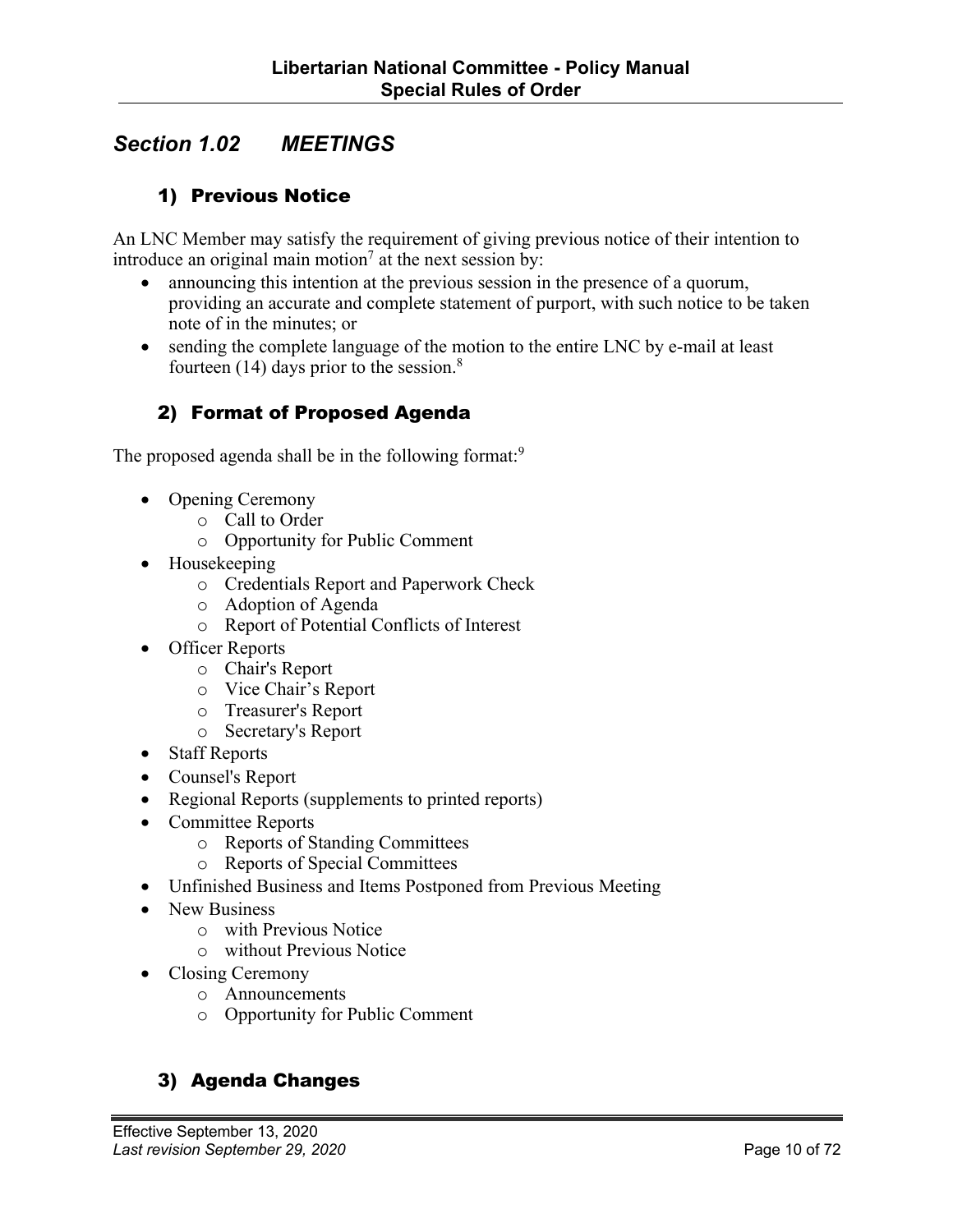<span id="page-10-0"></span>Changes in the placement of items on the agenda may be made by majority vote; this includes those items placed on the agenda by two-thirds  $(2/3)$  approval.<sup>10</sup>

# 4) Open Meetings

LNC meetings are open to Party members, except while in Executive Session. However, participation is not permitted except by majority vote of the committee.<sup>11</sup>

# 5) Executive Sessions 12

The LNC or any committee may enter into Executive Session only in compliance with this special rule of order.<sup>13</sup>

The motion to enter Executive Session must list all reasons for doing so from among the following: $14$ 

- Personnel matters
- Contractual negotiations
- Pending or potential litigation
- Political strategy requiring confidentiality

A majority of the committee members voting is required for passage.

No action can be taken while in Executive Session.<sup>15</sup> Discussion of action which may be taken in Open Session can occur.<sup>16</sup>

No recording shall be made or minutes taken except for the topics of political strategy or contractual negotiations; however, such recordings and minutes shall only be made available to members of the LNC until such time as the LNC—by a two-thirds (2/3) vote—incorporates such recordings and minutes into its public records. Nothing in this section shall require the LNC to ever make these records public.

Recordings shall be made and minutes shall be taken on any other topic. Immediately upon return to Open Session, the LNC may by a majority vote order its destruction or—by a twothirds (2/3) vote—incorporate such recordings and minutes into its public records. Nothing in this section shall require the LNC to ever make these records public.<sup>17</sup>

Any member who is unwilling to commit to maintaining confidentiality regarding any particular Executive Session is obligated to excuse themselves from the entire Executive Session and to request that the Secretary note their absence from the Executive Session in the minutes of the meeting.<sup>18</sup>

A participant in an Executive Session may publicly disclose information discussed in Executive Session, if the same information is publicly available from other sources, not as the result of a participant's misconduct, and the participant does not reveal that it was discussed in Executive Session;<sup>19</sup> or the LNC, and all the participants in the Executive Session,  $20$  first consent to its release.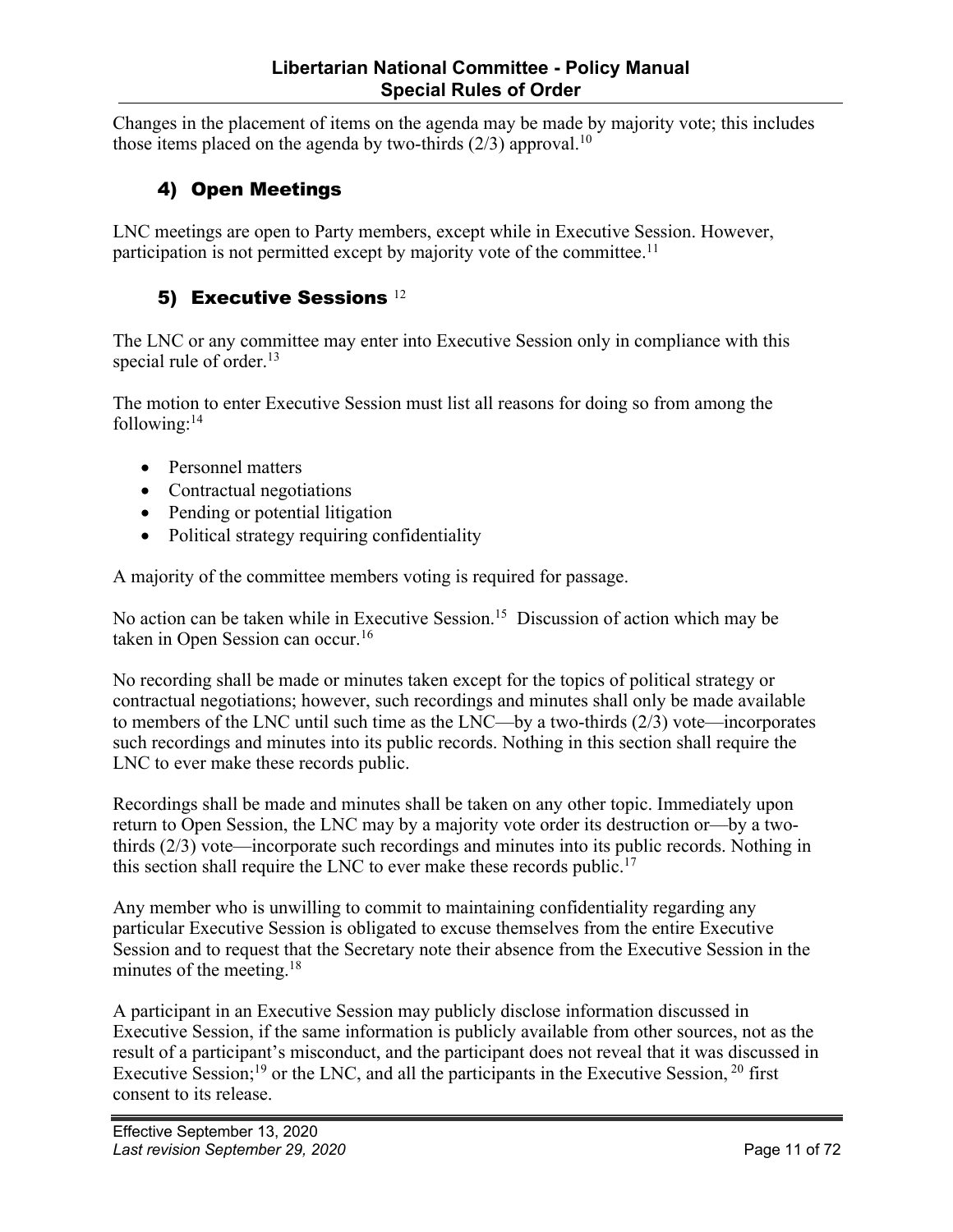# <span id="page-11-0"></span>6) Meeting Minutes

In addition to the requirements articulated by RONR, the meeting minutes shall include the following:

- Any disclosure of a conflict of interest by an LNC Member shall be noted in the minutes of the subsequent LNC meeting, citing the individual and pertinent details needed to identify the conflict of interest.<sup>21</sup>
- The following aspects of each mail ballot conducted since the prior meeting and reported by the Secretary at that meeting:
	- o the complete text of the motion,
	- o the names of the co-sponsors,
	- o the dates of the initiation and completion of the balloting, and
	- $\circ$  the roll of those voting on the motion.<sup>22</sup>

Meeting minutes for LNC electronic meetings or face-to-face meetings involving travel to a single site may be promoted from draft status to official during the time between LNC meetings as follows:<sup>23</sup>

- Draft minutes shall be mailed or emailed to all LNC Members not more than fifteen (15) days after each meeting.
- Corrections, clarifications, and changes to the draft minutes may be submitted for the Secretary's consideration for a period of fifteen (15) days following the distribution of the draft minutes. The Secretary shall distribute an updated version of the draft minutes not later than seven (7) days following the end of that submission period.
- The updated version shall be deemed official if no LNC Member challenges the content to the Secretary within seven (7) days of the distribution of the updated version. These provisions are void if the Secretary fails to distribute the draft minutes of a meeting within fifteen (15) days after that meeting or fails to distribute an updated version as described above.
- The Secretary shall send an official copy of meeting minutes to staff within seven (7) days of the promotion of those minutes from draft to official status.

Meeting minutes for Executive Committee meetings may be promoted from draft status to official during the time between Executive Committee meetings as follows:

• Draft minutes for Executive Committee meetings shall be emailed to all LNC Members not more than seven  $(7)$  days after each meeting.<sup>24</sup>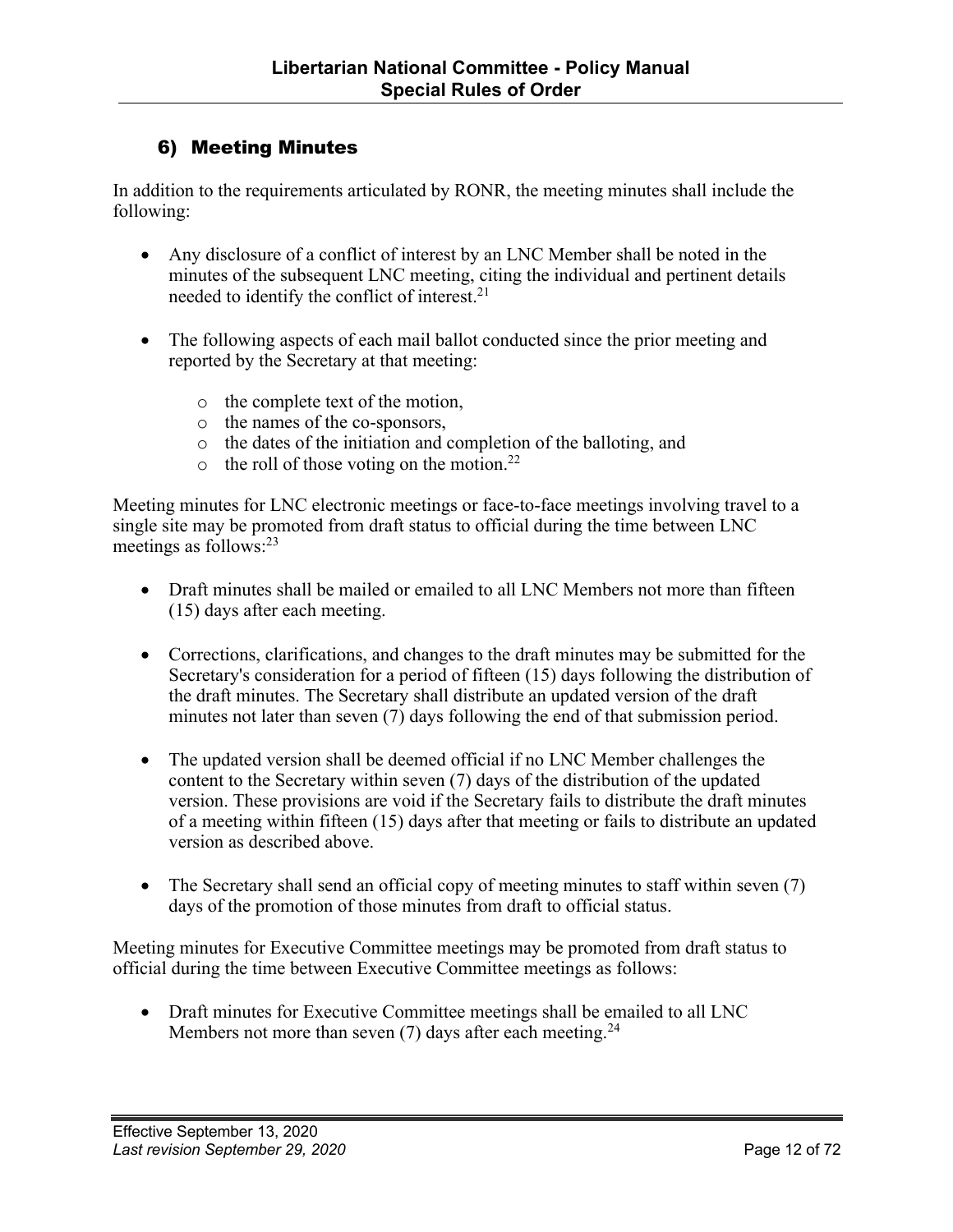- <span id="page-12-0"></span>• Absent objection from an Executive Committee member who attended the meeting, the minutes shall be deemed to be approved fourteen (14) days after their distribution<sup>25</sup>
- Executive Committee minutes shall be distributed to all LNC Members and alternates within seven (7) days of such approval.
- The Secretary shall send an official copy of meeting minutes to staff within seven (7) days of the promotion of those minutes from draft to official status.

# 7) Electronic Meetings

- a) The term "electronic meeting" within these electronic meeting rules shall be construed to include teleconferences and videoconferences.
- b) The term "committee" within these electronic meeting rules shall be construed to include both the LNC (as the board of the Libertarian Party) as well as committees.
- c) All videoconferences will be conducted via the Adobe Connect (Citrix) service or via Zoom (zoom.us). These services are hereinafter referred to as Electronic Meeting Provider(s).
- d) Electronic meetings may be called by either:
	- The committee Chair, or
	- One-third  $(1/3)$  of the committee members or two  $(2)$  committee members, whichever is greater.

However, the call of an electronic meeting can be canceled if a majority of the committee members email a cancellation request to the entire committee prior to the scheduled time of the meeting.

- e) Each committee member calling for an electronic meeting must do so by emailing the entire committee and specifying the date of the meeting, time of the meeting, meeting link including the identity of the Electronic Meeting Provider, and the topic(s) to be addressed. Meetings must be so called no fewer than two  $(2)$  days in advance for committees with fewer than ten (10) members, or five (5) days in advance for committees with ten (10) or more members. These time limits do not apply to the LNC's Executive Committee, the LNC's Advertising and Publications Review Committee, or the Judicial Committee.
- f) For electronic LNC meetings, messages calling or vetoing a meeting must be sent on the LNC-Business email list.
- g) When a sufficient number of people have issued a call for an electronic meeting, the committee Chair or Secretary shall issue a notice of the meeting to each member and alternate of the committee. In addition to the standard notice content, the meeting notice shall describe how to participate in the meeting.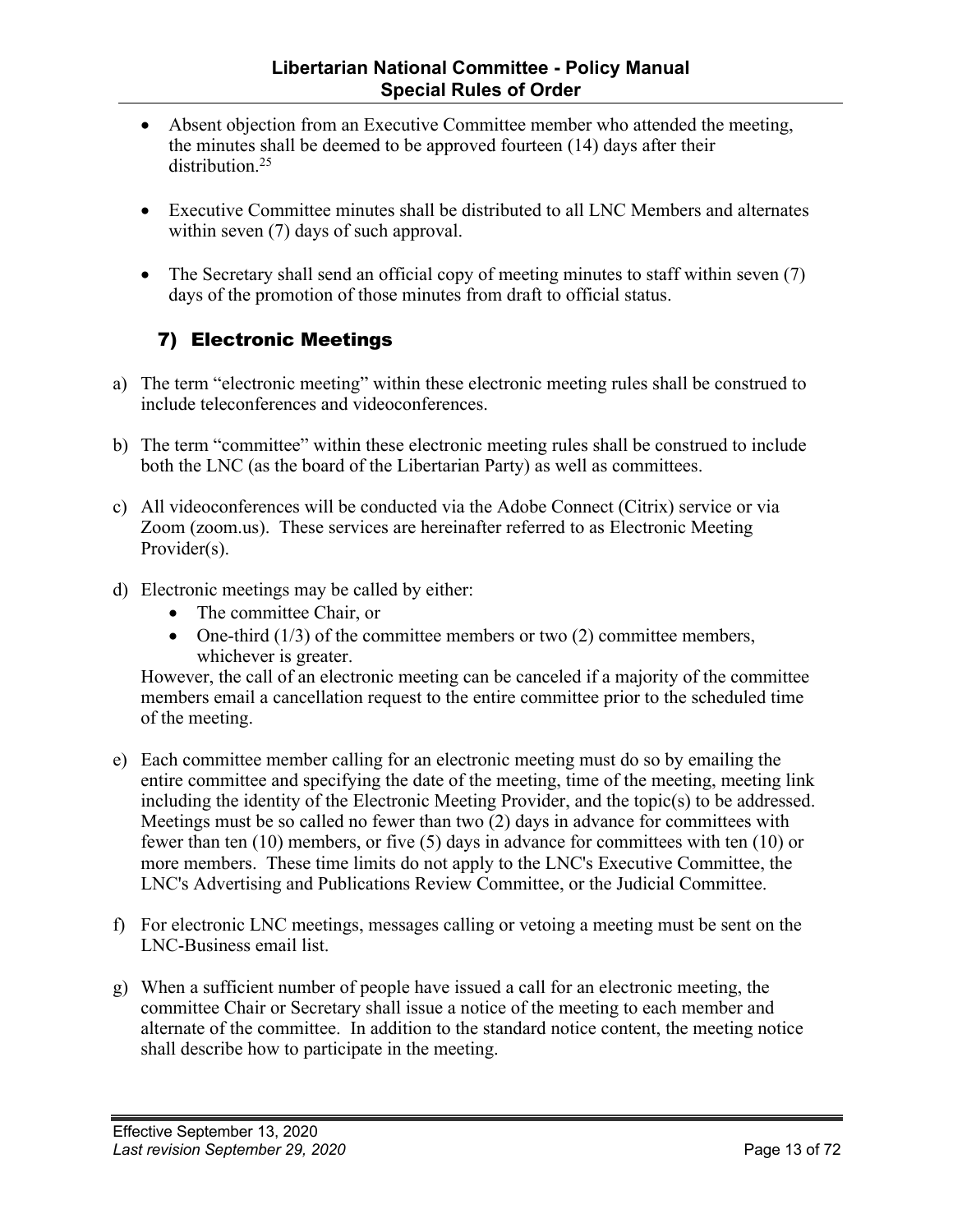### **Libertarian National Committee - Policy Manual Special Rules of Order**

- h) Each participant must provide their own equipment and connectivity, including but not limited to any computer, internet access, web camera, microphone, earphones, or telephone. Members and alternates have the right to participate in an electronic meeting by telephone, however they should use a computer connection if feasible so as to be able to more fully use the Electronic Meeting Provider features. The organization is not responsible for providing a central location for physical attendance of an electronic meeting. For face-to-face meetings, electronic participation is not allowed.
- i) Each participant must accurately identify themselves by name when joining the meeting. Videoconference participants other than members or alternates of the committee must precede their sign-in name with "zz" (or the group administrator shall do so) so as to group them at the end of the alphabetical participant list.
- j) Electronic meeting participants must try to eliminate, as much as possible, background noise, echoes, and call waiting interruptions. Participants shall not place their telephone connection on hold if the system has music or messages playing while in that mode.
- k) All participants legally consent to having the meetings recorded, should the committee opt to do so.
- l) Electronic meetings are special meetings such that only the topics listed in the call of the meeting may be considered during the meeting.
- m) For original main motions, the committee Chair or Secretary shall document the time at which the vote tally was announced. A person eligible to vote who was present during the debate of the motion but who lost their connection to the meeting may still reconnect to the meeting and cast their vote on the motion no more than five (5) minutes after the announcement of the vote tally.
- n) If the committee permits, participants other than members or alternates of the committee may observe videoconferences using the Electronic Meeting Provider (and not by a tollfree number) with their web cameras off and their microphones muted.
- o) The LNC Secretary shall promulgate these rules to all members/alternates of each committee upon notice of their election or appointment.
- p) Arrangements for use of the Electronic Meeting Providers must be made through the LNC Secretary who may be required to be present to administer the meeting which might limit available days for use.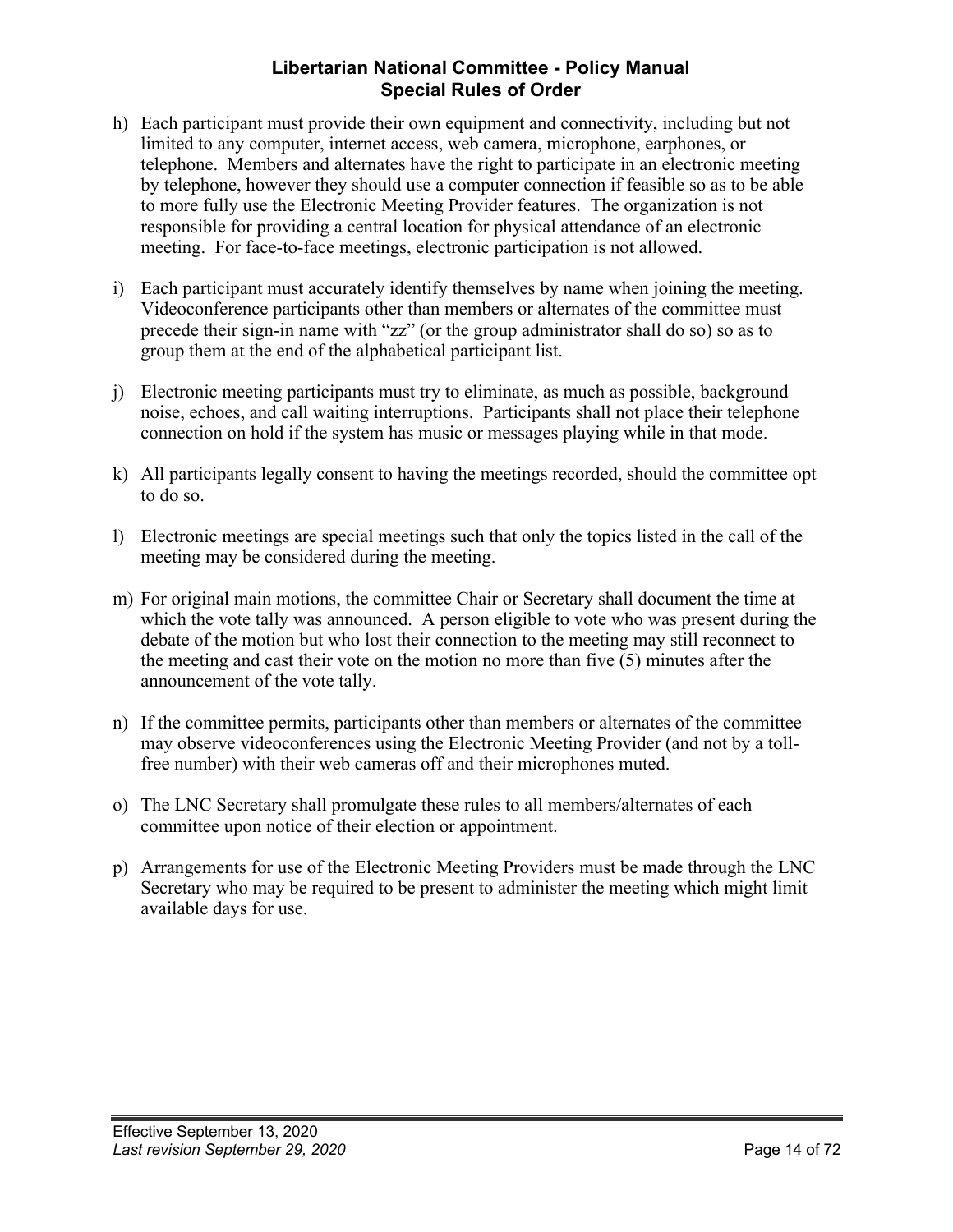# <span id="page-14-0"></span>*Section 1.03 COMMITTEE APPOINTMENTS AND TERMS OF OFFICE*

# 1) Committee Appointments<sup>26</sup>

These committees have special appointment procedures as follows:

| Committee                    | <b>Size</b>                                               | <b>Member Selection</b>                        | <b>Chair Selection</b> |  |
|------------------------------|-----------------------------------------------------------|------------------------------------------------|------------------------|--|
| <b>Name</b>                  |                                                           |                                                |                        |  |
| Advertising &<br>Publication | No more than five (5), all LNC<br>Members                 | <b>LNC</b>                                     | * Committee selected   |  |
| Review                       |                                                           |                                                |                        |  |
| Affiliate                    | Seven (7) members                                         | Committee Chair selected                       | LNC Chair selects      |  |
| Support                      |                                                           | by LNC Chair; three (3)                        | from pool of LNC       |  |
| Committee                    |                                                           | <b>LNC</b> Regional                            | At-Large, LNC          |  |
|                              |                                                           | Representatives selected by                    | Regional               |  |
|                              |                                                           | the Committee Chair; three                     | Representatives, and   |  |
|                              |                                                           | (3) members selected by                        | the LNC Vice Chair     |  |
|                              |                                                           | Libertarian State                              |                        |  |
|                              |                                                           | Leadership Alliance                            |                        |  |
| Audit <sup>27</sup>          | One (1) non-officer LNC                                   | Non-officer LNC members                        | * Committee selected   |  |
|                              | member and two $(2)$ non-LNC<br>members                   |                                                |                        |  |
| Awards                       | Five (5) members, including                               | LNC - Each cycle strive to                     | * Committee selected   |  |
|                              | up to two $(2)$ non-LNC                                   | keep two $(2)$ members of                      |                        |  |
|                              | members                                                   | past Awards Committee                          |                        |  |
| <b>Ballot Access</b>         | Seven (7) Party members, no                               | LNC members selected by                        | <b>LNC</b> Chair       |  |
|                              | less than three $(3)$ of which                            | LNC using approval                             |                        |  |
|                              | shall be LNC members                                      | voting, non-LNC members                        |                        |  |
|                              |                                                           | selected by the LNC Chair                      |                        |  |
| Candidate                    | Five (5) LNC members and                                  | LNC members elected by                         | * Committee selected   |  |
| Support<br>Committee         | two $(2)$ non-LNC members of<br>the LP                    | the LNC; non-LNC                               |                        |  |
|                              |                                                           | members appointed by the<br>LNC Chair based on |                        |  |
|                              |                                                           | recommendations from the                       |                        |  |
|                              |                                                           | LNC members of the                             |                        |  |
|                              |                                                           | committee                                      |                        |  |
| Convention                   | Seven (7) members, with a                                 | <b>LNC</b>                                     | <b>LNC</b>             |  |
| Oversight                    | minimum of four (4) LNC                                   |                                                |                        |  |
|                              | members, plus a minimum of                                |                                                |                        |  |
|                              | two (2) non-LNC members                                   |                                                |                        |  |
|                              | who are recommended by the<br><b>Convention Oversight</b> |                                                |                        |  |
|                              | Committee                                                 |                                                |                        |  |
|                              |                                                           |                                                |                        |  |
| Employment                   | Three (3) LNC members other                               | <b>LNC</b>                                     | * Committee selected   |  |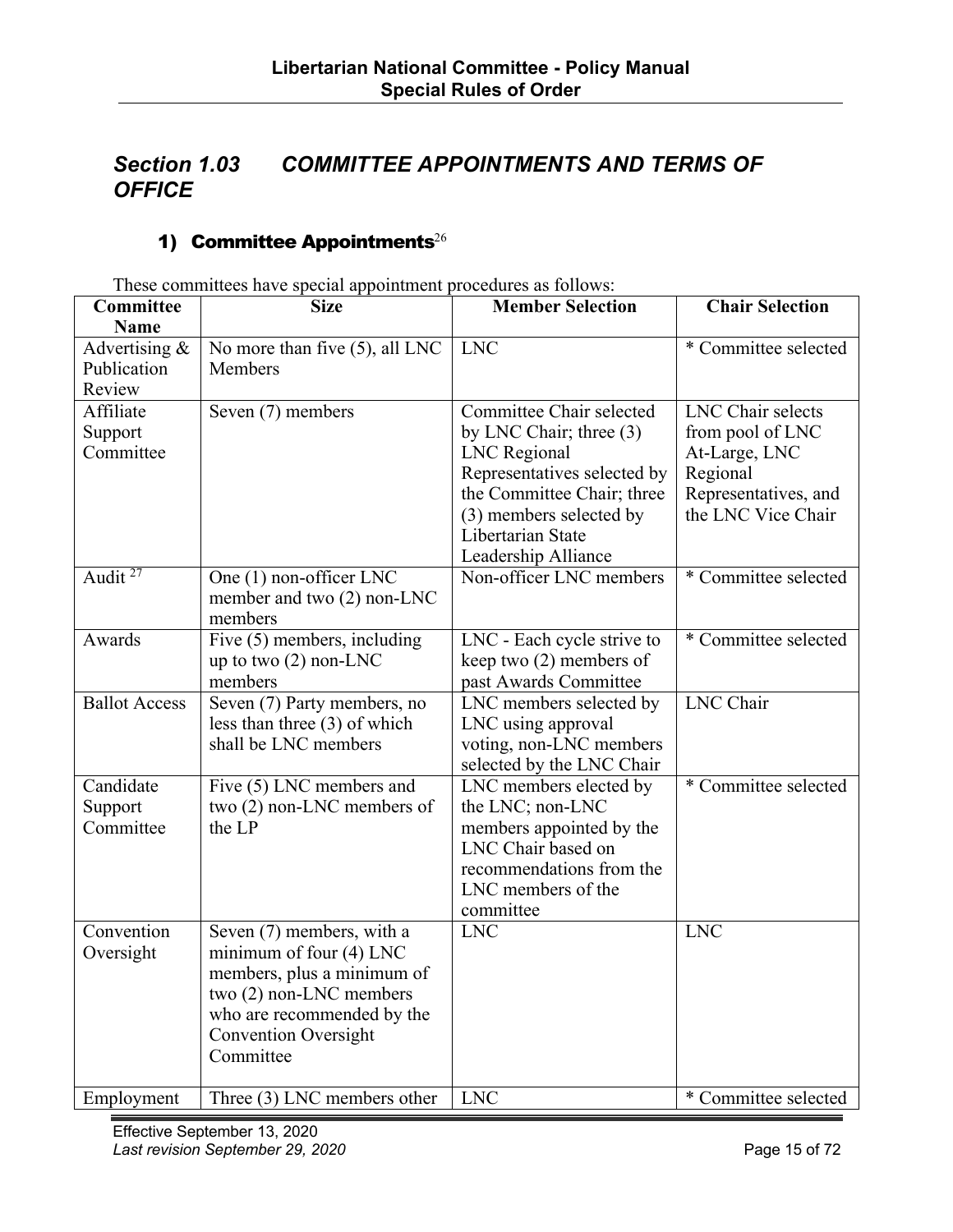### **Libertarian National Committee - Policy Manual Special Rules of Order**

<span id="page-15-0"></span>

| Policy and<br>Compensation | than the LNC Chair             |                          |                      |
|----------------------------|--------------------------------|--------------------------|----------------------|
|                            |                                |                          |                      |
| Executive                  | Four $(4)$ officers plus any   | <b>LNC</b>               | LNC Chair selected   |
|                            | number of LNC members          |                          |                      |
|                            | excluding alternates           |                          |                      |
| Historical                 | A minimum of five $(5)$ and up | Committee Chair selected | <b>LNC</b>           |
| Preservation               | to seven $(7)$ members         | by LNC; remaining        |                      |
| Committee                  |                                | members selected by the  |                      |
|                            |                                | Committee Chair          |                      |
| Information                | Two (2) LNC members, plus      | LNC Chair                | * Committee selected |
| <b>Services</b>            | up to five $(5)$ non-LNC       |                          |                      |
| Committee                  | members who are                |                          |                      |
|                            | recommended by the IS          |                          |                      |
|                            | Committee                      |                          |                      |

\* See Section 1.03.4 below regarding interim chairs

# 2) Committee Terms of Office

With the exception of the Convention Oversight Committee and Ballot Access Committee, the terms of office of all project managers, committee chairs, and committee members shall expire with the administration that appoints them, or when their successors are chosen, whichever occurs first. The term of office for the Convention Oversight Committee shall expire ninety (90) days following the close of the convention. The term of office for the Ballot Access Committee shall expire on September  $30<sup>th</sup>$  of each even-numbered year. <sup>28</sup>

# 3) Chair as Nonvoting Member of Committees

The Chair shall serve as a nonvoting member of all LNC-created committees, except where specifically appointed to the committee as a voting member.<sup>29</sup>

# 4) Interim Committee Chairs

The Chair shall have the authority to appoint an interim chair for all non-standing committees of the LNC which select their own permanent chair. The interim chair shall serve until a permanent chair is chosen by the committee.

# 5) Participation by Alternates

Unless explicitly excluded in this policy manual or the bylaws, an alternate may fill any appointment requiring an LNC member.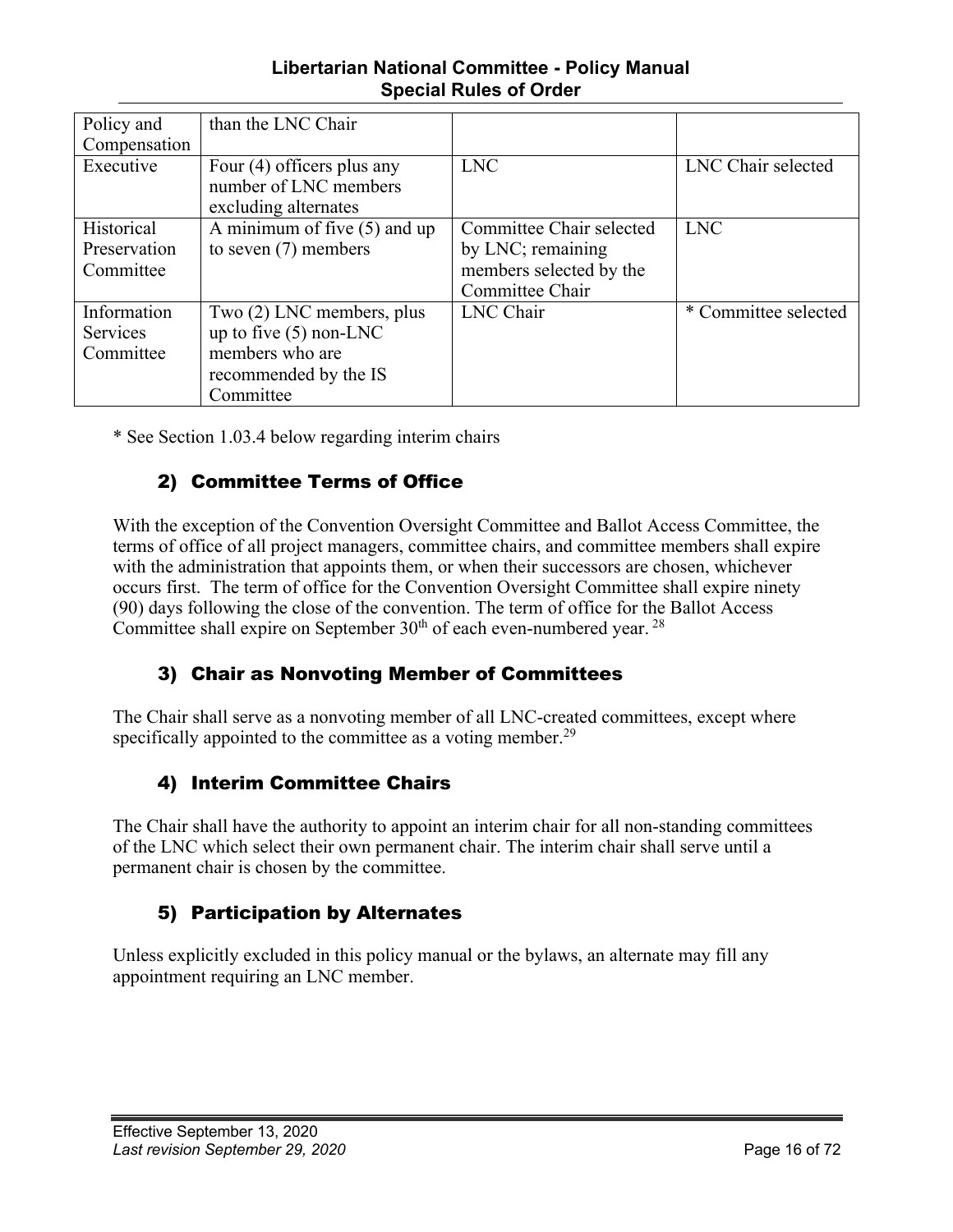# <span id="page-16-0"></span>*Section 1.04 ELECTRONIC MAIL BALLOT PROCEDURES*

# 1) Electronic Mail Ballots $30$

Notification of an electronic mail ballot shall be made by the Secretary by electronic mail within three (3) days of the question being submitted by the Chair or cosponsored by a sufficient number of LNC members. This notification shall not include an accompanying argument for or against passage of the motion. An LNC Member may change their vote on an electronic mail ballot, provided that the change is received by the Secretary by the deadline for return of ballots.

In the event that a Regional Representative votes abstain, that Regional Alternate's vote shall not be counted.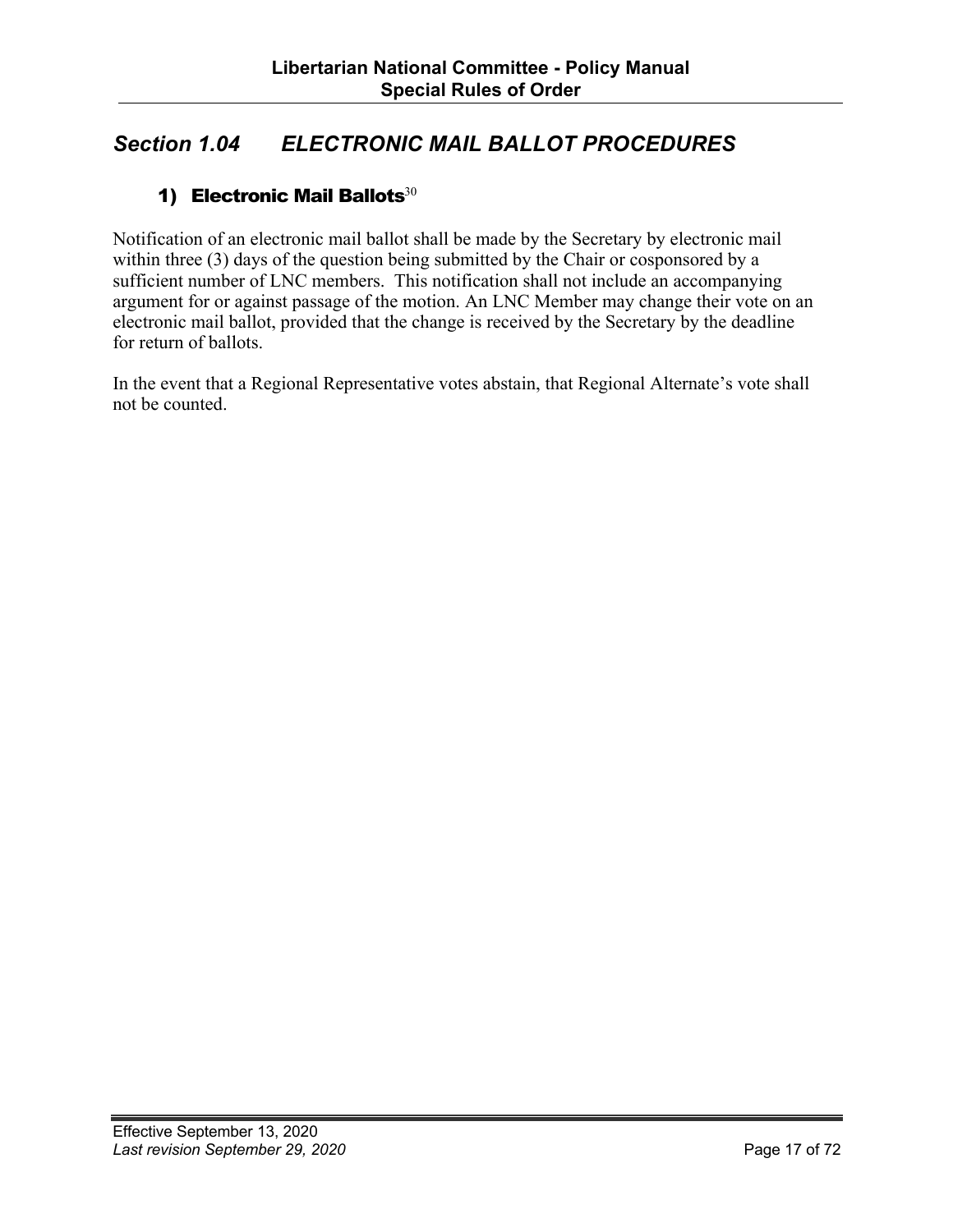# <span id="page-17-0"></span>*Section 1.05 OTHER SPECIAL APPROVAL PROCEDURES*

# 1) Budget

The budget may be amended at any time by a majority vote of the  $LNC<sup>31</sup>$  However, the Executive Committee is authorized to amend expense items within one budget area, as long as the total expense for that budget area is not increased.32

The Chair, with the consent of the Executive Committee, is authorized to make the following budget adjustments without LNC approval: 33

- Addition of lines for previously unbudgeted expenses, the total of which shall not exceed one-percent (1%) of budgeted revenues
- An increase in a line for budgeted expense provided there is a corresponding reduction from the contingency fund.

The Chair, without the consent of the Executive Committee, is authorized to expend up to \$1,000 in discretionary funds within any (rolling) three (3) month period, the total of which shall not exceed \$5,000 per term unless those expenditures are later ratified by the LNC.<sup>34</sup>

# 2) Honorary Life Memberships

Honorary life memberships may be granted by a two-thirds  $(2/3)$  vote of the LNC.<sup>35</sup>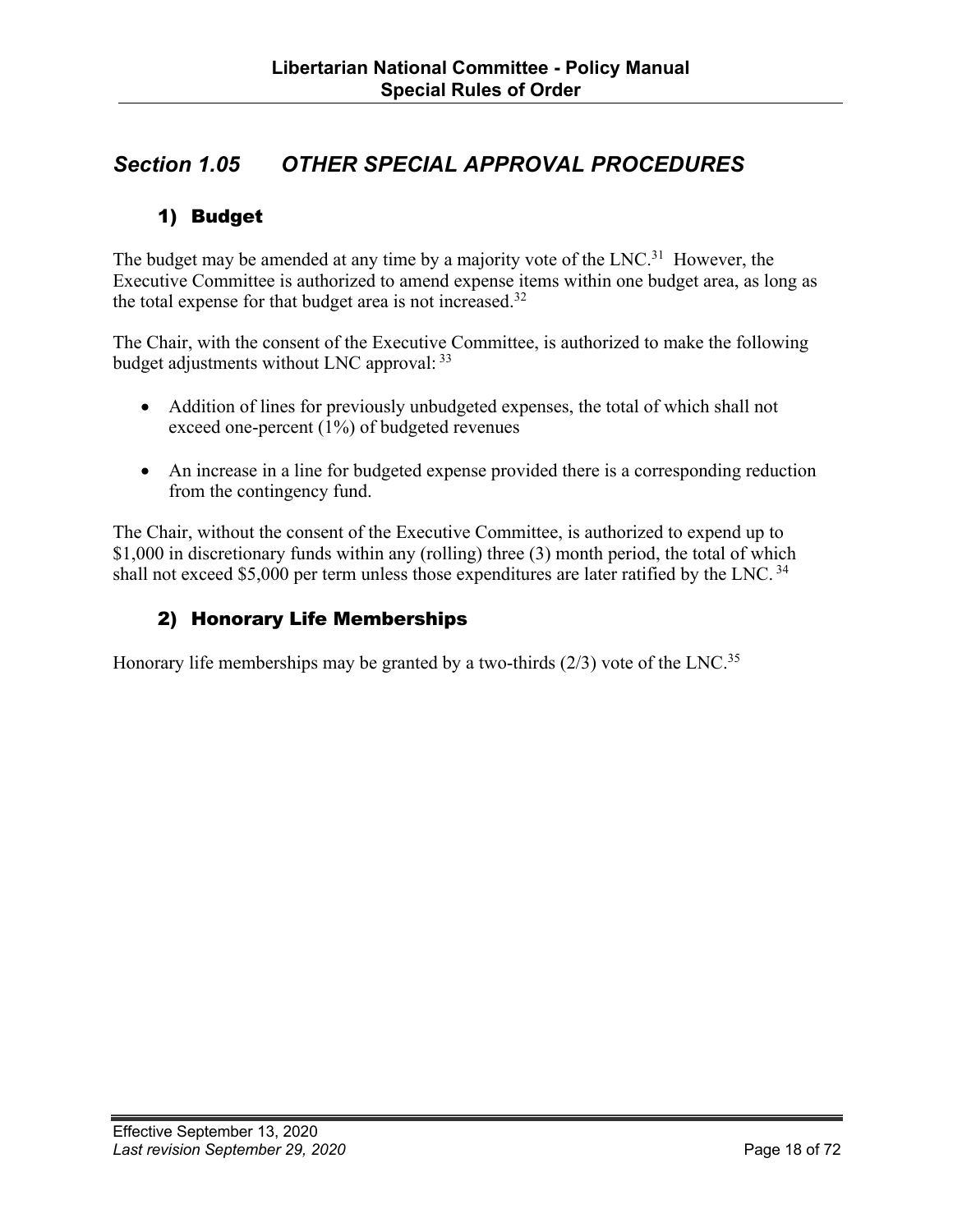# **Article II. STANDING RULES**

<span id="page-18-0"></span>Standing rules relate to details of administration. They are superseded only by the parliamentary authority, special rules of order, bylaws, the corporate charter and any applicable procedural rule prescribed by federal, state, or local law, unless the rules in such documents specifically provide for their own suspension.

A standing rule may be adopted, amended, rescinded, or suspended. Adoption requires a majority vote. Amendment or rescission requires (a) a majority vote with previous notice, (b) without notice a two-thirds (2/3) vote, or (c) a majority of the entire membership of the LNC. Suspension requires a majority vote of the LNC, but rules which have their application outside of the session which is in progress cannot be suspended.<sup>36</sup>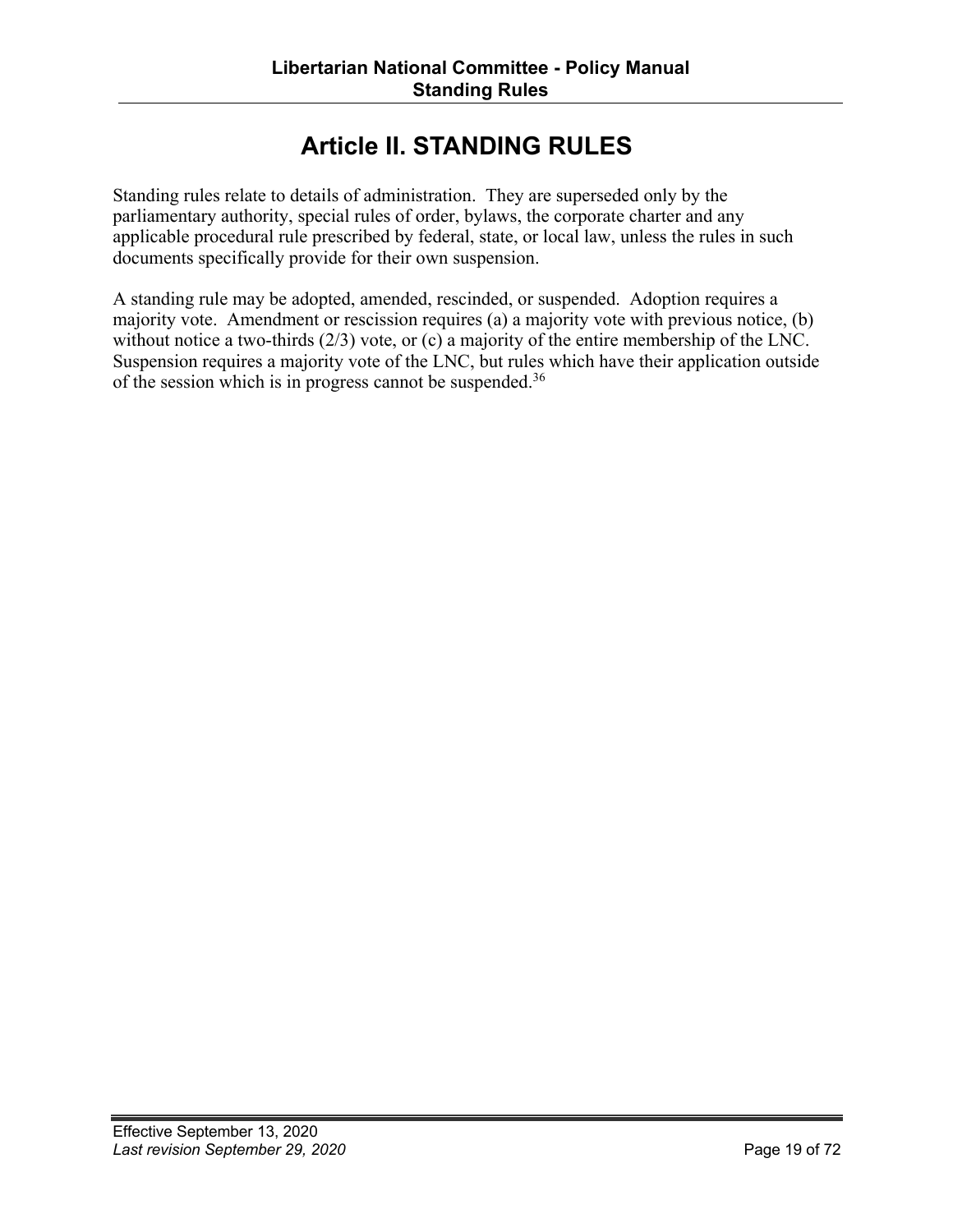# <span id="page-19-0"></span>*Section 2.01 OBLIGATIONS AMONG BOARD MEMBERS AND STAFF*

# 1) Confidentiality

The officers, employees, agents, and members of the LNC shall not be personally liable for any debt, liability, or obligation of the Party, unless caused by their breach of confidentiality.

# 2) Conflict of Interest

Each LNC Member and each Party officer or employee shall disclose to the LNC situations in which such person's own economic or other interests, or duties to others, might conflict with the interests of the Party in the discharge of their duties. Any such disclosure shall be made at the earliest opportune moment, prior to the discharge of such duties and clearly set forth the details of the conflict of interest, in a written disclosure statement provided to the Secretary. No LNC member, Party officer, or employee shall: (a) transact business with the Party unless the transaction is fair and equitable to the Party; or (b) use information gained in the discharge of Party duties to the disadvantage of the Party.

The Secretary shall maintain a register of all declared potential conflicts of interest by LNC members. This register will be presented and distributed to all LNC members at each regular LNC meeting.

# 3) Eligibility to Engage in Financial Transactions

For the persons noted below, eligibility to engage in financial transactions with the Party is subject to the following:

|                        | <b>Status of</b>      |                   |                  |                        |
|------------------------|-----------------------|-------------------|------------------|------------------------|
|                        | Person (or            |                   | Contracted       |                        |
|                        | Person to             |                   | Compensation     |                        |
|                        | <b>Which Party is</b> |                   | for Products or  | <b>Other Financial</b> |
| Person                 | <b>Related</b> )      | <b>Employment</b> | <b>Services</b>  | <b>Transactions</b>    |
|                        | Current               | Ineligible        | Eligible with    | Eligible with          |
|                        | Officeholder          |                   | written contract | three-fourth           |
| Officers, LNC          |                       |                   | approved by      | $(3/4)$ vote of        |
| Members &              |                       |                   | three-fourth     | LNC and must           |
| Alternates,            |                       |                   | $(3/4)$ of LNC   | be disclosed as a      |
| Judicial               |                       |                   | and must be      | conflict of            |
| Committee              |                       |                   | disclosed as a   | interest               |
| Members, and           |                       |                   | conflict of      |                        |
| <b>Related Parties</b> |                       |                   | interest.*       |                        |
| of the Above           | Former                | Eligible with     | Eligible with    | Eligible with          |
|                        | Officeholder          | three-fourth      | written contract | three-fourth           |
|                        | with twelve $(12)$    | $(3/4)$ vote of   | approved by      | $(3/4)$ vote of        |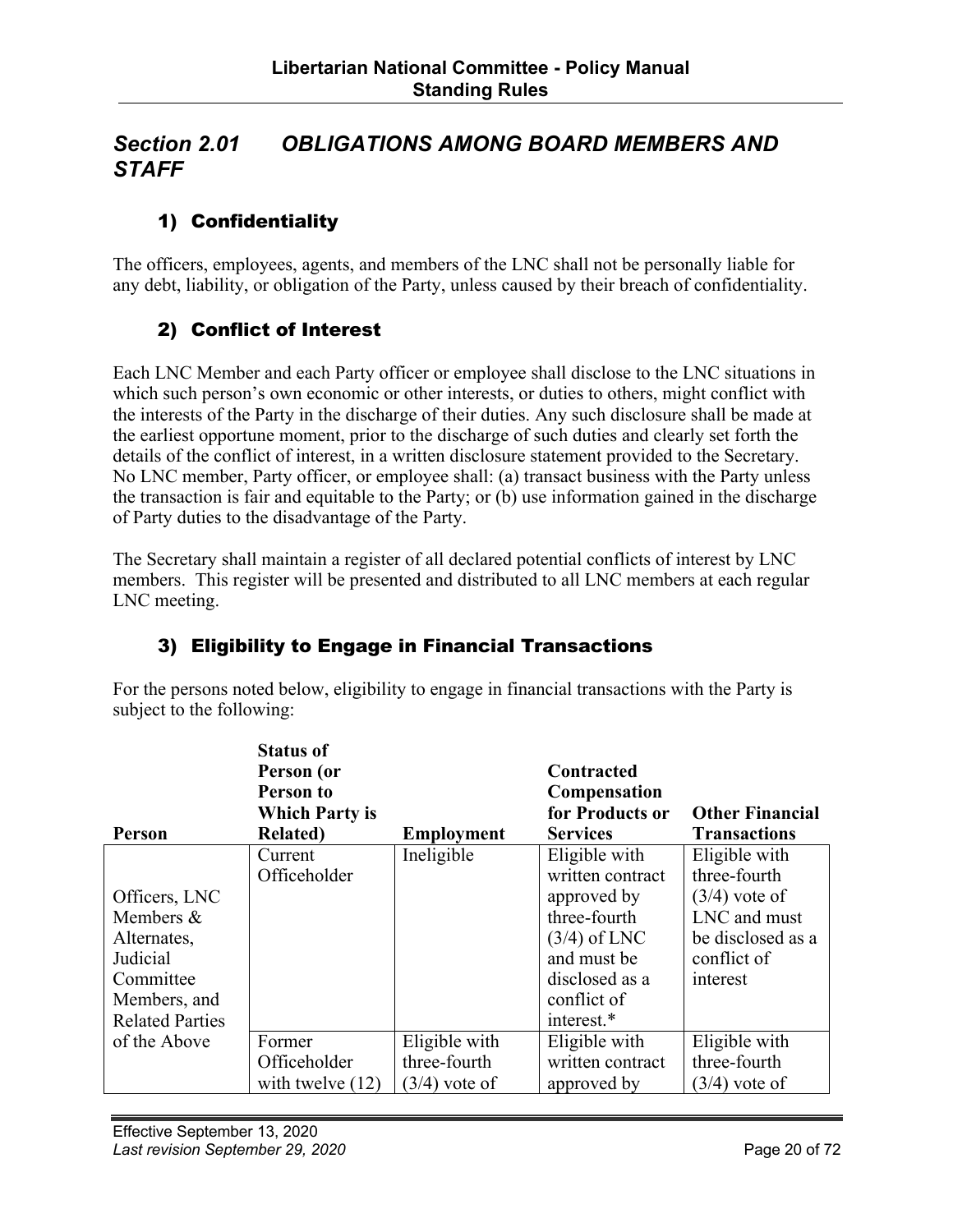#### **Libertarian National Committee - Policy Manual Standing Rules**

<span id="page-20-0"></span>

| months                                                  | LNC and must<br>be disclosed as a<br>conflict of<br>interest | three-fourth<br>$(3/4)$ of LNC<br>and must be<br>disclosed as a<br>conflict of<br>interest.* | LNC and must<br>be disclosed as a<br>conflict of<br>interest |
|---------------------------------------------------------|--------------------------------------------------------------|----------------------------------------------------------------------------------------------|--------------------------------------------------------------|
| Former<br>Officeholder<br>after twelve $(12)$<br>months | Eligible                                                     | Eligible                                                                                     | Eligible                                                     |

\*In urgent circumstances, the Chair is authorized to execute a contract for ballot access petitioning services for up to a one-week (1 week) time span while pursuing the required consent of the LNC.

# 4) Employment Terms

Employment agreements shall require adherence to the bylaws and policies adopted by the LNC as a condition of employment.

Employment agreements shall specify in writing that registering as delegate to any national party convention constitutes an immediate resignation of employment.

Employment agreements with bonus provisions must make the bonuses contingent on objectively-measured achievements.

Employment agreements with bonus provisions based on revenues shall exclude convention and bequest revenues.

Employment agreements with bonuses based on achievements during a period of time shall require that the employee be an employee of the Party on every day of that time period to be eligible for the bonus.

Employment agreements shall include information about any obligations by the LNC to pay moving and moving-related expenses. A maximum on the total amount of such expenses to be paid shall be specified. In addition, the specific expenses must be approved by the LNC chair.

No employee of the Party shall be a member or alternate or any bylaws-specified committee.<sup>37</sup> Any person employed by the Party shall be terminated immediately upon their acceptance of election or appointment to any bylaws-specified committee.

Except as otherwise authorized in this policy manual, no employee of the Party shall endorse, support, or contribute any money, use their title or position, or work as a volunteer, employee, or contractor to aid:

- any candidate for public office prior to nomination, or
- any candidate for Party office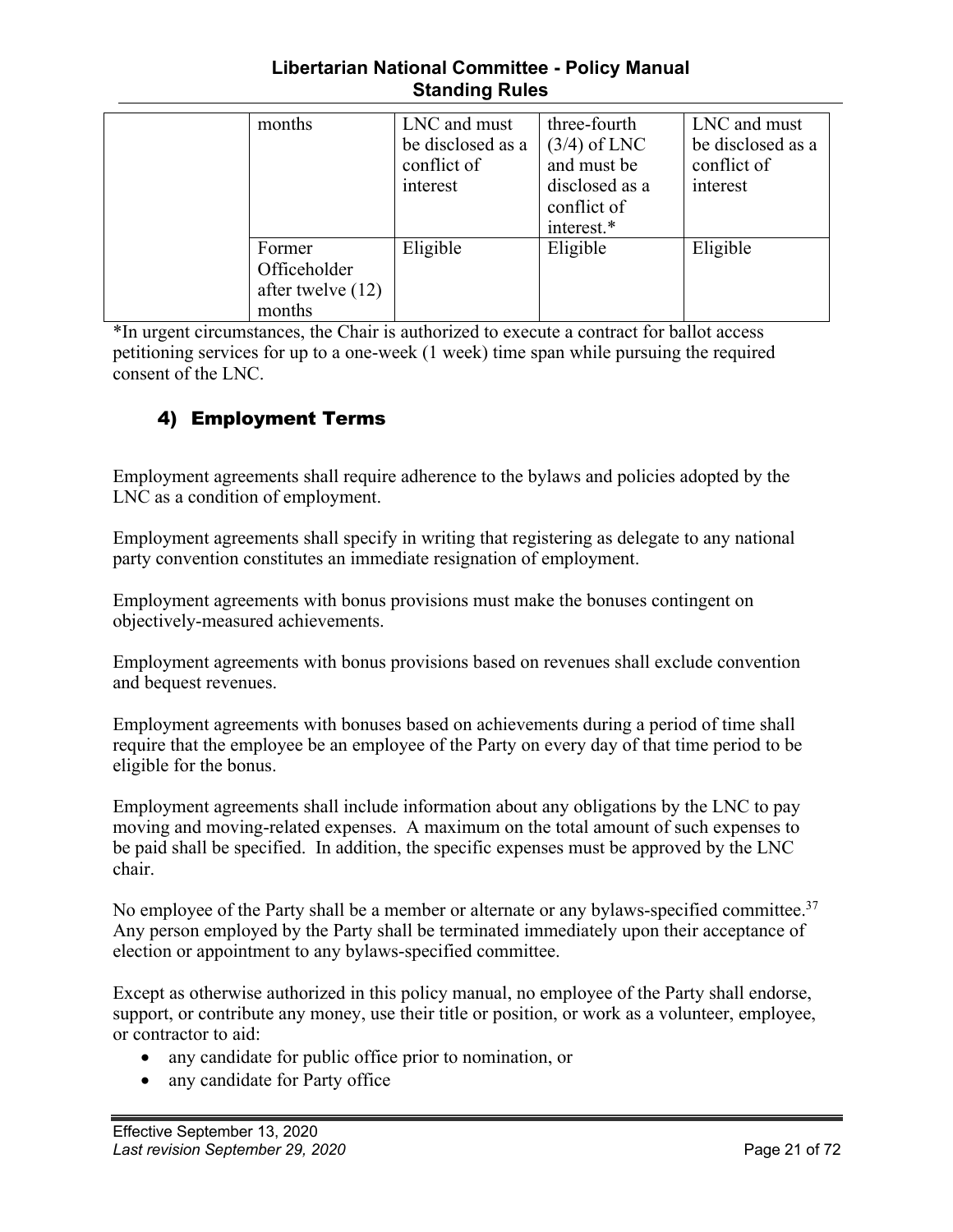<span id="page-21-0"></span>This shall not preclude any Party employee from being a candidate for public office.

# 5) Harassment and Offensive Behavior Prohibition

The Libertarian Party is founded on the key principles of liberty, responsibility, and respect. With that foundation, it is to be expected that libertarians treat each other with professional respect, thoughtful consideration, and fundamental decency. Violation of this expectation by members of the Party not only risks substantial legal penalties, it also undermines the very legitimacy of the Party and the honor of its members. Violation of this expectation by members of the LNC, whether towards other LNC Members or LPHQ staff, is therefore especially egregious. To prevent such inappropriate behavior, the following standards must be observed:

- All collective deprecation, whether alluding to sex, race, color, national origin, disability, age, religion, or any other protected category, must be avoided. Every person is a unique individual, and as the Libertarian Party is the Party of Individual Liberty, this injunction should doubly apply.
- Sexual harassment, like other forms of harassment, is prohibited. Sexual harassment includes unwelcome sexual advances, requests for sexual favors or any other conduct of a sexual nature when: (1) submission to the conduct is made either implicitly or explicitly a condition of employment; (2) submission to or rejection of the conduct is used as the basis for an employment decision affecting the harassed employee; or (3) the harassment has the purpose or effect of unreasonably interfering with the employee's work performance or creating an environment that is intimidating, hostile or offensive to the employee.
- Any behavior, whether verbal or physical, that clearly offends a reasonable person libertarian or not— must be avoided. Libertarianism is a philosophy of respect for the individual, and it must not be presented as being in harmony with behavior generally regarded as offensive.
- Any interaction which might be interpreted as abusing the apparent employeremployee relationship must be avoided. This applies to interactions of LNC members with staff and is to be extended to interactions with any consultant hired by the LNC.

LNC members and staff members must exercise their own good judgment to avoid any conduct that may be perceived by others as harassment. The following conduct could constitute harassment:

- unwanted physical contact
- racial or sexual epithets
- derogatory slurs
- off-color jokes
- sexual innuendoes
- unwelcome comments about a person's body
- propositions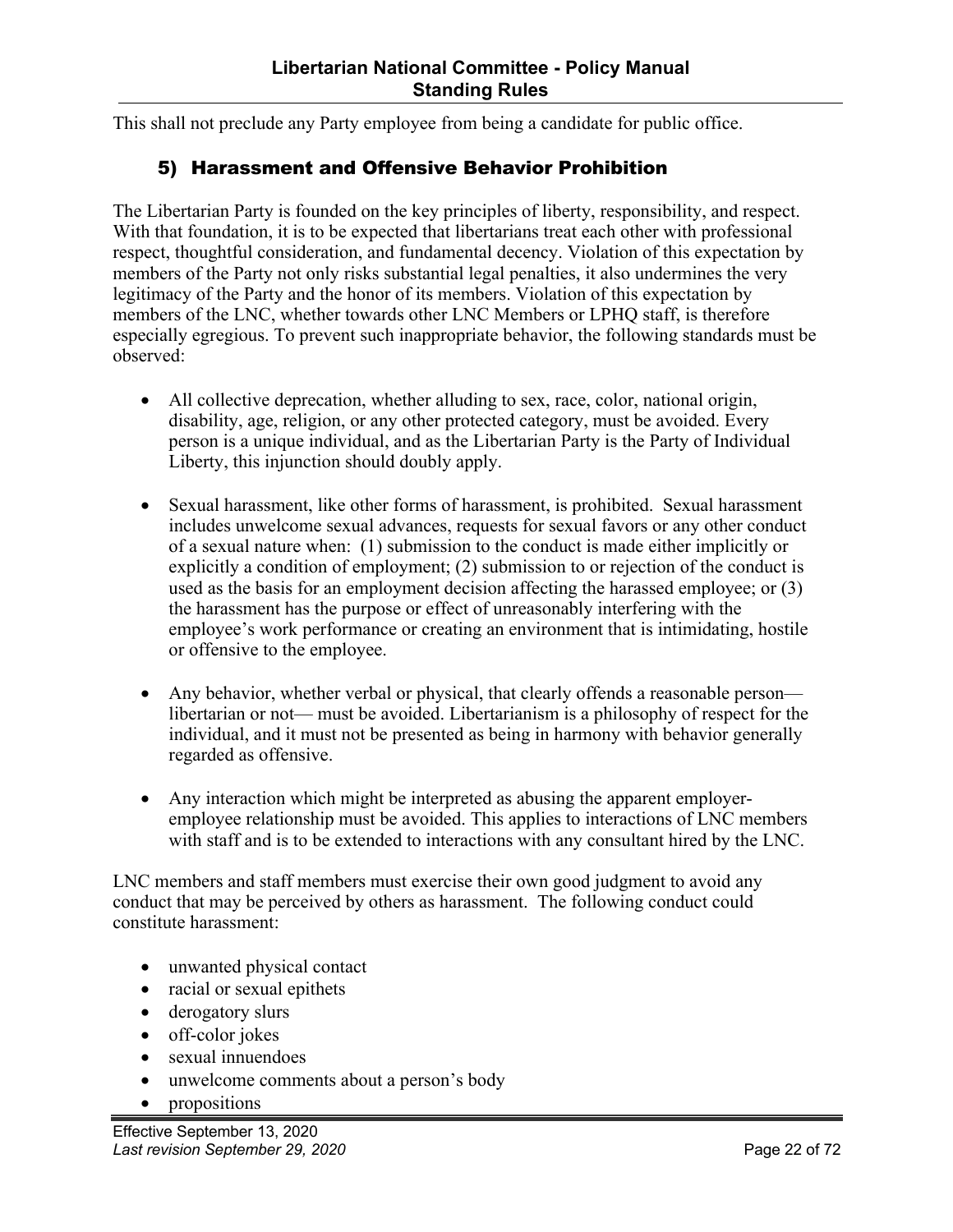- leering
- unwanted prying into a person's private life
- graphic discussions about sexual matters
- suggestive behavior, sounds, gestures, or objects
- threats
- derogatory posters, pictures, cartoons, or drawings

As a rule of thumb, if you think it might be offensive, it probably is.

Toward ensuring that all LNC members are thoroughly familiar not only with this policy but also the ramifications of it, they must participate in a standard program of exposure to the issues raised by these concerns. The Chair is responsible to select the content of this training program, in consultation with Counsel, and participation should be arranged at the earliest practicable opportunity after the person becomes an LNC member.

Any agreement that the LNC enters into with an affiliate must stipulate that the affiliate incorporate the principles set forth in the policy.

Any violation of this policy should be brought to the attention of the Chair or the Vice Chair. In response to every complaint, the LNC will take prompt and necessary steps to investigate the matter and will protect the individual's confidentiality, as much as possible, recognizing the need to thoroughly investigate all complaints. The LNC will take corrective and preventative actions where necessary. The LNC will not retaliate against any individual who in good faith brings a complaint to the attention of the LNC or participates in an investigation regarding a complaint. Any employee who violates this policy is subject to discipline, up to, and including discharge.

Violations of this policy may result in disciplinary action against the perpetrator.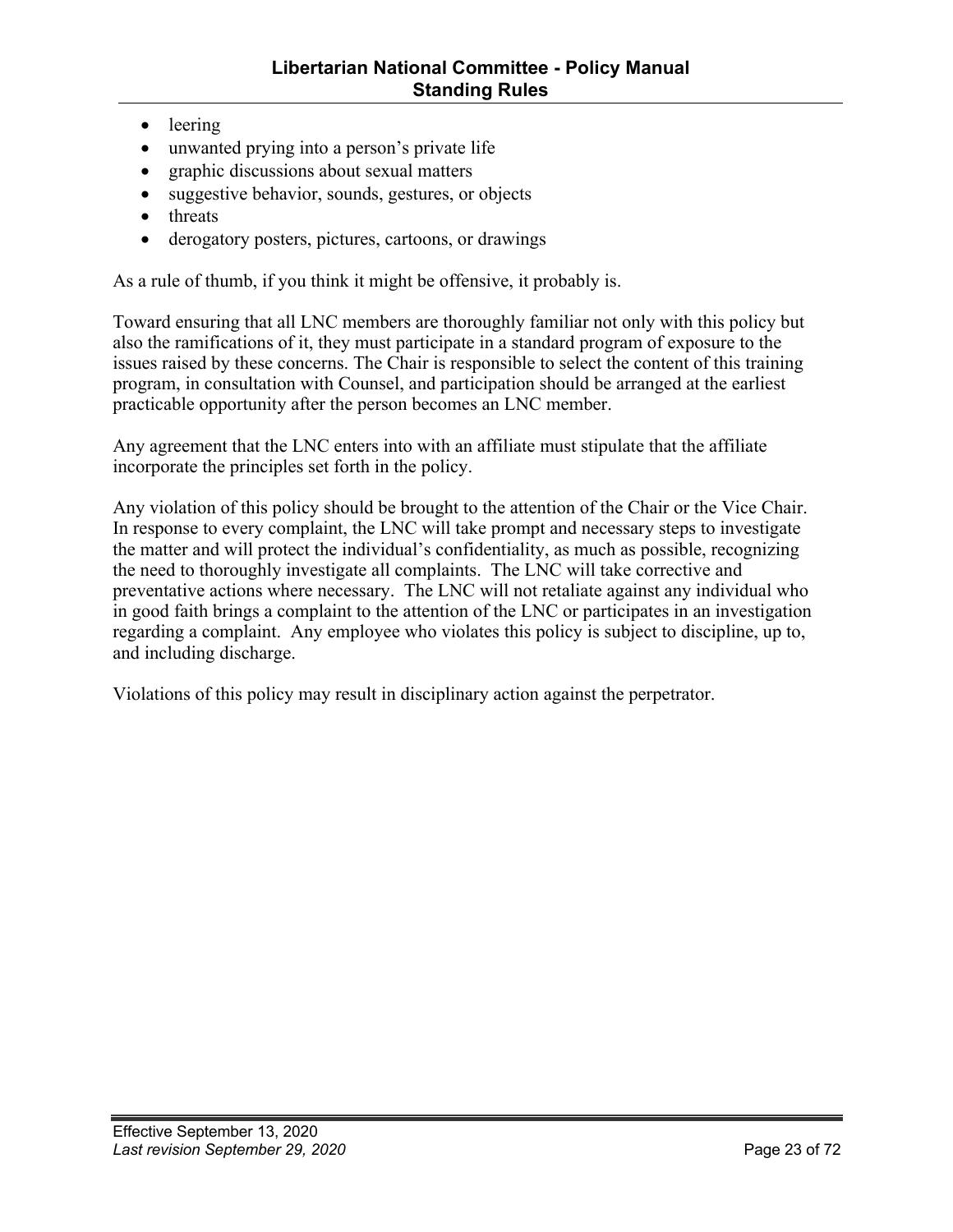# <span id="page-23-0"></span>*Section 2.02 COMMITTEE SCOPE AND RESPONSIBILITIES*

# 1) Committee Reports

At each regular LNC meeting, each committee created by the LNC will at minimum provide a written report at least seven (7) days prior to the session noting the dates and attendance rosters for each of their meetings since the previous regular LNC meeting.

# 2) Advertising & Publication Review Committee

The Advertising & Publication Review Committee (APRC) shall review and advise whether public communications of the Party violate our bylaws, policy manual, or advocate moving public policy in a different direction other than a libertarian direction, as delineated by the Party platform.

Public communications may be defined in either of two (2) categories: time-sensitive or enduring.

- Public communications that are of a time-sensitive nature, namely mass e-mails, news releases, twitter posts, and blog entries, shall be made available to the APRC upon their publication.
- Public communications that are of a more enduring nature, such as *LP News*, *Liberty Pledge News*, self-published Party literature, and fundraising letters, shall be made available to the APRC before the final proof is approved for printing and distribution.

Staff may seek advance advice from the APRC on any proposed communication.

Staff may reasonably conclude that the failure of the APRC to provide advice in a timely manner is tantamount to the committee's approval.

- In the case of public communications that are of a time-sensitive nature, a response is considered timely if made within six (6) hours of staff's submission of the subject matter to the committee, if submitted prior to its publication; and within forty-eight (48) hours, if submitted after its publication.
- In the case of public communications that are of a more enduring nature, a response is considered timely if made within twenty-four (24) hours of staff's submission of the subject matter to the committee.

If a majority of the committee concludes that a public communication violates the bylaws, policy manual, or advocates moving public policy in a different direction other than a libertarian direction, as delineated by the Party platform, the committee chair shall report such to the Executive Director and the LNC Chair, citing the specific platform plank, bylaw or policy manual section. Official decisions of the APRC which are overridden shall be promptly reported to the LNC without revealing confidential employer-employee matters.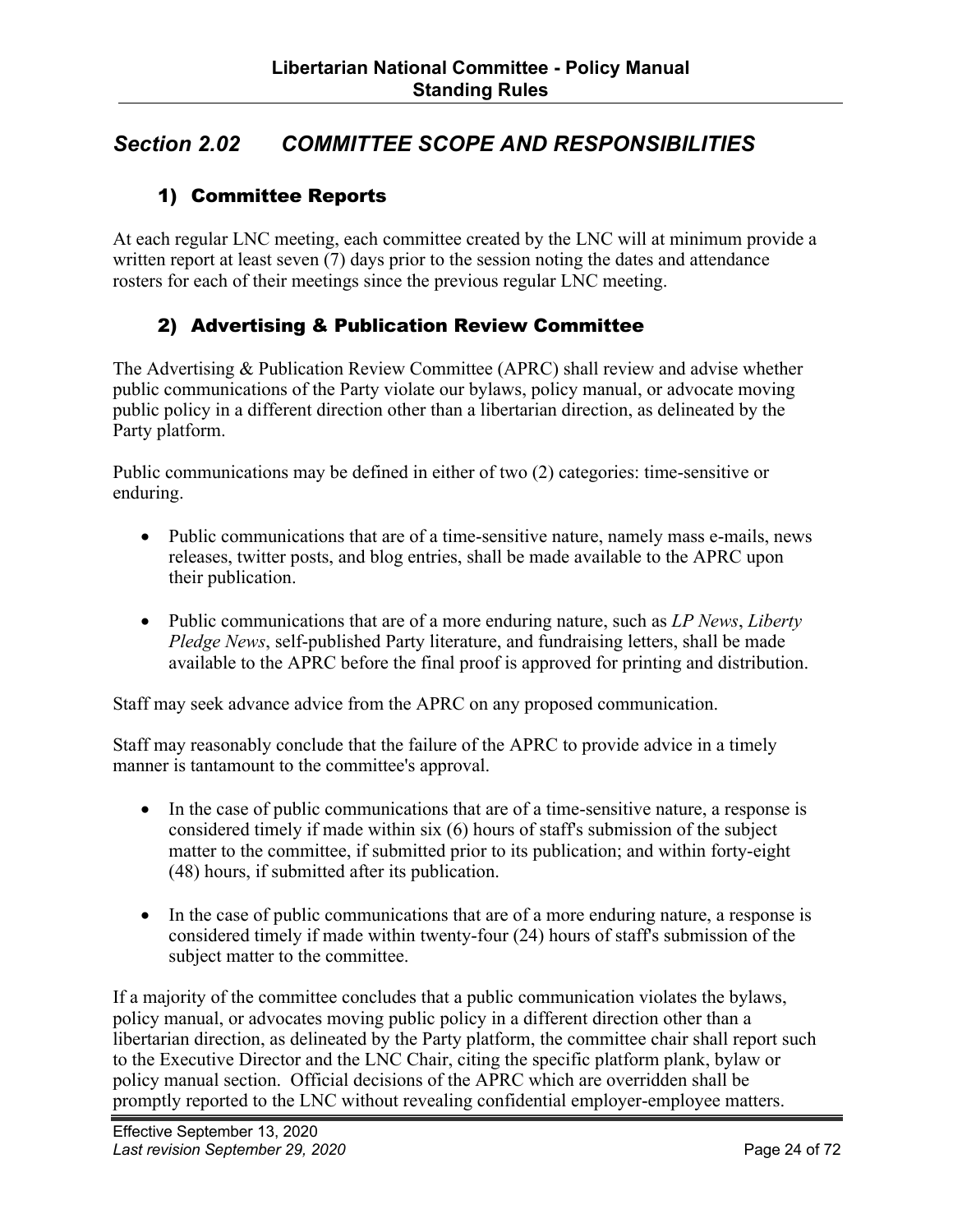<span id="page-24-0"></span>Communications between the APRC, staff, and the LNC Chair are in the nature of confidential employer-employee communications. However, the APRC may by majority vote agree to consult with other relevant individuals about matters which come before it, conditioned upon the prior agreement by such individuals to maintain confidentiality of the discussions. The LNC Chair in their bylaws-defined role as Chief Executive Officer of the Party retains the sole right to discipline and discharge employees who repeatedly contravene official Party positions.

# 3) Affiliate Support Committee

For any affiliate not in a region, the Vice Chair will serve the same intermediary role that Regional Representatives serve for the affiliates in their respective regions.

The Affiliate Support Committee (ASC) shall identify the needs and interests of the various affiliates. In addition, the ASC shall identify those affiliates that are in particular need of assistance that the LNC can provide.

The ASC shall deliver a report to the LNC for the last LNC meeting of each calendar year, identifying and prioritizing those needs and interests of the various affiliates. This ranked list shall be taken into consideration when drawing up the following year's budget, and throughout the year as needed. This list will also assist the Executive Director in deciding how to assign tasks to staff, by identifying those services that staff provides to the affiliates that are the most desired.

The ASC shall also, when needed, recommend to the LNC measures that will address the particular affiliates that need assistance from the LNC.

The ASC will also establish a process for tracking the progress in meeting those needs.

# 4) Audit Committee<sup>38</sup>

The Audit Committee's tasks are to select an independent audit company and to direct the scale and scope of standard annual audits of the Party's accounting records and processes. Following receipt of the audit company's report, the Committee shall help the LNC interpret the audit results and assist the latter in preparing any action plans that might be needed to alleviate deficiencies.

# 5) Awards Committee

For the convention awards described below, the Awards Committee shall set the budget, manage the nomination process, select the award winners by committee vote, secure the awards, and present the awards at the convention.

The award descriptions are: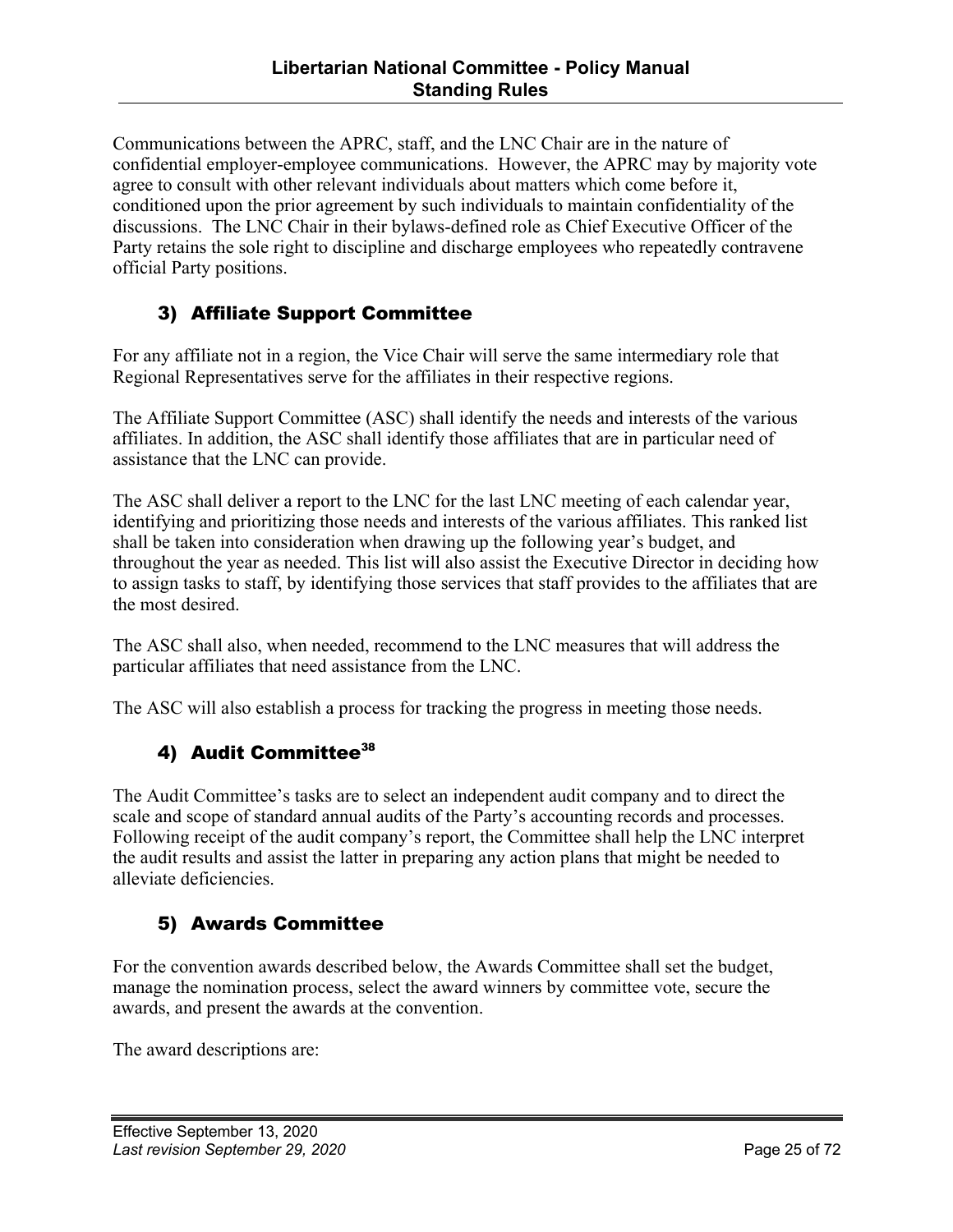#### **Libertarian National Committee - Policy Manual Standing Rules**

<span id="page-25-0"></span>*Thomas Jefferson Leadership Award* with recognition of outstanding leadership, high character, and dedication to the principles and goals of the Party.

*Patrick Henry Candidate Award* with recognition of a very effective campaign for public office at the state or federal level, while communicating Libertarian ideas, principles, and values.

*Benjamin Franklin Candidate Award* with recognition of a very effective campaign for public office at the local level, while communicating Libertarian ideas, principles, and values.

*Thomas Paine Communication Award* with recognition of outstanding communication of Libertarian ideas, principles, and values through written, published, or spoken communication.

*Samuel Adams Activism Award* with recognition of effective activism by building Party membership, organizing community outreach, or communicating Libertarian principles.

*The Hall of Liberty* induction is to honor lifetime or significant achievement that has made a lasting impact on the Libertarian Party and/or libertarian movement.

With a majority vote the committee may select recipients of the Thomas Jefferson, Samuel Adams, Benjamin Franklin, Thomas Paine, and Patrick Henry awards. While the committee has discretion as to the frequency of such convention awards, it is hoped that at least one (1) recipient will be found worthy for each award at each regular convention.

With a unanimous vote the committee may select recipients of the Hall of Liberty award, with up to three (3) inductees per convention. While the committee has discretion as to the frequency of this convention award, it is hoped that at least one recipient will be found worthy for each presidential nominating convention.

# 6) Candidate Support Committee

The Candidate Support Committee will develop and make available to Libertarian Party candidates for public office an application for LNC financial support based on current standards approved by the LNC. The Committee will also review applications and make recommendations to the LNC on their merits.

The Committee will review the standards within the first three (3) months of a new LNC term and report any needed changes to the LNC for approval no later than the second  $(2<sup>nd</sup>)$  LNC meeting of the term.

The Candidate Support Committee will develop, with support of LNC staff, training for candidates and their staff to be presented both online and in LP training workshops. The Committee will also aid LNC staff in the development of various campaign templates for websites, printed materials, etc. that will be made available to LP candidates at little or no cost.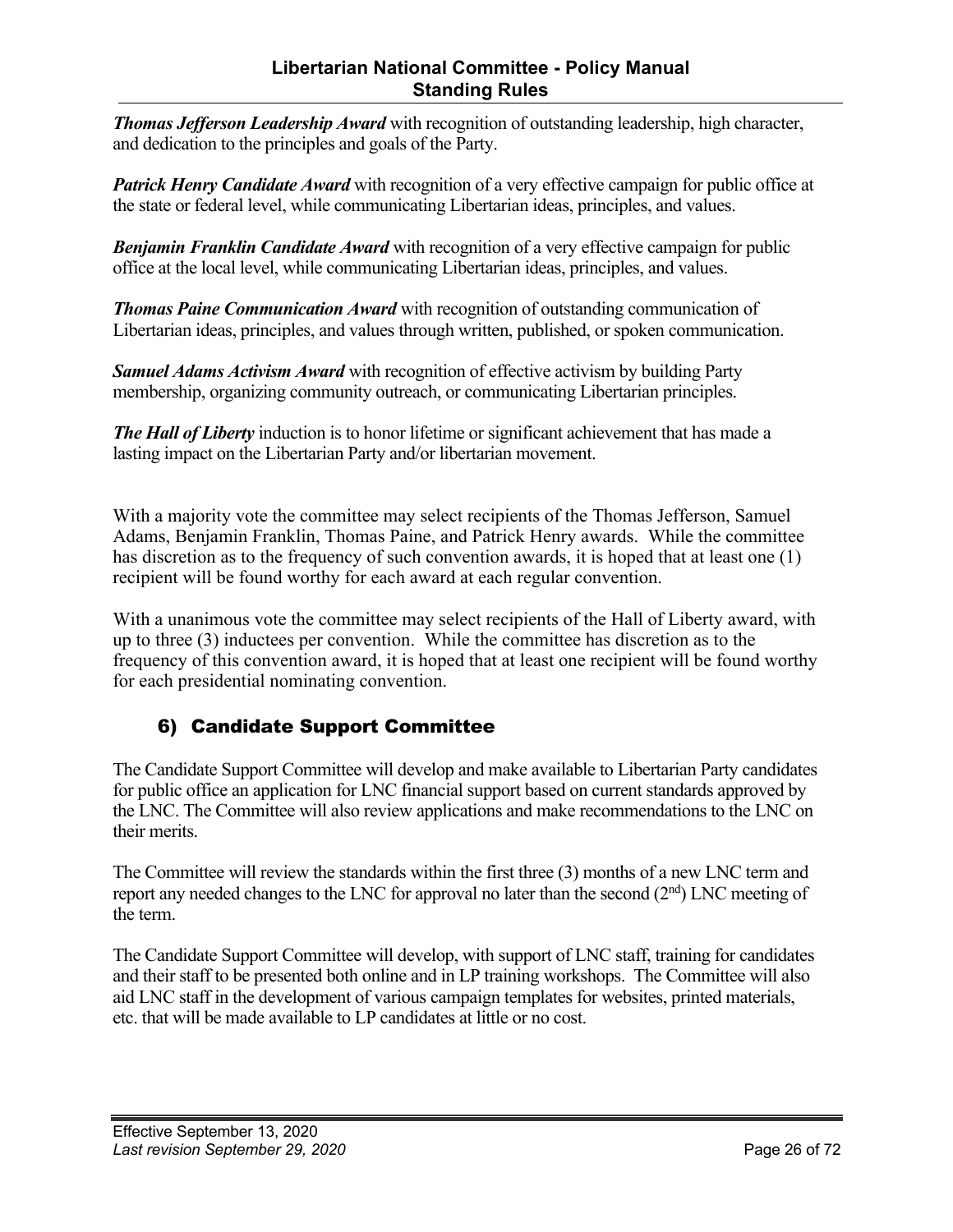# <span id="page-26-0"></span>7) Convention Oversight Committee

The Convention Oversight Committee shall make recommendations for convention sites to the LNC, but the LNC shall choose the site. On other matters concerning the Party's conventions, the committee shall act on behalf of the LNC, including:

- conveying requirements to convention planners;
- ensuring the convention meets the Party's needs; and
- reviewing and approving in a timely manner major elements, such as contracts, the convention budget and the convention program.

The committee shall periodically report its decisions and actions to the LNC. The committee may begin its work as soon as its members from the LNC are appointed. 39

During the ninety (90) days following a convention, the committee shall make a final report to the LNC of actual versus expected convention performance, and the committee shall update the online convention archive with information comparable to what the archive contains for past conventions.

# 8) Employment Policy and Compensation Committee

The Employment Policy and Compensation Committee (EPCC) shall develop documents, procedures, and guidelines for the effective administration, supervision, and development of staff, including but not limited to job descriptions, compensation ranges, hiring, training, performance reviews, promotion, progressive discipline, and termination. The LNC may supersede any such documents, procedures, and guidelines by adopting a replacement.

The EPCC shall also be available to staff to discuss on a confidential basis the working environment or observed violations of the policy manual.

Following General Counsel's review of a director-level employment contract or a contract with a contractor for a director-level position, the Chair or the Executive Director shall submit to the EPCC the proposed contract and any related advice from General Counsel. No such contract may be signed by the Chair without having first obtained either EPCC approval of the contract at least ten (10) days prior, or an affirmative vote from a majority of the fixed membership<sup>40</sup> of the LNC.

# 9) Information Services Committee

The IS Committee shall:

- Work with staff and state chairs to identify the Information Technology (IT) needs of the LP;
- Discuss with staff and state chairs the anticipated IT needs and how to meet those needs;
- Survey the list of possible vendors and solutions to those needs and reduce the list to a small number;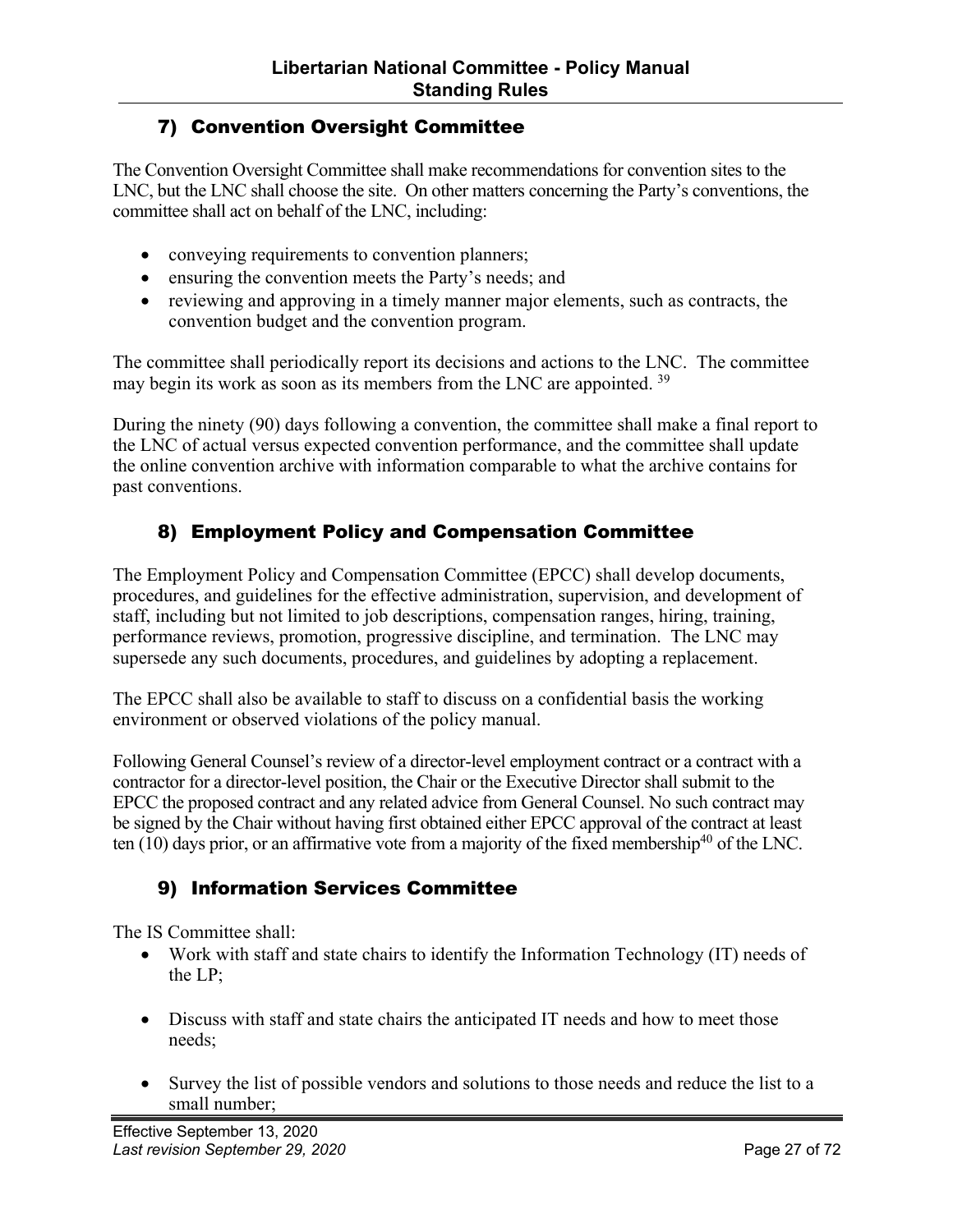- <span id="page-27-0"></span>• Recommend, by the LNC meeting following the convention, an implementation of the IT tools that will best satisfy those needs within the budgetary constraints of the Party;
- Monitor progress in the transition and implementation of any IT solutions pertaining to LPHQ;
- Monitor progress in the transition and implementation of any IT solutions pertaining to relations with the various affiliates; and
- Propose standards for transfer of data between LPHQ and the affiliates.

Nothing in this policy should be construed as requiring staff to consult with this committee for routine changes or any changes that are not expected to have an effect on the way LPHQ deals with any affiliate. Any change to the IT systems at LPHQ that will affect the way finances are handled or the way FEC reports are generated must be approved by the Treasurer.

# 10)Ballot Access Committee

The Ballot Access Committee (BAC) shall:

- 1. With the assistance of staff, collect and analyze information of all affiliates concerning ballot access needs.
- 2. Recommend to the LNC the implementation of specific strategies and projects consistent with current budget allocations for ballot access.
- 3. Propose strategies and/or projects representing the best use of budgeted funds allocated among the various acceptable ballot access techniques such as, but not limited to, petitioning, lobbying, litigation, public awareness, and collaboration with other organizations which are pursuing the goal of liberalizing ballot access laws.
- 4. With the assistance of staff, prepare and present ballot access reports at each general LNC meeting in a spreadsheet form which will include:
	- a. The specific affiliate(s) which is intended to benefit from the effort
	- b. Funds allocated to the effort
	- c. Expenses already incurred
	- d. Brief description of the progress of the effort in terms of specific statistics related to the effort
	- e. The specific individual(s) or organization(s) to which any funds were disbursed and/or which use of the any LP trademark, service mark, or logo were approved.
- 5. With the assistance of staff, and prior to the second  $(2<sup>nd</sup>)$  general LNC meeting following the completion of the bi-annual election cycle ending in November of even numbered years, prepare and present a report which supplies the details of the entire election cycle ballot access effort with regard to:
	- a. Initial estimated expenses
	- b. Expenses actually incurred
	- c. Actual ballot access results
	- d. If appropriate, ballot access retention results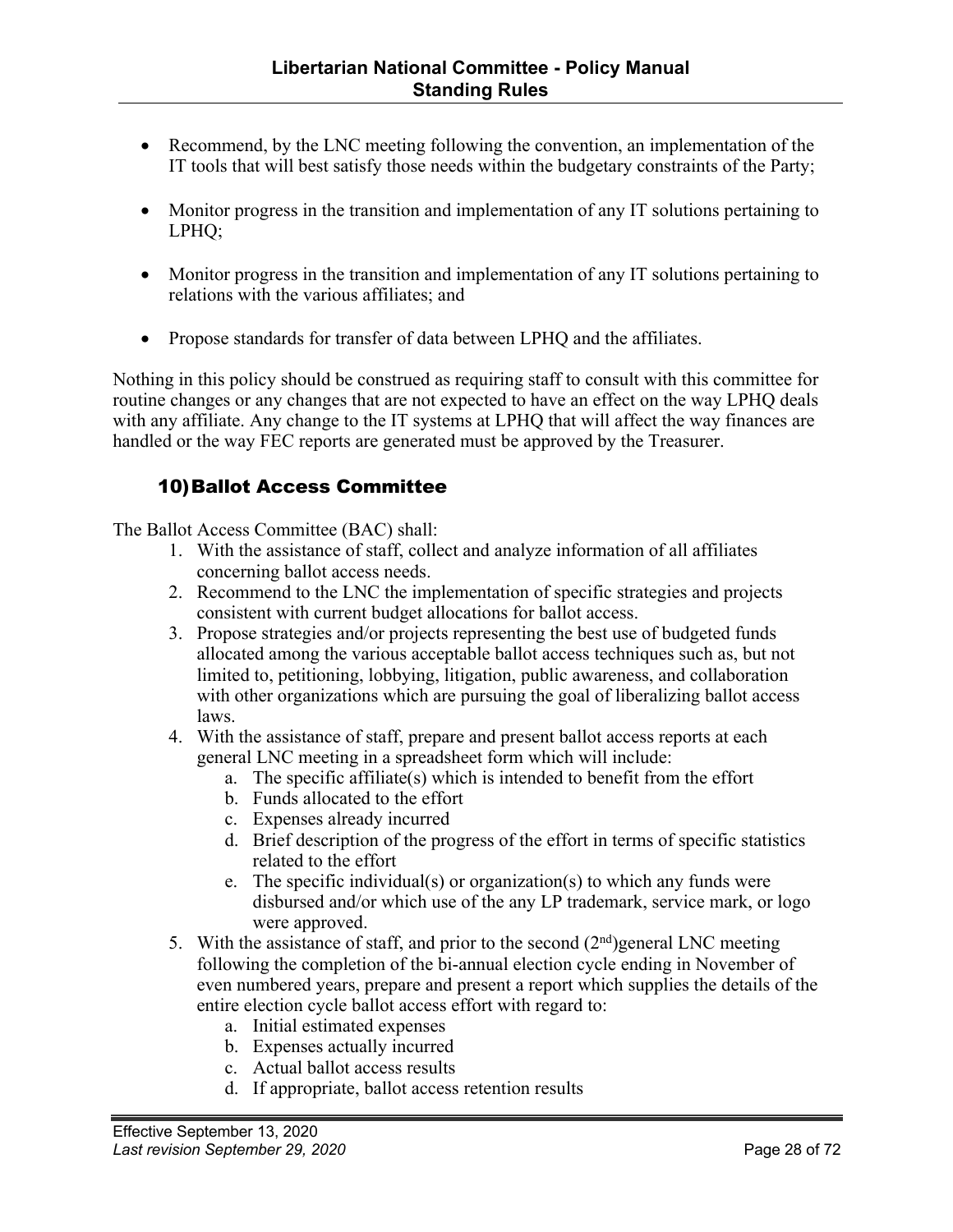#### **Libertarian National Committee - Policy Manual Standing Rules**

- <span id="page-28-0"></span>e. Significant problems encountered in the effort
- f. Significant unexpected successes of the effort
- g. FEC regulation issues encountered
- h. Evaluation of the individual(s) and/or organization(s) which were directly contracted/interacted with.
- 6. Develop procedures and policies as reasonably appropriate to spread institutional knowledge of ballot access issues within the committee, LNC staff, officers of LNC affiliates, and future holders of these positions.

# 11)Historical Preservation Committee

The Historical Preservation Committee (HPC) shall be responsible for directing the preservation and publication of Party historical documents and the administration of LPedia.org. A report of its decisions and activities shall be delivered at each LNC meeting.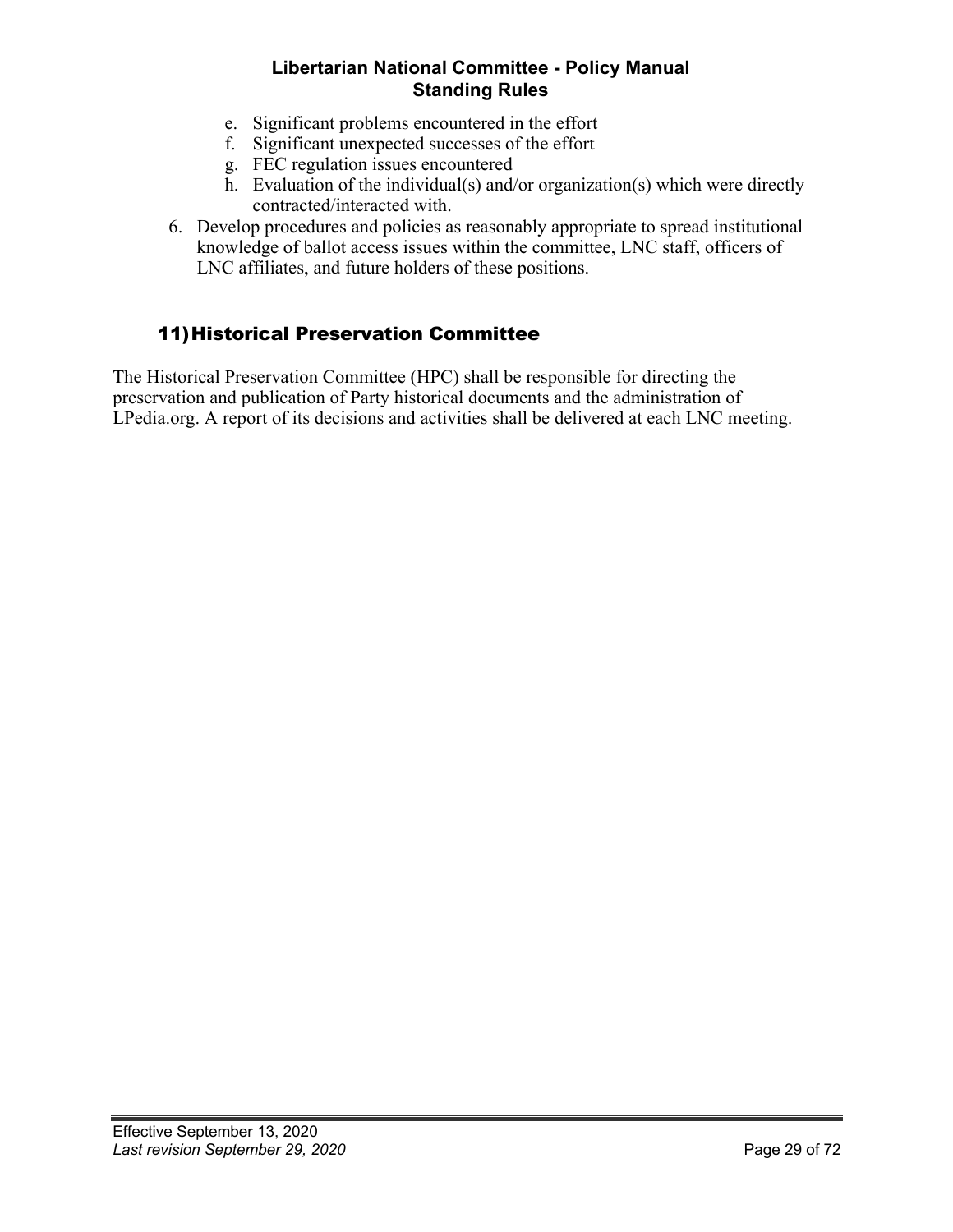# <span id="page-29-0"></span>*Section 2.03 FINANCIAL MATTERS*

# 1) Bad Debt Write-Off

A receivable shall be eligible for write-off if documentation of timely and reasonable efforts to collect the debt consistent with existing accounts receivable policy is presented, and there is no likelihood of collecting the debt through a collection process.

Writing off any amount less than \$1,000 requires approval of the Chair; greater amounts require approval of the LNC.

Any debtor with a written-off balance shall be denied any trade relationship with the LP.

# 2) Banking Relationships

The Treasurer shall develop and maintain appropriate banking relationships. The Treasurer is authorized to set up checking accounts, with the approval of the Chair, in order to carry out the business of the LNC.<sup>41</sup> Persons permitted to sign will include only the officers, the Executive Director, and those LPHQ staff members to be agreed upon by the joint decision of the Chair and the Treasurer.<sup>42</sup>

# 3) Budget

The Executive Committee, in consultation with the Executive Director, shall develop an annual operating budget and present it to the LNC for approval prior to the start of each fiscal year. This budget shall include a statement of anticipated revenue and expenditures in sufficient detail to adequately outline specific activities and plans, including those for raising funds, and to outline the major categories of expense required to implement each activity or plan.43

Sufficient details shall be provided that (at a minimum) include underlying assumptions and amounts for the following major categories:

- Support and Revenue
	- o Membership Dues
	- o Donations
	- o Recurring Gifts
	- o Board Member Solicitations
	- o Executive Director/Chair Solicitations
	- o Conventions and Events
	- o Publications, Materials, and Other Sales
	- o Donor Restricted Funds (e.g., Ballot Access and Campus Outreach)
- Cost of Support and Revenue
	- o General Fundraising Costs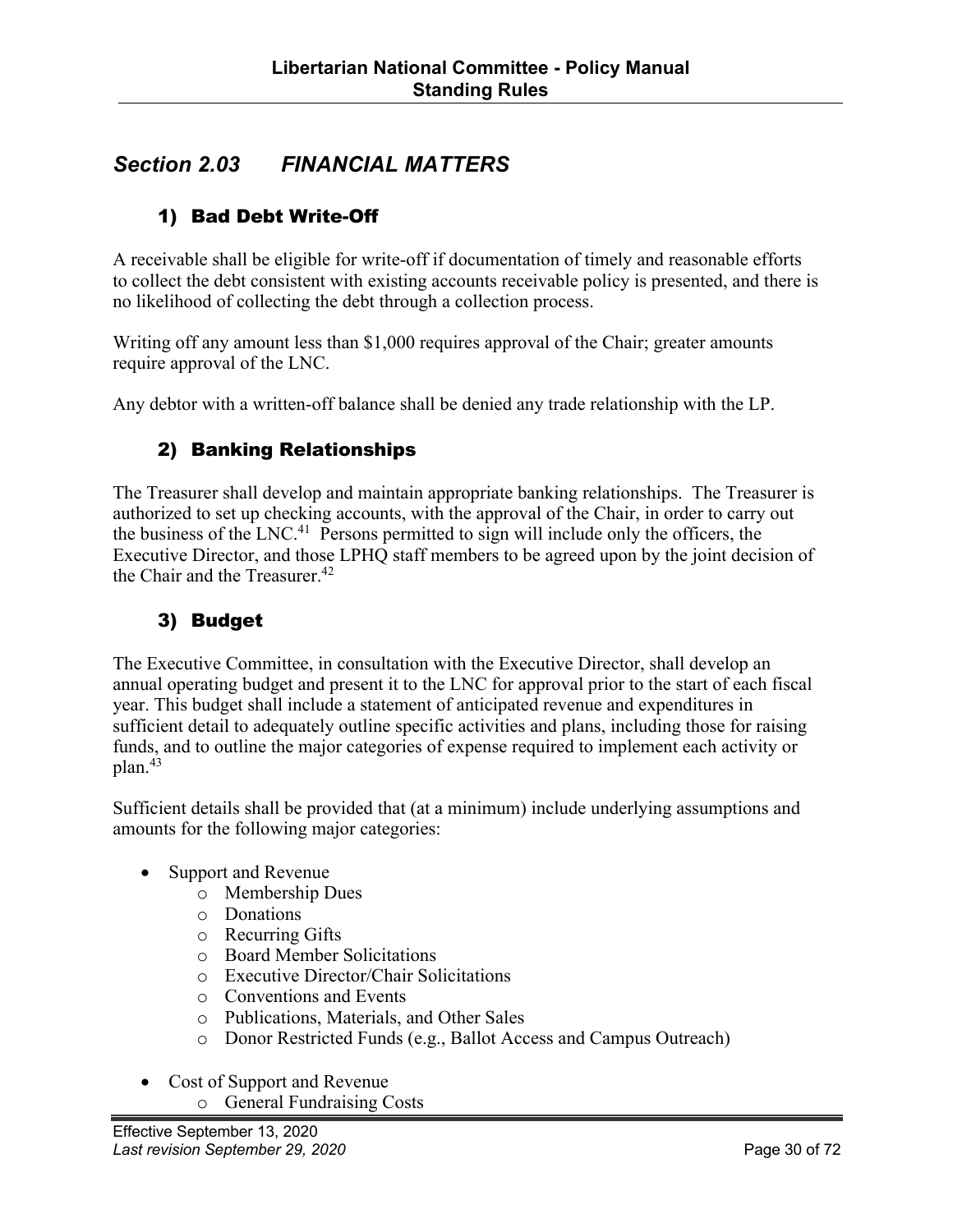- <span id="page-30-0"></span>o Membership Fundraising Costs
- o Convention and Event Costs
- o Direct Costs Related to Other Sales
- Compensation and Administration
	- o Compensation Salaries, wages, benefits, taxes, and related expenses
	- o Administration Rent and utilities, accounting, bad debts, bank charges, depreciation, equipment leases & maintenance, insurance, legal, office supplies, postage  $\&$  shipping, printing, software  $\&$  other information technology, telephone, travel, and other administrative expenses
- Program Expenses
	- o Affiliate Support Developing and supporting state and county affiliate parties
	- o Ballot Access Getting candidates on ballots, including required lawsuits
	- o Branding Developing and maintaining a positive image in the minds of voters
	- o Campus Outreach Recruiting and supporting on campus groups
	- o Candidate Support Recruiting and supporting candidates
	- o Litigation Lawsuits to change public policy, excluding ballot access
	- o Lobbying Efforts to change laws, including ballot access laws
	- o Media Relations Direct communication with the media
	- o Member Communications *LP News* and other member communications
	- o Outreach Initiatives to reach the general public and outside groups
	- o Voter Registration Voter registration campaign efforts
- Capital Expenditures

No budget shall be submitted to the LNC for approval that exceeds one hundred and twentypercent (120%) of the actual revenue of the year four (4) years prior.

Year-end closing positive or negative fund balances for restricted funds shall be reflected in the next year's budget as incremental budgeted expenses or revenues.

Funds shall not be disbursed for any budget line that exceeds the total budgeted expense amount by ten-percent (10%) or \$100, whichever is more. Funds shall not be disbursed for any expense which is not in the budget, unless otherwise authorized in this policy manual.

The exact levels of financial support provided by the Party for *LP News* shall be established annually in the approved budget for the Party or in other LNC resolutions.

The Treasurer shall report any unauthorized expenses to the LNC.

### 4) Conventions

The Party shall not directly or indirectly compensate or otherwise underwrite or subsidize the convention travel, lodging (excepting room upgrades which the Party received at no cost), entertainment costs, or speaker fees/honorariums of any Convention delegates. This policy shall not prohibit the Party from underwriting organized convention events offered to all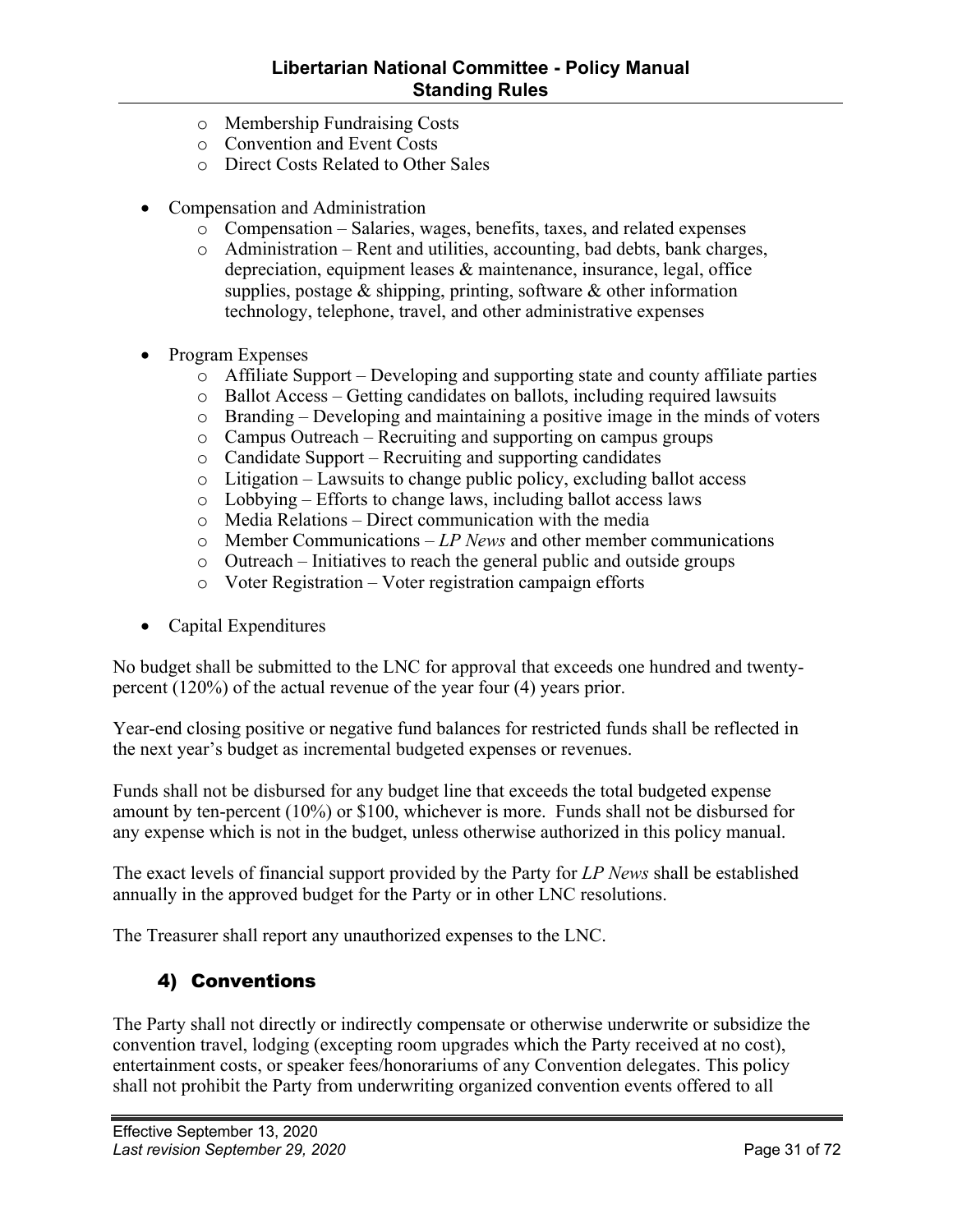<span id="page-31-0"></span>donors of a particular level. Nor shall it prohibit delegates from receiving complimentary meals or access to convention events in rough proportion to their level of volunteer work. All volunteer compensation must be approved by the Convention Oversight Committee, and contemporaneously published when actual compensation is received.

# 5) Credit Cards and Expense Reimbursements

All expenditures shall be evidenced by receipts. The Chair or Treasurer shall be required to approve (and evidence by signing or initialing) all expenses and expense account reimbursements in excess of \$200 made to the Executive Director or LNC members prior to payment or within thirty (30) days of payment if the expenditure is incurred with a Partyissued credit card. No advances shall be made. No officer shall approve their own expenses.

Travel expenses incurred by officers for the explicit purpose of conducting Party business (excluding those incurred for the purpose of attending LNC meetings) may be reimbursed. Business travel expenses not pre-authorized by the LNC must be deemed necessary and approved in writing by the Chair to qualify for reimbursement. All travel expense reports are to be audited by the Treasurer and approved by the Treasurer and the Chair.

# 6) Fixed Assets

A fixed asset is defined as a unit of property or equipment that: (1) has an economic useful life that extends beyond twelve (12) months, and (2) was acquired or produced for a cost of \$2,500 or more. Fixed assets must be capitalized and depreciated for financial statement purposes.

The threshold amount for minimum capitalization is \$2,500. Any items costing below this amount should be expensed in the financial statements.

Staff shall maintain a listing of fixed assets and update it monthly to record any additions or disposals. Depreciation shall be recorded monthly on a straight-line basis over the estimated useful lives of the related assets.

# 7) Time Sheets and Expense Allocation

Each employee shall submit a timesheet at least once per pay period to reflect the number of hours worked, allocating such time to corresponding categories specified in the annual budget. Time sheets shall be reviewed and approved prior to employee time being entered in the payroll system. Payroll costs for each employee shall be allocated to expense categories in proportion with approved time. Separate general ledger accounts shall be used for allocated payroll costs.

Where appropriate, an expense shall be allocated to one (1) category. Expenses that benefit more than one (1) category or that are general administrative in nature shall be allocated to a general administrative account in the general ledger. Those expenses shall then be allocated on a monthly basis to expense categories in proportion to the allocation of payroll costs. Separate general ledger accounts shall be used for allocated general administrative costs.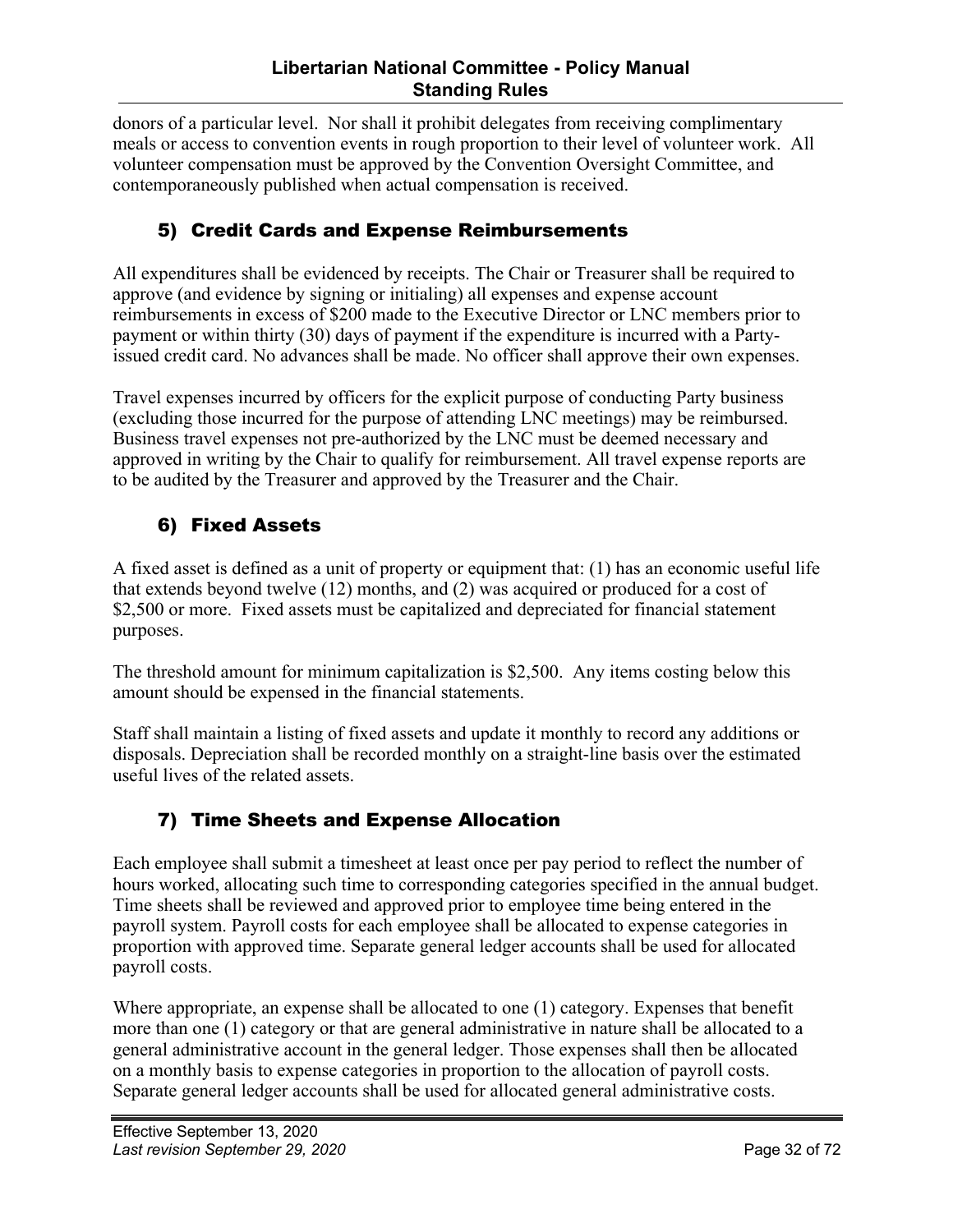<span id="page-32-0"></span>Monthly financial statements shall separately report allocations of payroll and overhead to corresponding categories.

# 8) Inventories

Staff shall maintain an inventory listing of promotional and other inventoried items, costing units on a first-in, first-out basis. The list shall be updated periodically and an inventory count shall at a minimum be conducted annually at year-end. The results of each count shall be reconciled to the general ledger and accounting entries shall be made to ensure accurate presentation of ending inventory on the financial statements.

# 9) Related Party Reporting

For each related party engaging in one (1) or more financial transactions with the Party, all interim financial statements shall include a report of the status, nature, and current and yearto-date amounts with respect to such transactions, including contributions, expenses, loans, commitments, guarantees, or any other transaction.

# 10)Financial Exigency

The Chair or Treasurer is authorized to execute up to \$100,000 in promissory notes while the LNC has specifically declared that a state of financial exigency exists, and the only reasonable method of forestalling legal action is to execute promissory notes.

The Chair must approve all negotiated terms with the goal being a schedule that the Party can successfully meet to extinguish its debts within six (6) months. Such promissory notes shall only be executed with the following terms:

- Only for a legitimate trade payable in an amount not to exceed \$25,000 per vendor, and then only to each specific creditor or vendor involved.
- Vendor agrees in writing not to assign the note to any third party.
- A rate of interest no greater than twelve-percent  $(12\%)$  per annum from date of note execution.
- A duration not exceeding six (6) months from note execution. If debt extinguishment is not possible in that time frame, no note shall be executed.

# 11)Fundraising and Contributor Relationships

The Treasurer shall develop and maintain appropriate contributor relationships. The Chair shall approve all fundraising letters.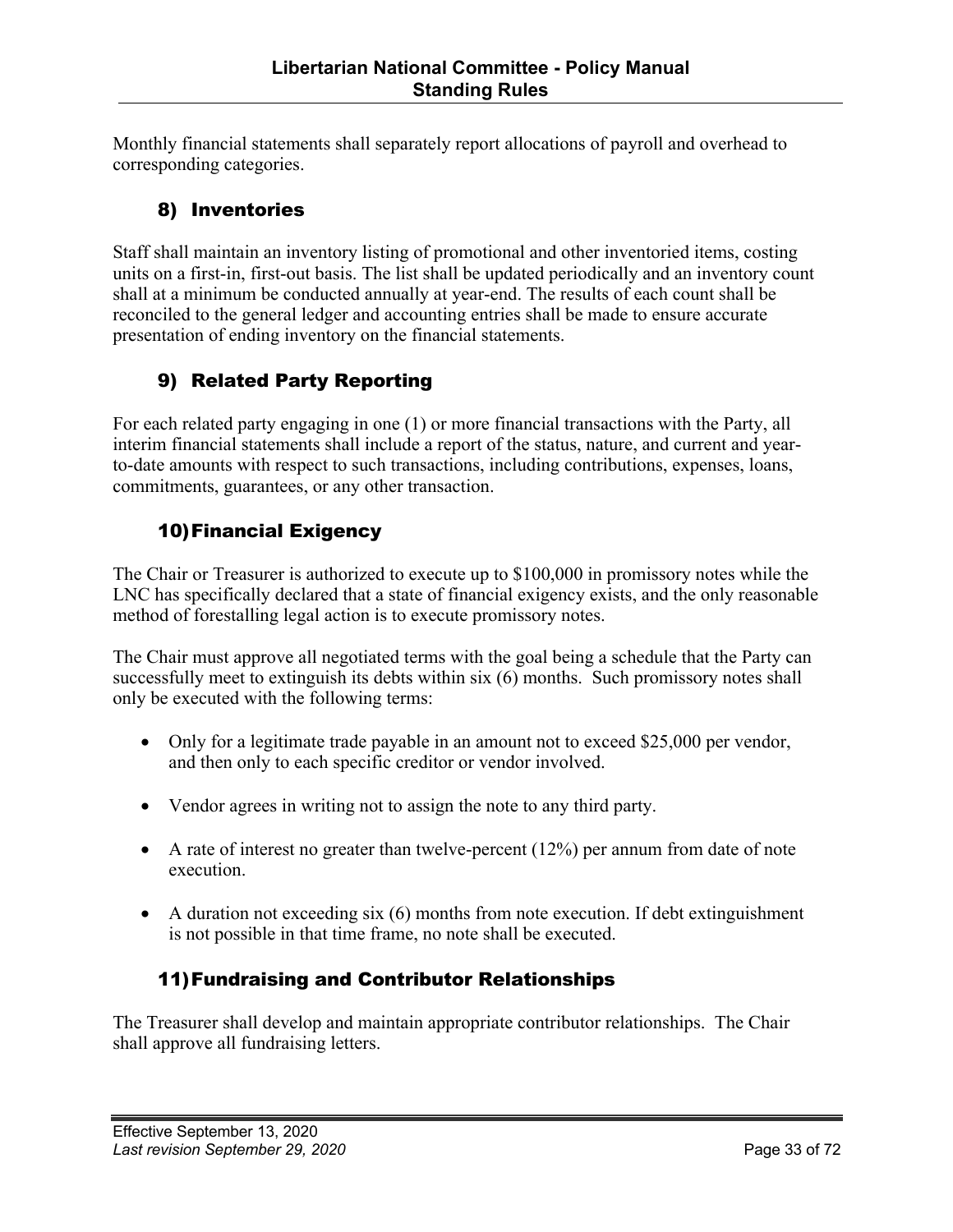# 12)Special Events

<span id="page-33-0"></span>The LNC or the Executive Committee may designate certain Party efforts as "special events." All revenues for special events must be promptly deposited into "special events" accounts dedicated for that purpose. All disbursements for special events must be made from these same accounts to the extent their balances permit. Other Party funds shall not be dispensed for these events without prior approval of the Chair, nor shall special events funds be used for other purposes until all obligations relating to that event have been discharged. National conventions are special events.

The Executive Committee may, by a two-thirds (2/3) vote, redirect funds from these funds as it seems necessary for the good of the Party.

# 13)Project Funding

Projects shall be self-funding and shall expend or obligate only money that has been received unless such expenditures or obligations are approved in advance by the LNC.

# 14)Targeted Reserve

The targeted Reserve shall be equal to the sum of all monthly occupancy, labor and governance expenses.

# 15)Treasurer's Reports

No later than forty-five (45) days after each calendar quarter, the Treasurer shall prepare a quarterly Treasurer's Report to be mailed to any sustaining member who either was a delegate at the most recent regular convention or requests such report.<sup>44</sup> The monthly Treasurer's Report shall include a listing of the year-to-date expenditures of the Chair's discretionary funds.

No later than the end of each calendar month, the Treasurer shall prepare a monthly Treasurer's Report to the LNC reflecting the Party's financial position and the results of its operations through the previous calendar month.<sup>45</sup>

# 16)Presidential Campaign Support Fund

There is established a Libertarian Party Presidential Campaign Support Fund. This fund shall consist of dedicated contributions and optional allocations by the LNC for the express purpose of supporting the LP presidential ticket. Fundraising appeals for these encumbered funds may be made at any time. Money from this fund may only be spent after the adjournment of a presidential nominating convention and before December 1st of the year of the following general election. Any money unspent by the general election shall remain in the fund. Funds may be spent on any lawful activity that directly benefits the LP presidential campaign, including but not limited to: advertising, press releases, LP support staff expenses, printed materials, signs, websites, direct mail, email, events, get out the vote efforts, and legal matters.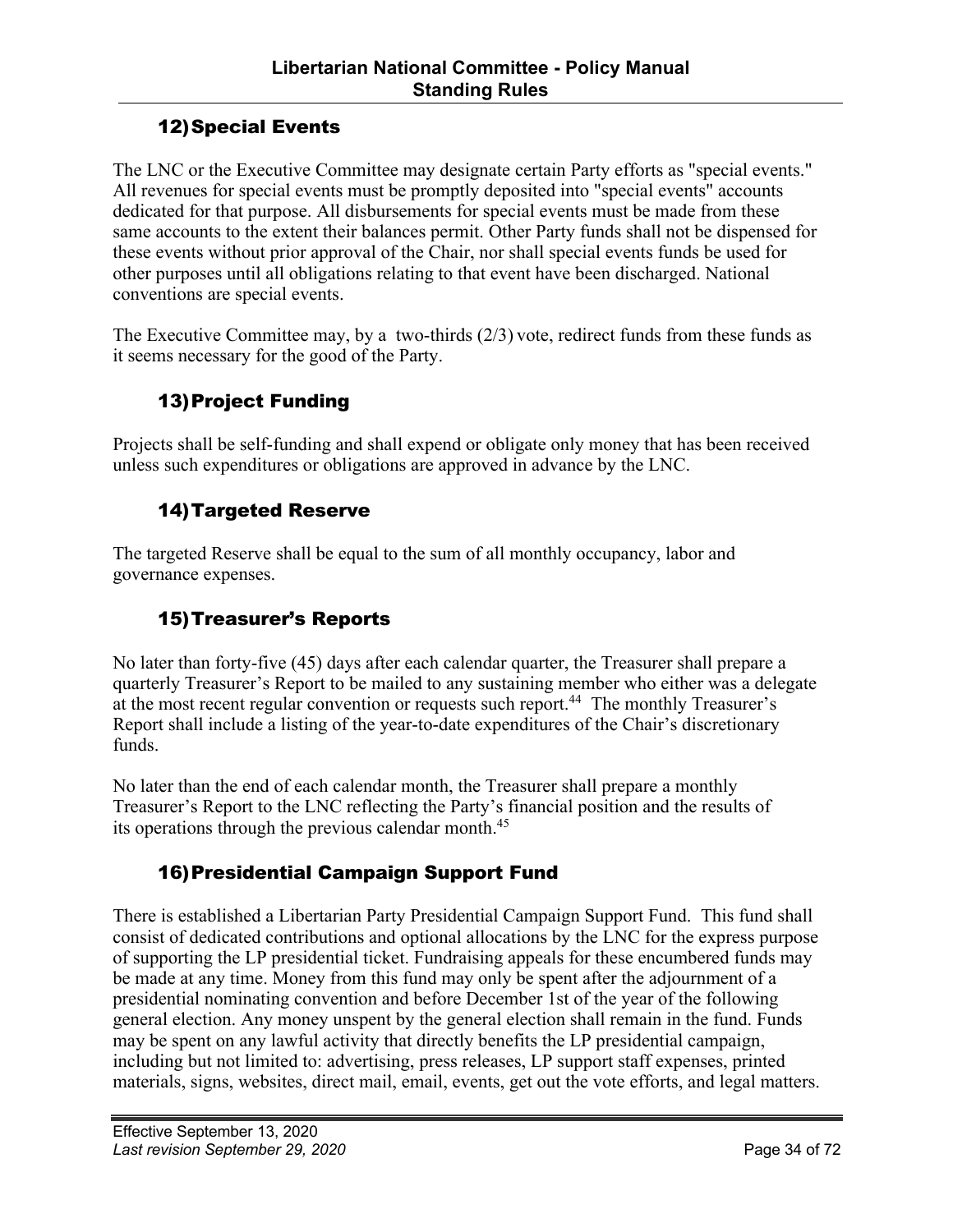# 17)Office Mortgage

<span id="page-34-0"></span>It shall be the goal of the LNC to completely pay off the office mortgage as quickly as possible, and in any case prior to the due date of the ten-year (10-year) balloon payment. Towards that end the LNC shall budget a minimum of \$20,000 in each odd-numbered year to pay down the principal until the mortgage balance is zero. Fundraising for this specific purpose shall be made a high priority. This provision does not preclude additional fundraising and pre-payments in even-numbered years.

# 18)Debt and Capital Leases

The LNC and its staff may not incur debt, with the exception of trade payables, in excess of \$2,000, except with a two-thirds  $(2/3)$  vote of the LNC.<sup>46</sup> This includes entering into binding lease agreements with aggregate payments totaling more than \$2,000.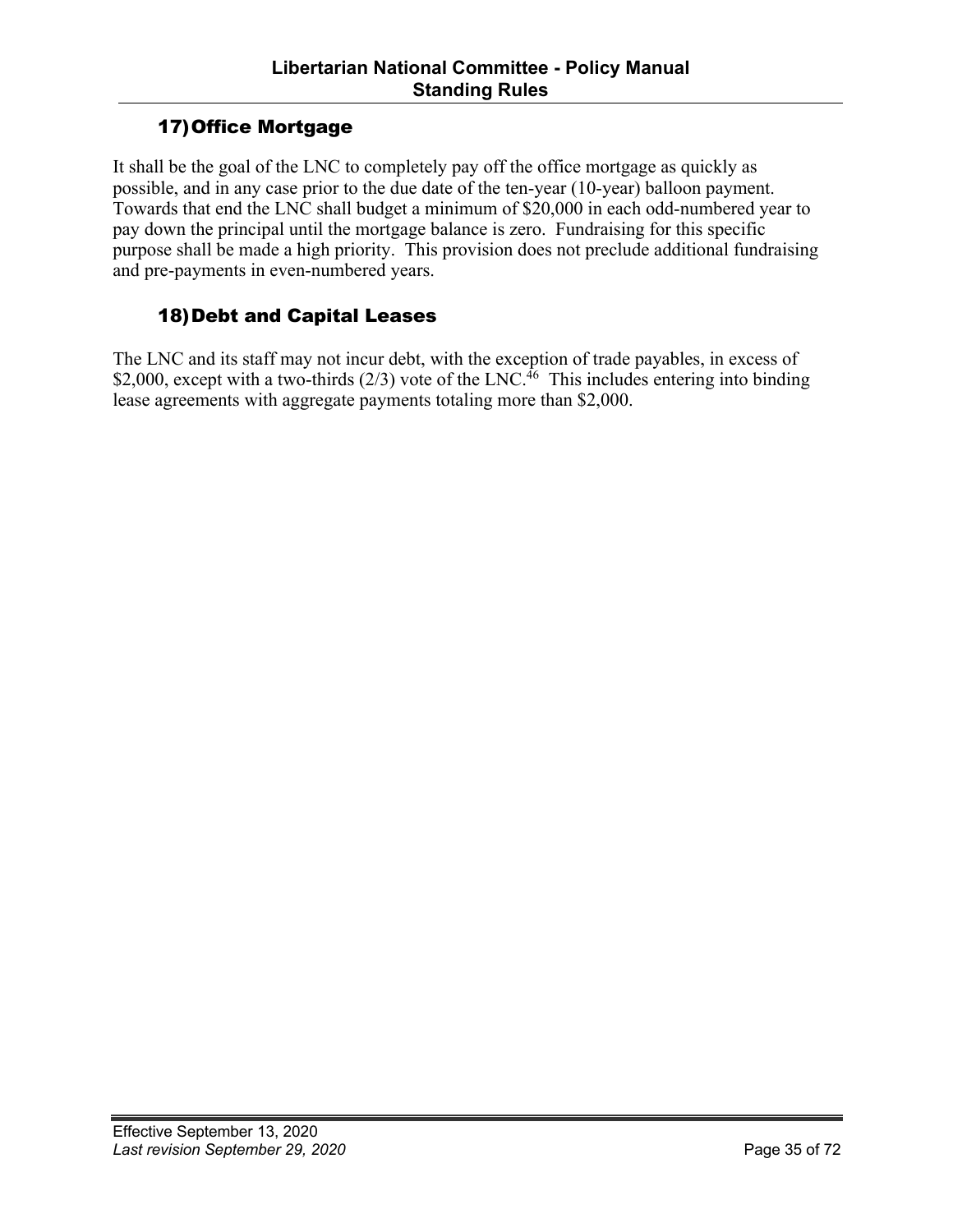# <span id="page-35-0"></span>*Section 2.04 LEGAL MATTERS*

# 1) General Counsel

The LNC shall appoint an attorney to serve as the Party's General Counsel.

# 2) Authorization of Lawsuits

Prior to the filing of a lawsuit, or the joining of a lawsuit filed in any court, in which the LNC or the national Libertarian Party is proposed to be a named plaintiff, to the preparation and filing of a friend of the court brief, or to providing material (costing in excess of \$1,000) financial support for the litigation, the Chair shall:

- Advise all LNC members (including alternates) of the proposed lawsuit, its purpose, and its estimated cost;
- Confirm, or seek and obtain approval for, the budgetary authority for the expenses of the lawsuit as provided elsewhere in this policy manual; and
- Seek and obtain approval with a two-thirds (2/3) vote of the Executive Committee for participation in the lawsuit.

# 3) Contracts and Contract Approval

All contracts or modifications thereto shall be in writing and shall document the nature of the products or services to be provided and the terms and conditions with respect to the amount of compensation/reimbursement or other consideration to be paid.

The Chair shall approve any contract in excess of \$7,500.

All contracts of more than one (1) year in duration or for more than \$25,000 shall be reviewed and approved by General Counsel prior to signing by the Chair.

Independent contractors doing business with the LNC are required to sign formal contracts that clearly set forth the parties' intention that they be treated as independent contractors. Each contract for director-level employment and each contract for a contractor at directorlevel along with any related advice from General Counsel must be circulated to the LNC on a strictly confidential basis following EPCC approval.

# 4) Indemnification

The LNC shall retain sufficient Director's and Officer's liability coverage for board members and employees.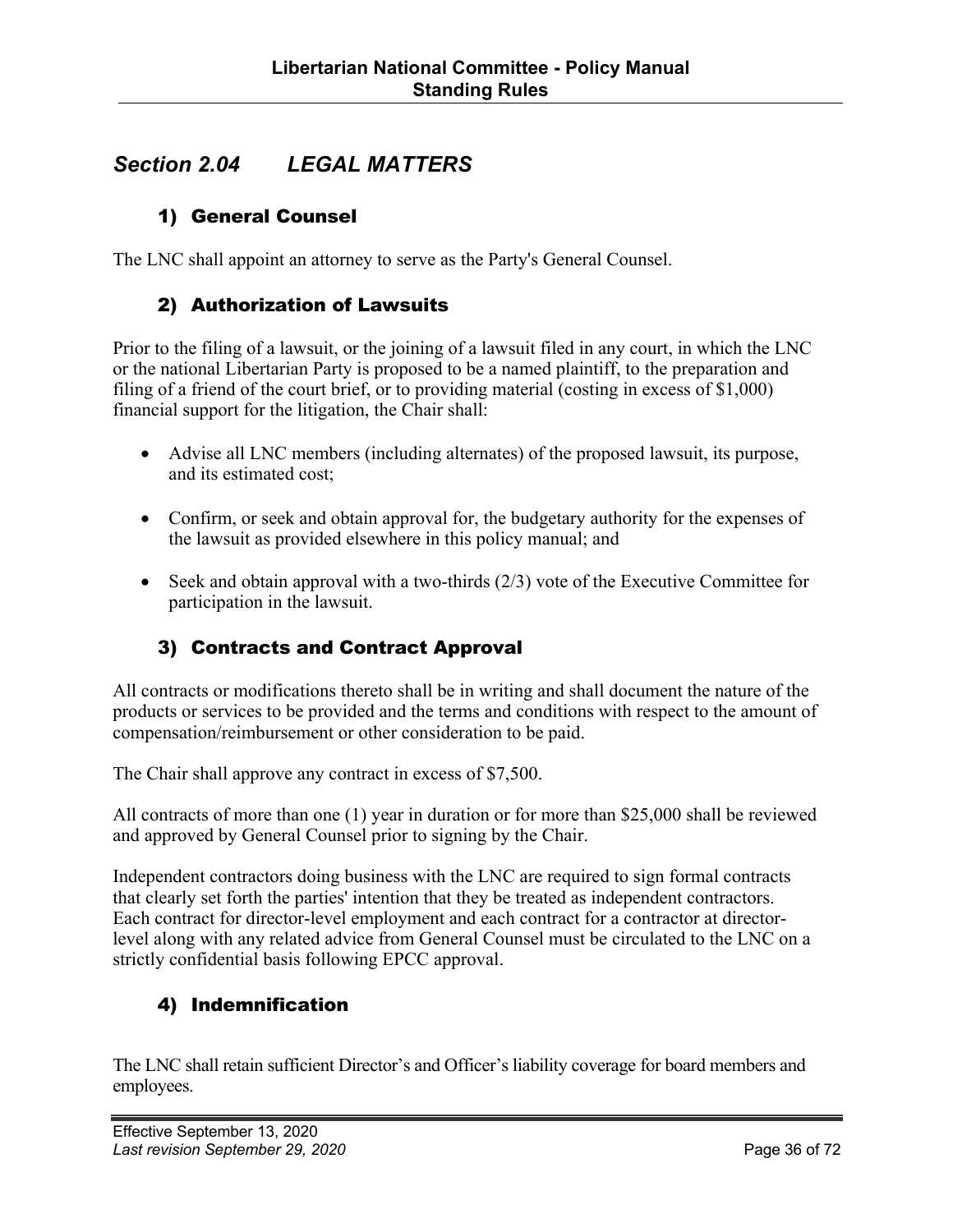Any officer, employee, or agent of the Libertarian Party who, acting on behalf of or as an authorized representative of the Libertarian Party, was or is a party to or has notice of becoming a party to any contemplated, pending, or seemingly completed legal proceedings, may be defended and shall be indemnified for all expenses and liabilities actually and reasonably incurred by such individual in connection therewith to the extent permitted by applicable law of the jurisdiction in which the Libertarian National Committee is incorporated.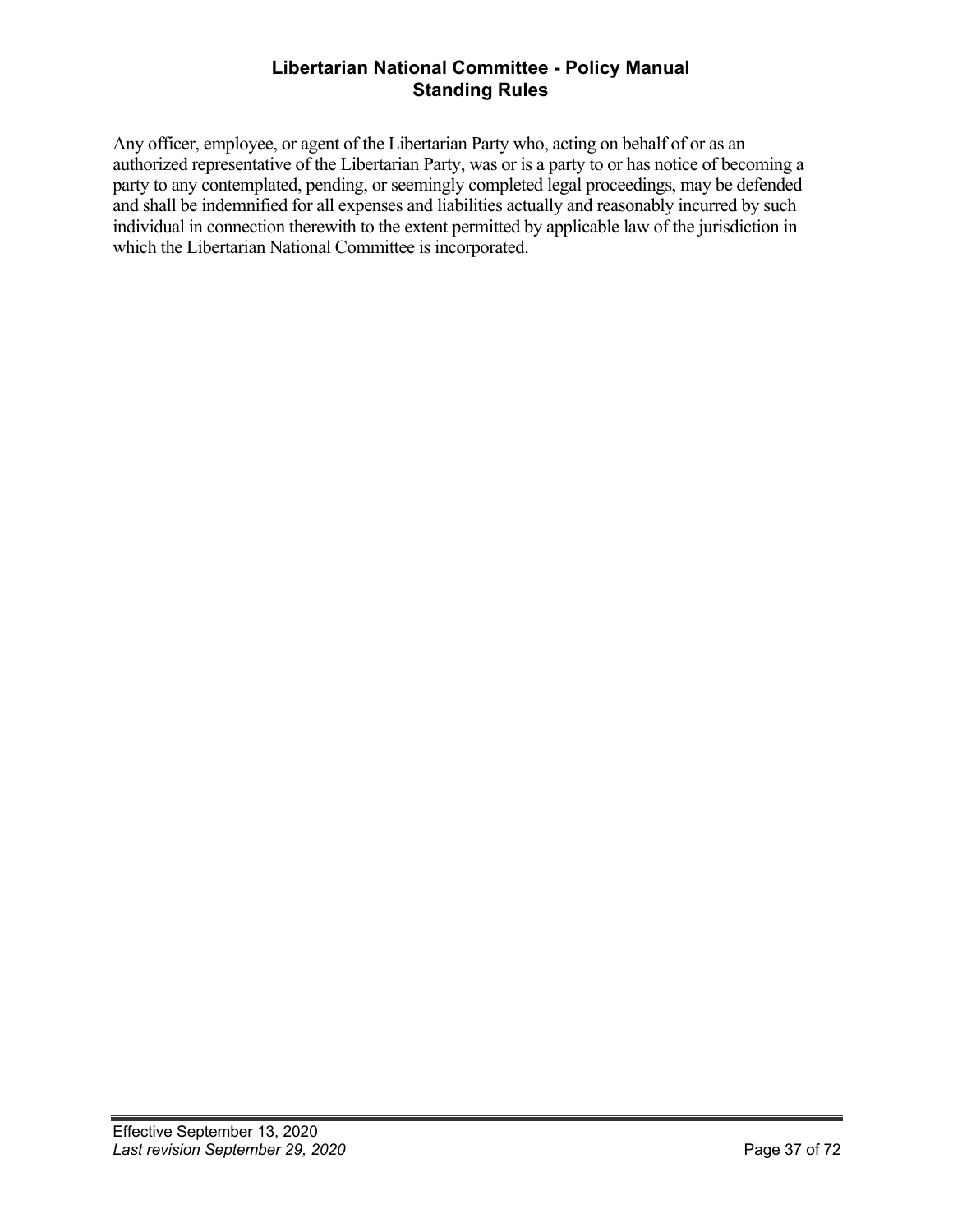## *Section 2.05 MEMBERSHIP POLICIES*

### 1) Membership Forms

Membership forms produced by the LNC shall include a membership statement that meets the requirements of Article 4, Section 1 of the bylaws. Any new wording for the membership statement shall be subject to the same review process as all other Party literature.

### 2) Association Levels

The following levels of association are recognized by the Party:

- Chairman's Circle\* \$25,000 annually or \$2500 monthly in dues or contributions
- Select Benefactor\* \$15,000 annually or \$1500 monthly in dues or contributions
- Beacon of Liberty\* \$5,000 annually or \$500 monthly in dues or contributions
- Pioneer of Freedom<sup>\*</sup> \$2,500 annually or \$250 monthly in dues or contributions
- Lifetime Founder\*  $$1,500$  annually or \$150 monthly in dues or contributions
- Platinum \$500 annually or \$50 monthly
- Gold \$250 annually or \$25 monthly
- Silver \$150 annually or \$15 monthly
- Bronze \$50 annually
- Basic \$25 annually

Contribution levels are based upon transfers of cash (or its equivalent), where there is no exchange of goods, services, or quid pro quo, such as in the case of convention package sales.

Staff shall have discretion as to when to list any or all membership/donation levels and/or benefits online, in print, or elsewhere, based on practical considerations such as layout, and with their priority being to maximize both membership and donations.

### 3) Life Membership Status

A member who contributes at least \$1,500 during any twelve-month period shall be granted life membership in the Party.<sup>47</sup>

### 4) Benefits

Non-member contributors shall be provided all benefits provided to member contributors, except for those rights specifically granted only to members or sustaining members by the Party bylaws or this policy manual.

A contributor (member or non-member) shall be entitled to the following basic benefit:

• One-year (1-year) subscription to *LP News.*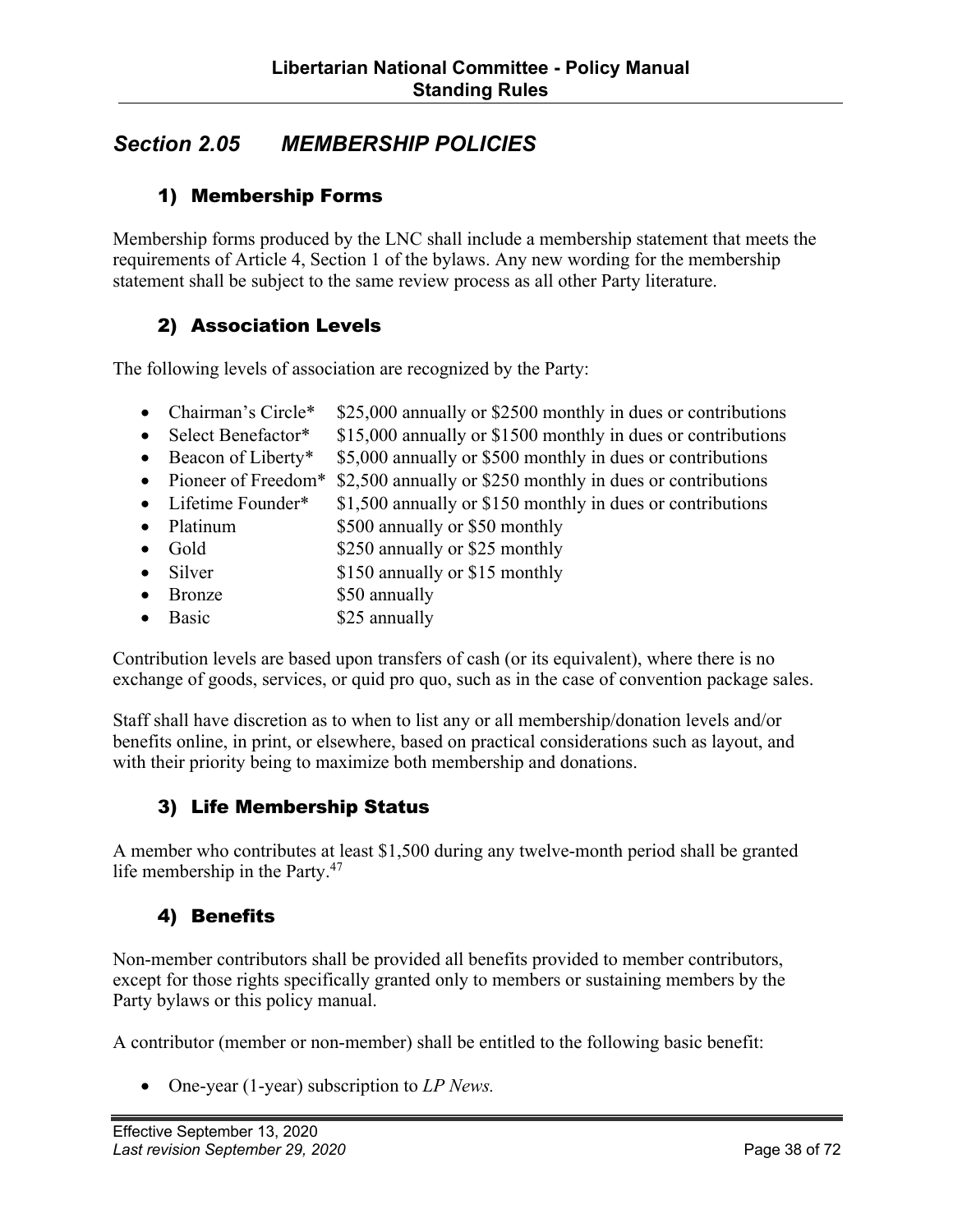A member with a future benefits lapse date shall also be entitled to the following basic benefit:

• Customized Party membership card, updated annually, identifying the individual's level of association and lapse date.

A Lifetime Founder shall be entitled to the following benefits: **\$1,500 level** 

- Special convention name badge with Life Ribbon (Torch Club)
- Lifetime pin
- Mention in program at national convention

A Pioneer of Freedom shall be entitled to the following benefits: **\$2,500 level**

- Special convention name badge with Life Ribbon (Torch Club)
- Lifetime pin
- Special mention on signage and programs at national convention
- VIP seating at national convention banquet\*\*

A Beacon of Liberty shall be entitled to the following benefits: **\$5,000 level**

- Special convention name badge with Life Ribbon (Torch Club)
- Lifetime pin
- Special mention on signage and programs at national convention
- VIP seating at national convention banquet\*\*

A Select Benefactor shall be entitled to the following benefits: **\$15,000 level** 

- Special convention name badge with Life Ribbon (Torch Club)
- Lifetime pin
- Special mention on signage and programs at national convention
- VIP seating at national convention banquet or other events\*\*

A Chairman's Circle member shall be entitled to the following benefits: **\$25,000 level** 

- Special convention name badge with Life Ribbon (Torch Club)
- Lifetime pin
- Special mention on signage and programs at national convention
- VIP seating at national convention banquet or other events\*\*

Convention benefits mentioned above are based on giving at least one (1) annual contribution or equivalent pledges, from the start of the previous convention and prior to the next convention.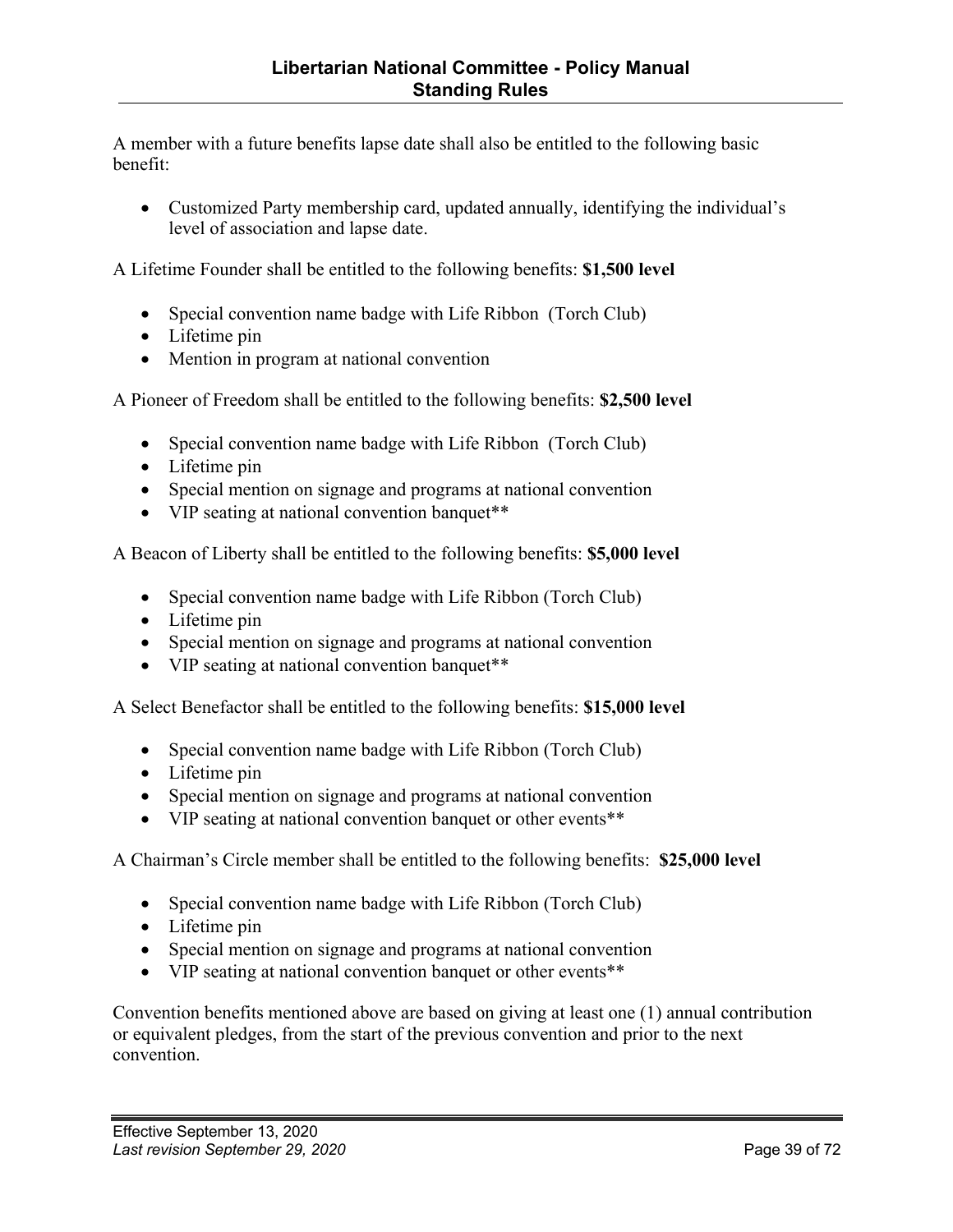#### **Libertarian National Committee - Policy Manual Standing Rules**

Maintaining the Torch Club membership is based on contributions from the start of the previous national convention to the END of the next national convention and shall consist of all those in the highest five (5) levels (denoted by \*). For monthly pledges at the Lifetime Founder and higher levels, membership at that level begins at the beginning of the fourth (4<sup>th</sup>) month of the pledge.

Those benefits designated with \*\* will be subject to availability on a first-come basis, to address the HIGHLY WELCOMED possibility that there will be too many qualifying people for a single table.

National Convention VIP seating, signage, and programs will be determined prior to the start of the event.

Staff shall have the discretion to create and bestow additional benefits.

## 5) Benefits Lapse Date

An individual's benefits lapse date is independent of the sustaining membership lapse date defined by the Party's bylaws.<sup>48</sup>

Individuals making a first contribution shall have a benefits lapse date established one (1) year from the date of receipt. Individuals who remit the required amount of dues in response to a membership renewal request shall have the benefits lapse date extended by one (1) year from the existing lapse date or one (1) year from the date of receipt, whichever is later.

Individuals who remit the required amount other than dues during the Renewal Period shall have the benefits lapse date extended by one (1) year from the existing lapse date or one (1) year from the date of receipt, whichever is later.

Individuals pledging at least \$10 per month using an automated recurring payment method, such as a valid credit card or ACH debit, shall have their benefits lapse dates extended to the last day of the following December.

Other contributions in response to other than a membership renewal appeal shall not as a policy extend the benefits lapse date, however staff shall have the discretion on a case-by-case basis to extend a contributor's benefits lapse date up to one (1) year from the last contribution date, if failure to do so would damage donor relations.

Notwithstanding the above, an individual who has contributed an amount sufficient to have qualified for life membership status shall be entitled to lifetime basic benefits.

### 6) Auxiliary Memberships

People may purchase an Auxiliary Membership for young children or pets for \$15.00. This program is designed for those incapable of signing the membership certification. Auxiliary members are entitled to no rights nor benefits other than receiving a membership card.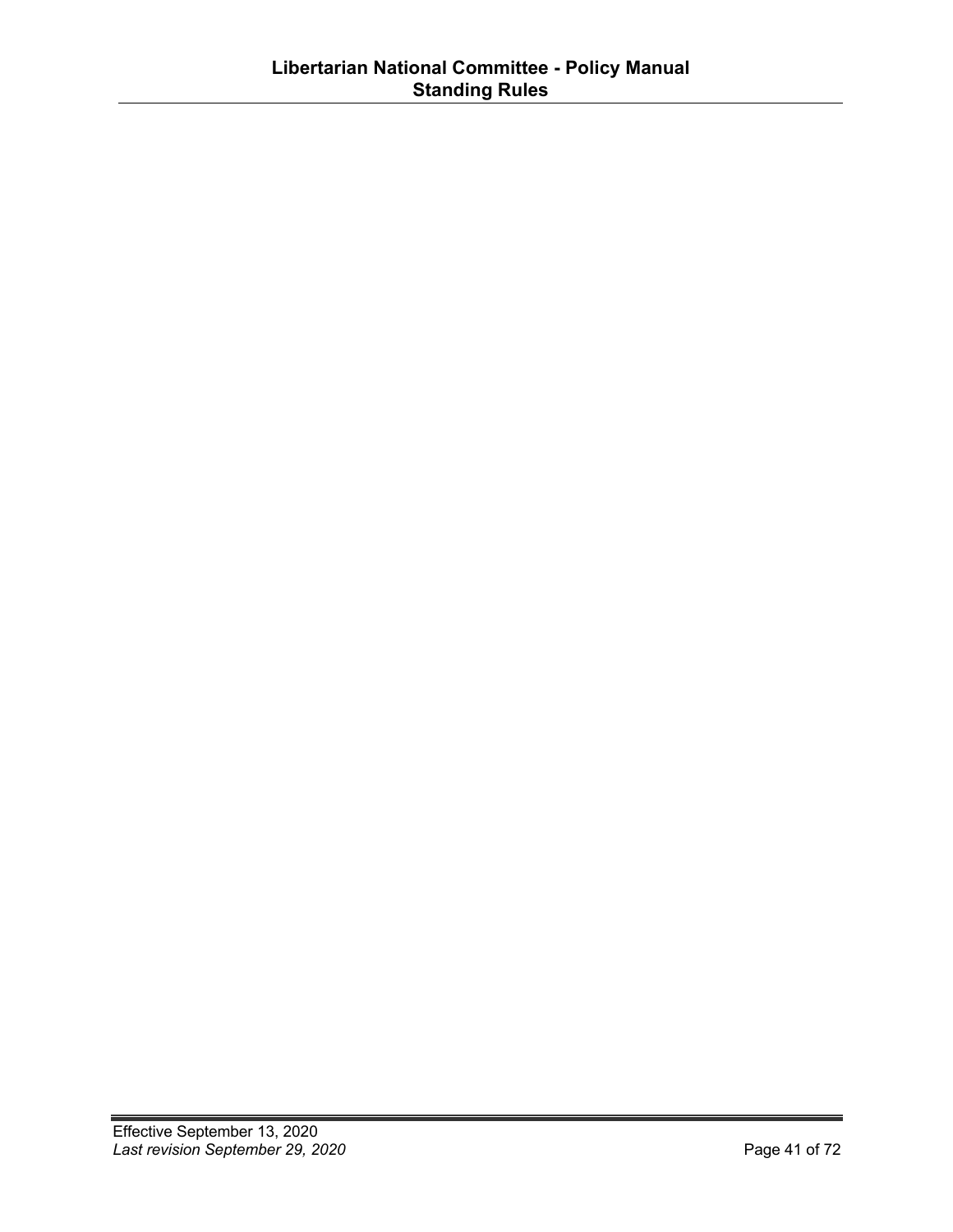## *Section 2.06 PARTY COMMUNICATIONS*

## 1) Official Spokesperson

The Chair represents and serves as the chief spokesperson of the Party as appropriate, including:

- representing the Party to the public, including the business community, media, other political and educational organizations, government agencies, and elected officials;
- planning and directing all investigations and negotiations pertaining to cooperative efforts of the Party with non-libertarian political organizations and the acquisition or sale of major assets;
- maintaining systems of internal and external communication, including providing a quarterly chair's report to all LNC members.

## 2) Graphic Symbols and Colors

The Statue of Liberty graphic and the Torch Eagle graphic are considered the appropriate graphic symbols to be used on Party materials. Yellow, black, and grey are the appropriate primary colors to be used on Party materials. The porcupine can be used in settings where it is typical for a graphical animal image to be used, such as in election coverages in races with the Democrats and Republicans in which the donkey and the elephant are used for their representations.

### 3) Literature

All reprints of Party literature shall be required to show credit to the author if such credit is given on the original. All wording on material produced by the Party shall be regarded as integral to the piece, and no wording shall be added to materials after approval of their form and content by the LNC. This requirement shall not apply to copyrights, addresses, etc. All materials for public distribution will carry the designation "Libertarian Party."

## 4) LP News

*LP News* is the name of the Party's newsletter and as such is the principal regularly issued publication of the Party. It is the major communications medium of the party. It conveys the Party's message and self-image to all who receive it. It serves as the one (1) unifying publication for the political views within the Party.

The *LP News* shall be published in a tabloid format. The frequency of publication shall be at least bimonthly unless the Chair decides that frequency is inconsistent with the approved budget or the Party's current financial condition. The number of pages per issue and the circulation per issue shall be the responsibility of the Chair consistent with the approved budget and the Party's current financial condition.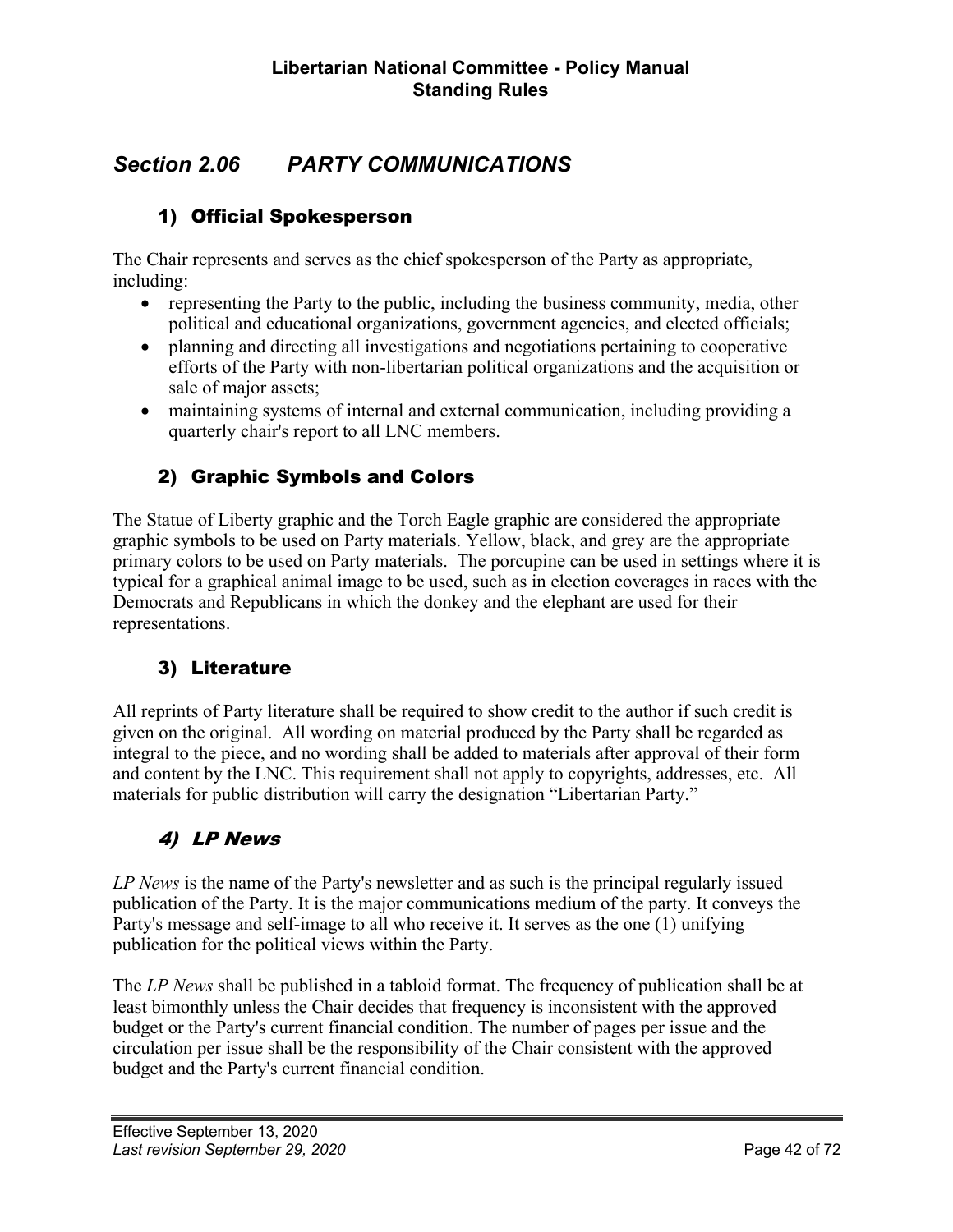The selection of articles, their layout and the graphics for *LP News*, the relative amount of space assigned to articles, advertisements, Party announcements, and regular features shall be the responsibility of the Chair except as detailed in this policy manual.

The *LP News* is distributed to three (3) major groups: Party members and contributors, media representatives, and prospective members. The *LP News* shall address itself primarily to Party members, and its role shall be complementary to other publications within the libertarian movement.

The *LP News* shall focus on three (3) types of articles:

- those providing a libertarian perspective on current issues along with how and why this perspective differs from that of other political parties;
- those providing information on libertarian, libertarian-oriented, and Party activities around the U.S. and the world; and
- those discussing the tactics and strategy of the Party's political activities.

This leaves to other publications the areas of scholarly articles, in-depth analysis of current issues, regular coverage of the arts (book and film reviews), analysis of libertarian movement (as opposed to Party) tactics and strategy, in-depth debate of questions on which there is no libertarian consensus, critique of individuals within the libertarian movement, and reporting of routine state and local activities and personalities.

The proper tone for all articles is factual and even-handed. "Mainstream" political rhetoric shall be used to present "radical" libertarian ideas. "Buzz words" and "libertarian jargon" shall be avoided in order to make the *LP News* appealing to the broadest possible readership. Personal attacks on persons and institutions within the libertarian movement are to be avoided.

The articles in *LP News* shall, on the whole, represent the core ideas of agreement in the Party. No articles shall be published which contradict the Party platform. Articles that address areas where the platform is silent may be published provided that they are noted as representing the opinions of the author only and not those of the Party.

Recommendations appearing in the *LP News* for the study of internal education material not produced by the Party shall be accompanied by a disclaimer to the effect that they may contain material inconsistent with the platform. The only authoritative statement of Party positions is contained in the platform.

No classified advertising shall be accepted. All advertisements will be clearly labeled as such.

A directory of state and Party contacts shall be included at least once each year. Information on where to find a directory of contacts online shall be published monthly.

## 5) Assuring Quality Communications

If a majority of all LNC members notify the Secretary of their belief that a proposed or actual public communication is detrimental to the image of the Party, such notification to occur no later than seventy-two (72) hours after the public communication is published, the Secretary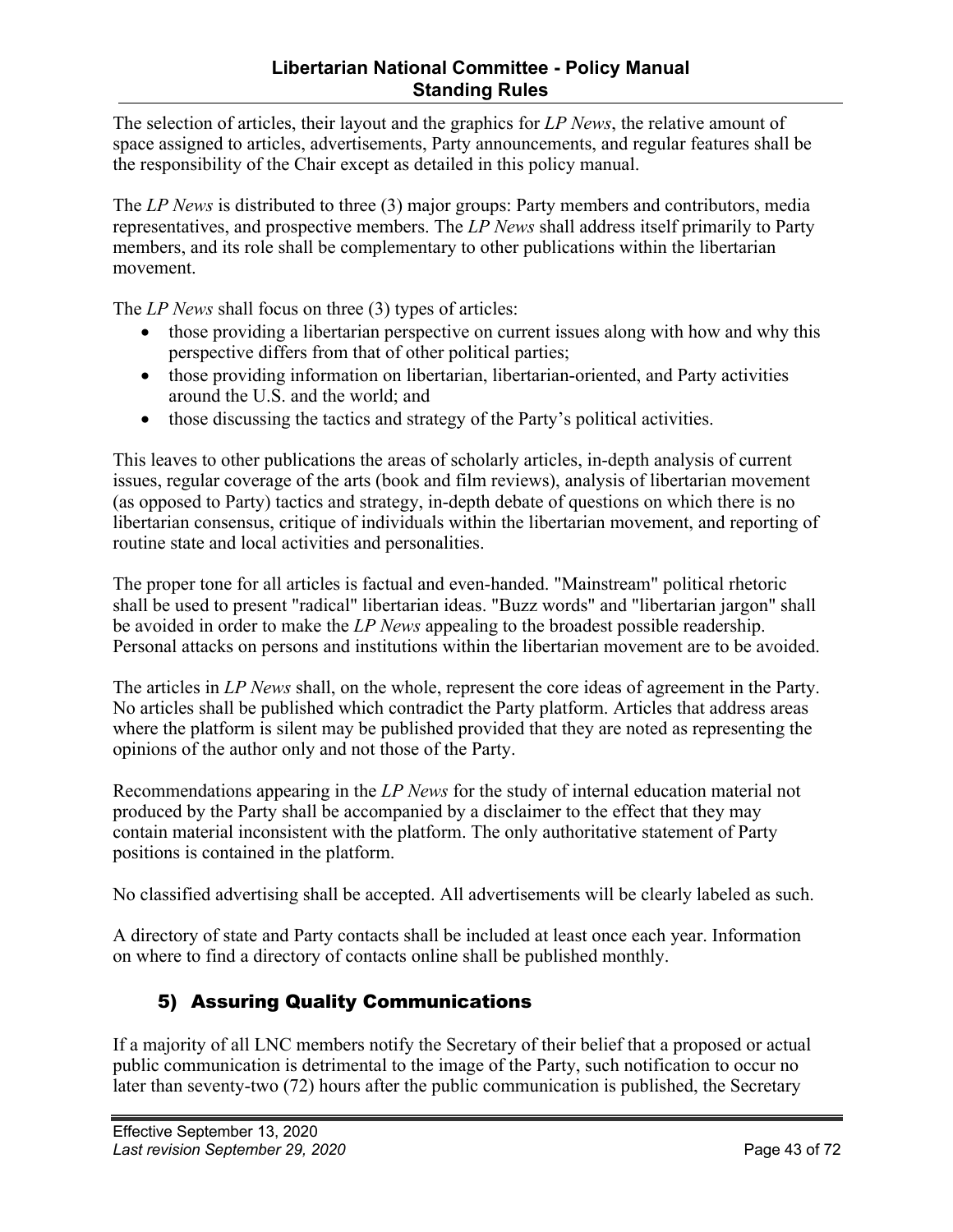#### **Libertarian National Committee - Policy Manual Standing Rules**

shall inform the Executive Director and Chair of this finding, and such communication shall not be further disseminated, and to the extent possible, already-disseminated material shall be promptly removed from the public sphere.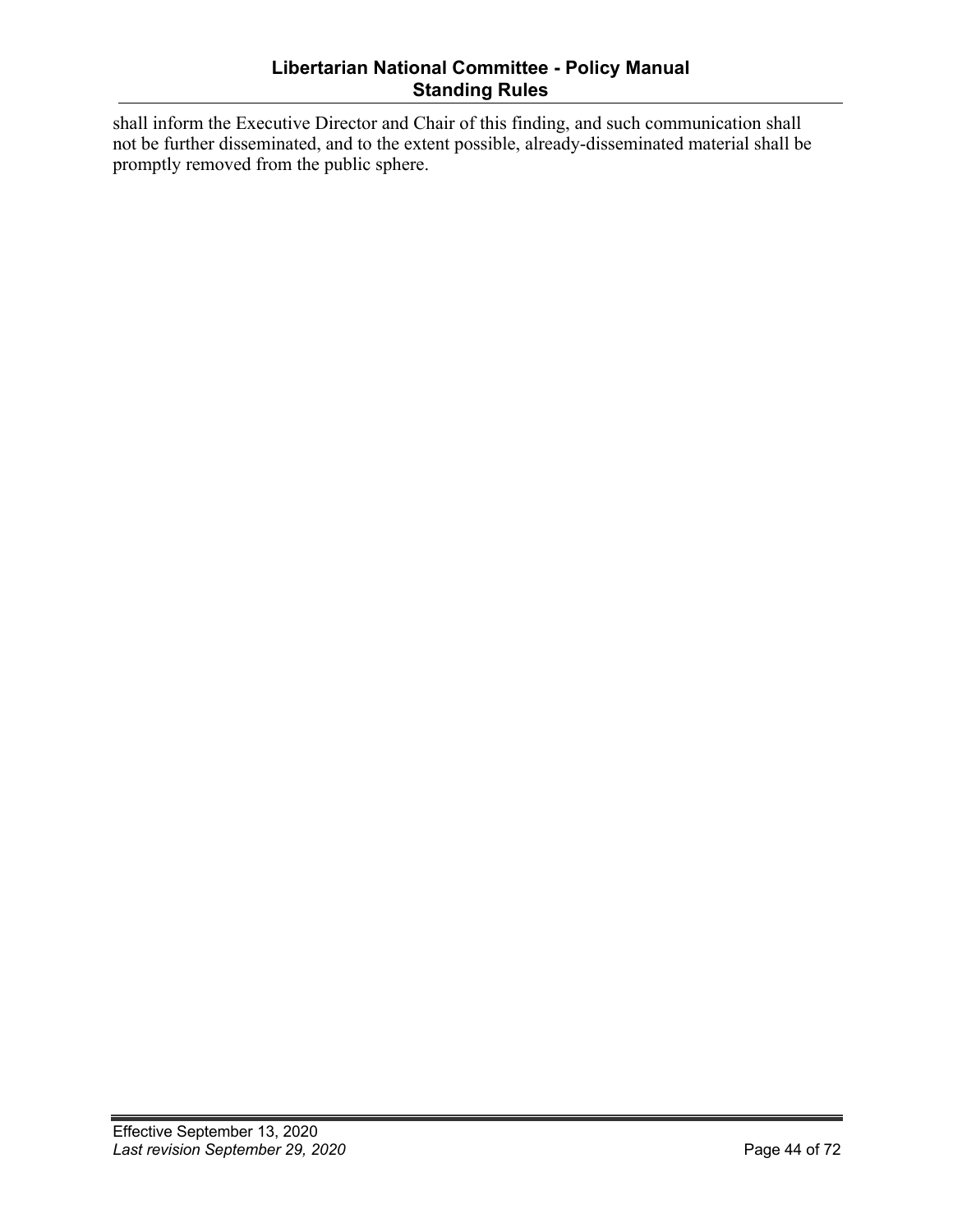## *Section 2.07 PARTY RECORDS*

### 1) Proposed Agenda and Reports

The proposed agenda and all reports shall be distributed to the LNC at least seven (7) days prior to the session. 49

### 2) Delegate Allocation Based on Presidential Votes

The Secretary shall distribute to each affiliate party the presidential vote totals which the Secretary proposes to use for purposes of delegate allocation for national conventions as provided for in the bylaws, no later than the last day of April in the year following a presidential election. If any Party member seeks a modification of the vote totals proposed by the Secretary, the member shall file with the Secretary a written request to modify the totals along with any documentation supporting the request no later than the last day of May of the same year. The Secretary shall review all such requests to modify the presidential vote totals and distribute a final allocation of delegates based on presidential vote totals no later than the last day of July of the same year.

### 3) Document Distribution

The Secretary shall assure that LNC members, alternates, and state chairs shall receive copies of the bylaws and platform after each convention. The Secretary shall assure that LNC agendas, minutes, mail ballots, resolution updates, and other supporting material shall be sent without charge to all LNC members, alternates, and committee chairs, as well as to any state chair that requests them. Any Party member may obtain these materials at their own cost.

### 4) Electronic Mail Ballot Results

The Secretary shall report the results of electronic mail ballots at each LNC meeting immediately following those ballots.<sup>50</sup>

### 5) Access to Corporate Records

Members of the LNC and the Audit Committee are entitled to inspect and copy books, records (including electronic records) and documents of the Libertarian National Committee, Inc. to the extent reasonably related to the performance of the member's duties to the corporation, including those duties as a member of a committee, but not for any other purpose or in any manner that would violate any duty to the corporation. Prior to obtaining copies the member shall execute a standard nondisclosure agreement. If the member requires an outside professional to assist in reviewing and analyzing the materials, that individual shall also execute a standard nondisclosure agreement prior to receiving the materials.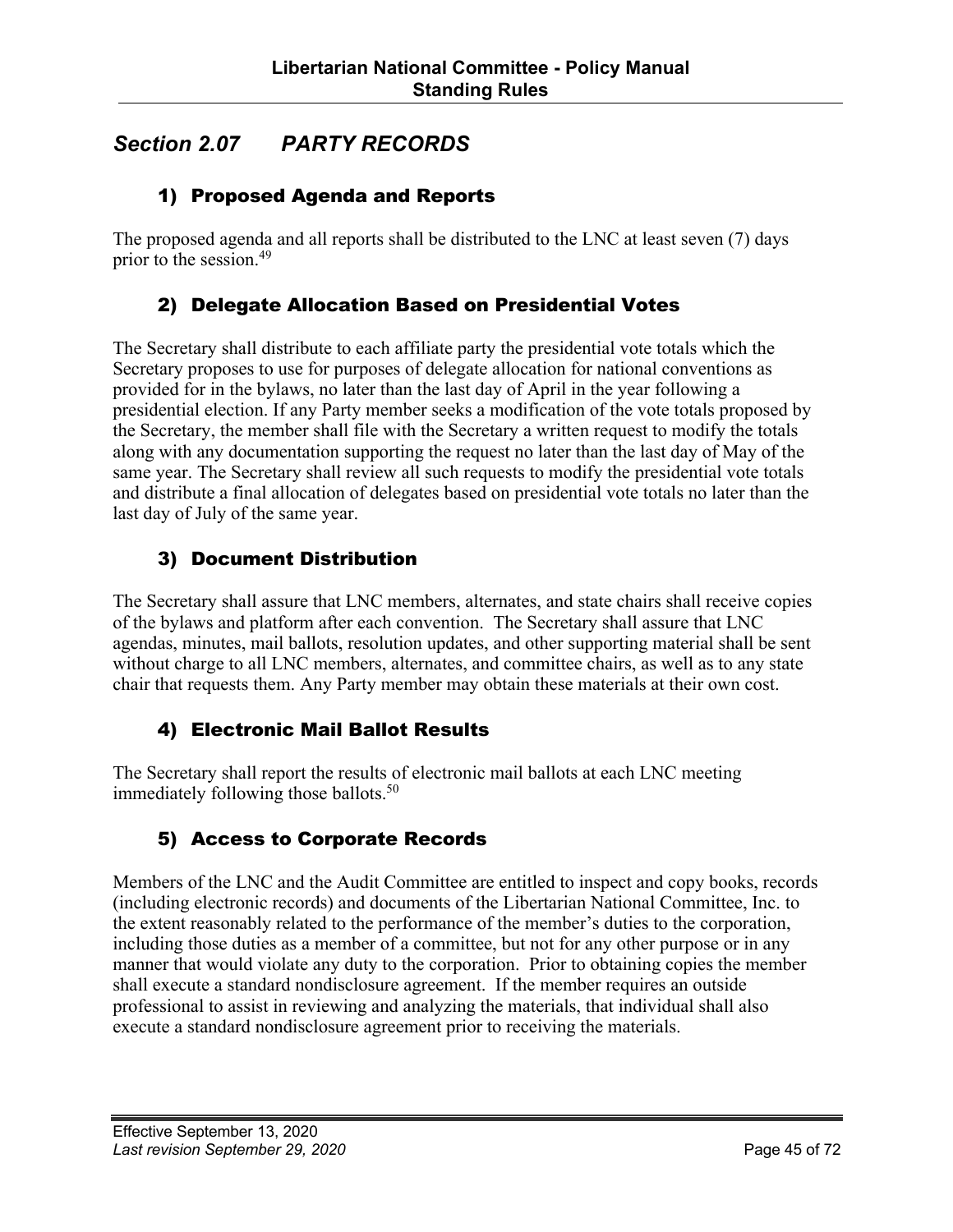## *Section 2.08 POLITICAL CAMPAIGNS*

### 1) Qualifications for Party Support

The Party may financially support the candidacies of persons who meet the following requirements:

- 1. The requested contribution from the LNC is legal;
- 2. The candidate is a sustaining member of the national LP and a member in good standing of the state affiliate;
- 3. The candidate is legally qualified to hold the office and if partisan party registration is available, must be registered as Libertarian, and not registered with any other Party;
- 4. The candidate must have a professional quality website and email address under a campaign-related domain name;
- 5. The candidate has professional quality photos, especially a headshot and at least a oneminute video with audio of the candidate speaking;
- 6. The candidate must have a dedicated campaign manager and a dedicated campaign treasurer;
- 7. The candidate must use the word "Libertarian" in their campaign in partisan elections, if allowed by law;
- 8. The candidate must have already raised more contributions than requested of the LNC
- 9. The candidate has a written campaign plan with justifiable and quantifiable expected results (votes, recruits, money, media, etc.); and
- 10. The candidate will follow the national Party platform or clearly distinguish where their views differ.

### 2) Limitations on Party Support for Public Office

Party resources shall not be used to provide information or services for any candidate for public office prior to the nomination unless:

- Such information or services are available and announced on an equal basis to all Libertarians who have declared they are seeking that nomination;
- Such information or services are generally available and announced to all Party members; or
- The service or candidate has been approved by the state chair.

## 3) Liability for Political Campaigns

The LNC will not be responsible for the debts incurred by future presidential campaigns or any other campaign. However, the LNC may vote to make monetary and non-monetary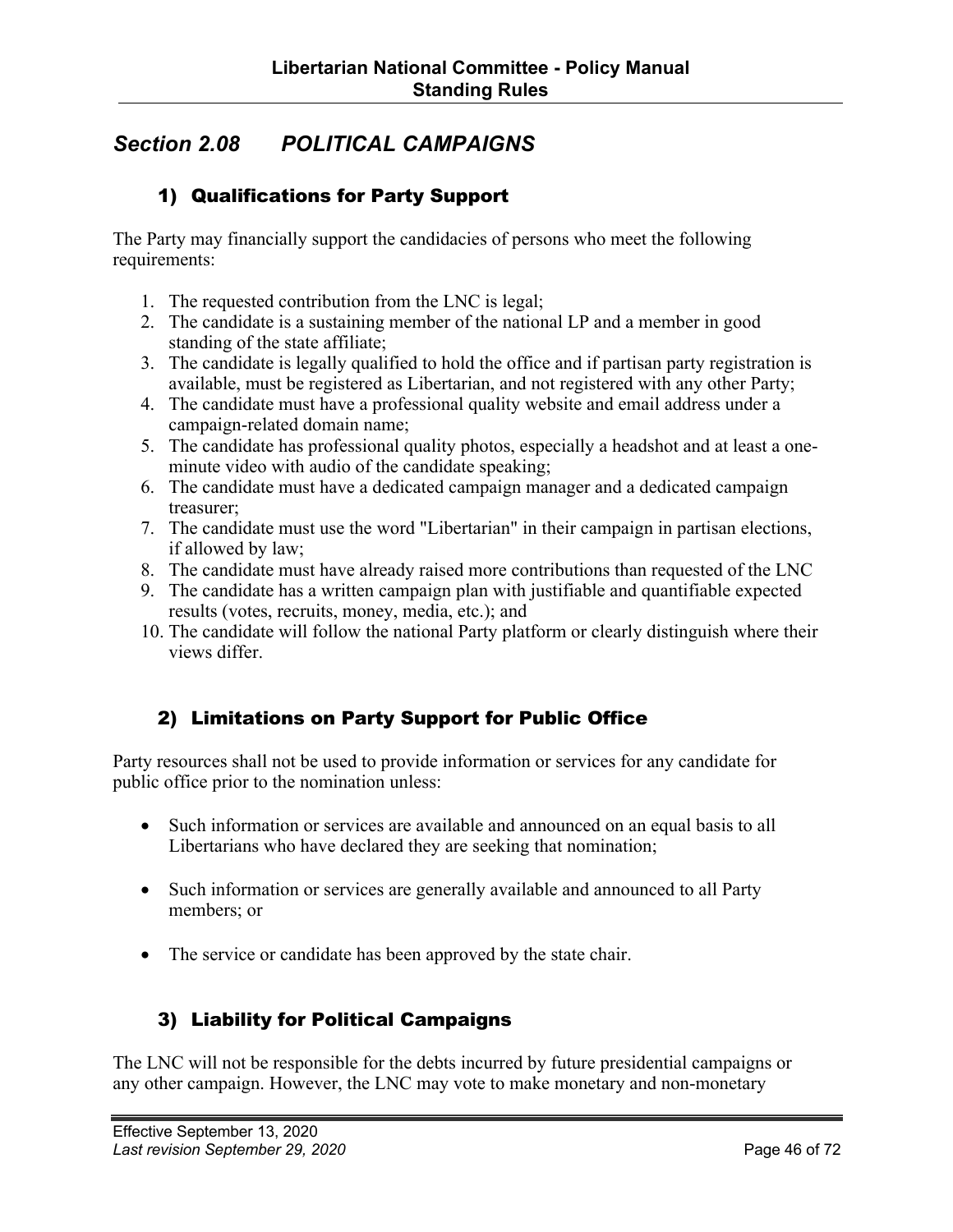#### **Libertarian National Committee - Policy Manual Standing Rules**

contributions to such campaigns under the limits prescribed by law. If such contributions are made, they shall be made only after such candidate or campaign has agreed to meet the reasonable financial and budgetary controls set by the LNC. No candidate or staff member of a campaign is permitted to place orders, make purchases, or sign contracts in any manner that would lead a person to assume that the LNC is liable for the debt.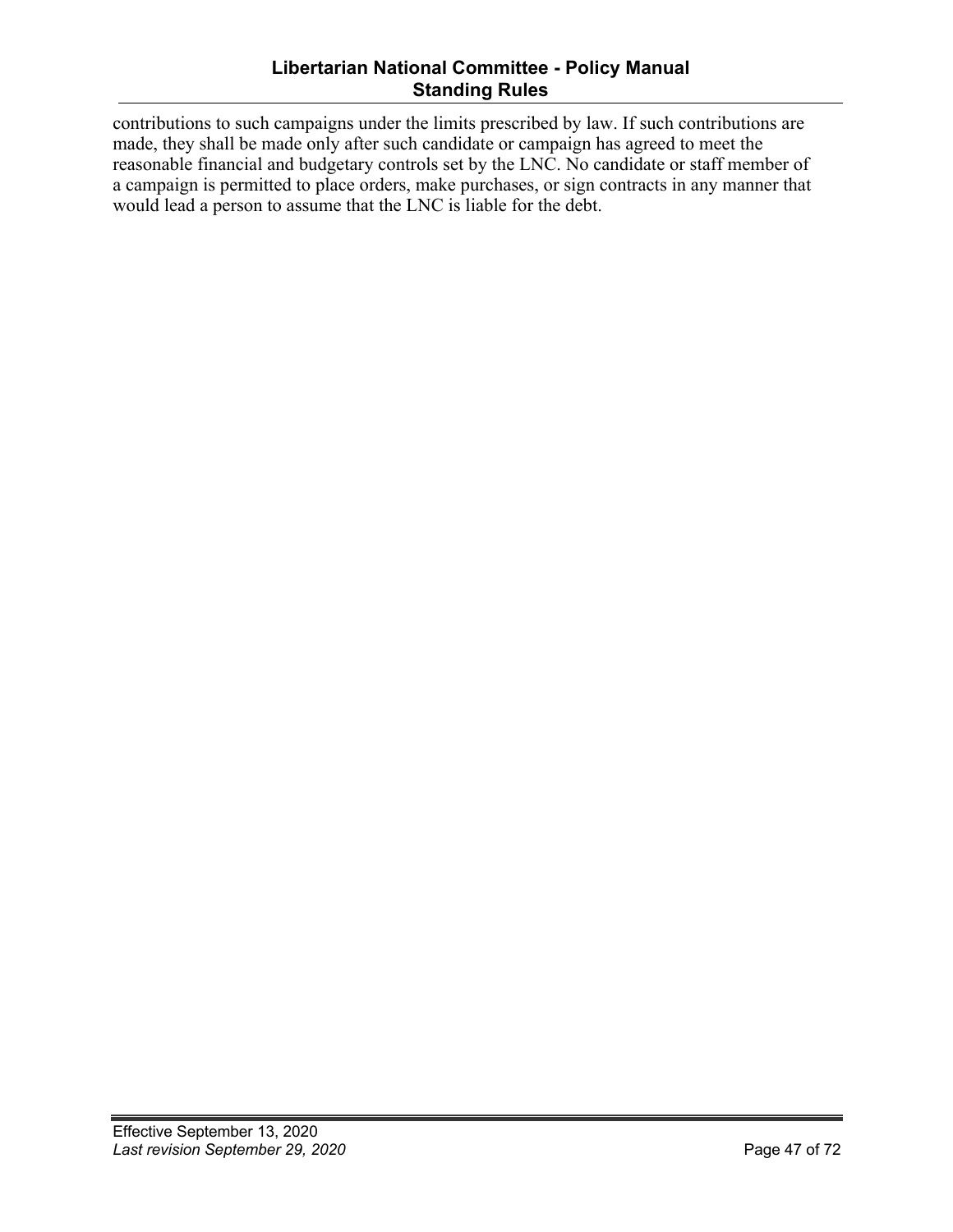## *Section 2.09 OTHER MATTERS*

### 1) Libertarian National Congressional Committee

The Party shall act in good faith with the Libertarian National Congressional Committee, and the Chair and staff are directed to encourage and develop a symbiotic relationship by fully cooperating in activities and coordinating efforts, including the sharing of constituent information, so as to achieve our mutual goal of supporting Libertarian candidates.

### 2) Affiliation with Other Organizations

The Party shall maintain membership in the Coalition for Free and Open Elections (COFOE).

### 3) International Representatives

The LNC may appoint one (1) or more individuals to serve as International Representatives, subject to the following:

- The title is honorary, and does not convey any binding authority, unless specifically delegated by the LNC;
- The International Representative serves at will and may be terminated by either party at will without cause;
- The terms of service are from appointment until termination and will not be tied to LNC terms of office;
- Expenditures for this position may not be made without advance approval by the LNC; and
- The purpose of this position is to establish and maintain mutually beneficial relationships between the LP and its international counterparts.

### 4) Hiring and Termination

The Chair shall appoint and employ the Executive Director with the approval of a two-thirds (2/3) vote of the LNC, subject to the right of the LNC to discharge the Executive Director at any time by majority vote. The Chair shall provide advice and consent to the Executive Director on the appointment, employment, and termination of all LPHQ personnel.

The office of the LNC shall conduct a credit and criminal background check prior to offering employment to any prospective employee.

Employees and candidates for employment shall be obligated to notify the Chair, Executive Director and EPCC of the full details of any arrest or conviction of crimes punishable by imprisonment, or of any personal financial problem, including involuntary liens or any filing for personal bankruptcy.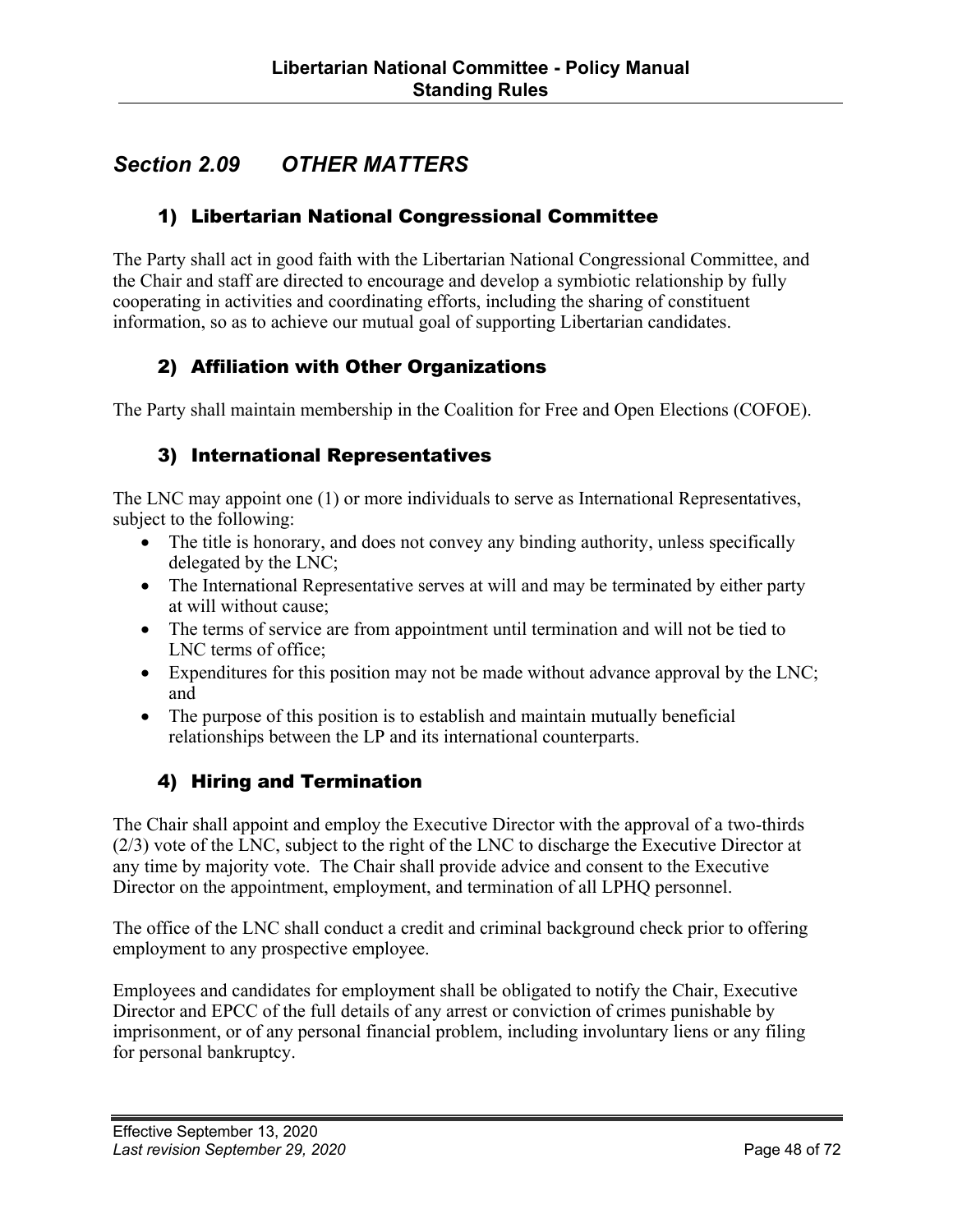#### **Libertarian National Committee - Policy Manual Standing Rules**

The office of the LNC shall not employ any person who has been convicted of a crime against property or person, unless with the approval of the EPCC. The Chair shall promptly disclose to the LNC as a confidential employer-employee matter that such approval has been given. The LNC may override such approval, but the motion shall not reveal confidential details.

The office of the LNC shall not allow any employee with a history of financial problems, including involuntary liens or who has filed for personal bankruptcy, to handle money or negotiable instruments, access donor information, approve or negotiate purchases with contractors or suppliers, or prepare accounting records, unless with the approval of the Chair and the EPCC. The Chair shall promptly disclose to the LNC as a confidential employeremployee matter that such approval has been given. The LNC may override such approval, but the motion shall not reveal confidential details.

## 5) Employee Performance Standards

The following applies to all employees who report directly or indirectly to the Executive Director.

The office of the LNC shall promote a positive work environment by establishing clear standards for work performance.

Annual reviews shall be conducted during the fourth  $(4<sup>th</sup>)$  quarter of each year for all employees using procedures and guidelines developed by the EPCC.

If an employee's job-related behavior does not meet expected and communicated performance standards, a process of progressive discipline shall be employed, using procedures and guidelines developed by the EPCC.

## 6) Limitations on Party Support for Party Office

Party resources shall not be used to provide information or services for any candidate for Party office unless:

- Such information or services are available and announced on an equal basis to all Libertarians who have declared they are seeking that office, or
- Such information or services are generally available and announced to all Party members.

## 7) Convention Speakers

No person shall be scheduled as a convention speaker unless that person has signed this statement:

"As a condition of my being scheduled to speak, I agree to neither seek nor accept nomination for any office to be selected by delegates at the upcoming Libertarian Party convention if the voting for that office occurs after my speech."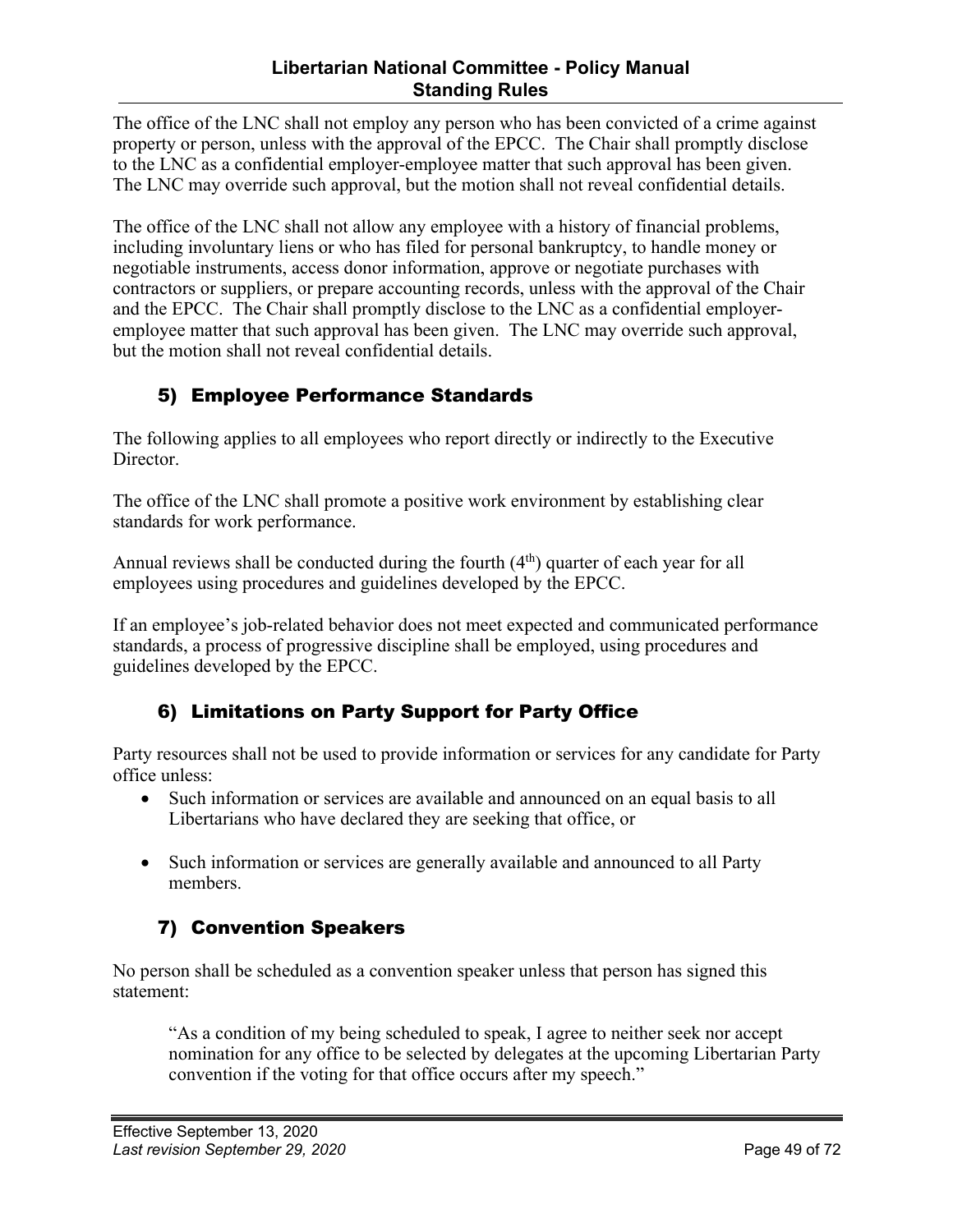This policy shall not apply to participation in a scheduled candidate debate or breakout session or panel discussion or similar non-major event. This policy shall not apply in the case where someone is exercising official duties (e.g., such as when the Treasurer presents their official report).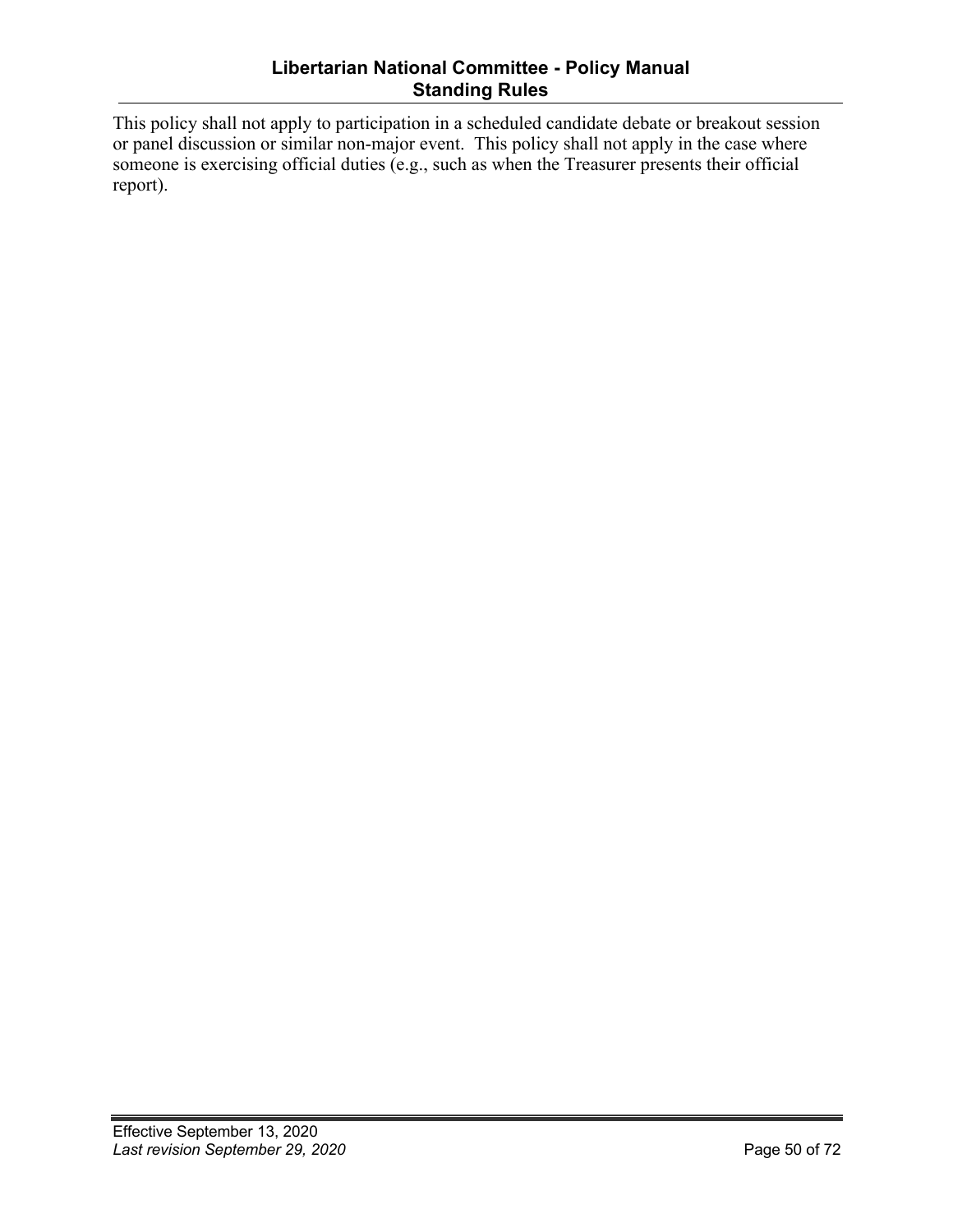# **Article III. ENDURING STAFF ORDERS**

Staff orders are orders to staff by the LNC. They are a special category of standing rules, which relate to details of administration. They are superseded only by the parliamentary authority, special rules of order, bylaws, the corporate charter, and any applicable procedural rule prescribed by federal, state or local law, unless the rules in such documents specifically provide for their own suspension.

Members of staff are responsible for reading, understanding, and complying with the articles of this policy manual entitled Standing Rules, Enduring Staff Orders, and Enduring Executive Orders. Special rules of order are generally not applicable to staff.

A staff order, just like any other standing rule, may be adopted, amended, rescinded, or suspended. Adoption requires a majority vote. Amendment or rescission requires (a) a majority vote with previous notice, or (b) without notice a two-thirds (2/3) vote, or (c) a majority of the entire membership of the LNC. Suspension requires a majority vote of the LNC, but rules which have their application outside of the session which is in progress cannot be suspended. 51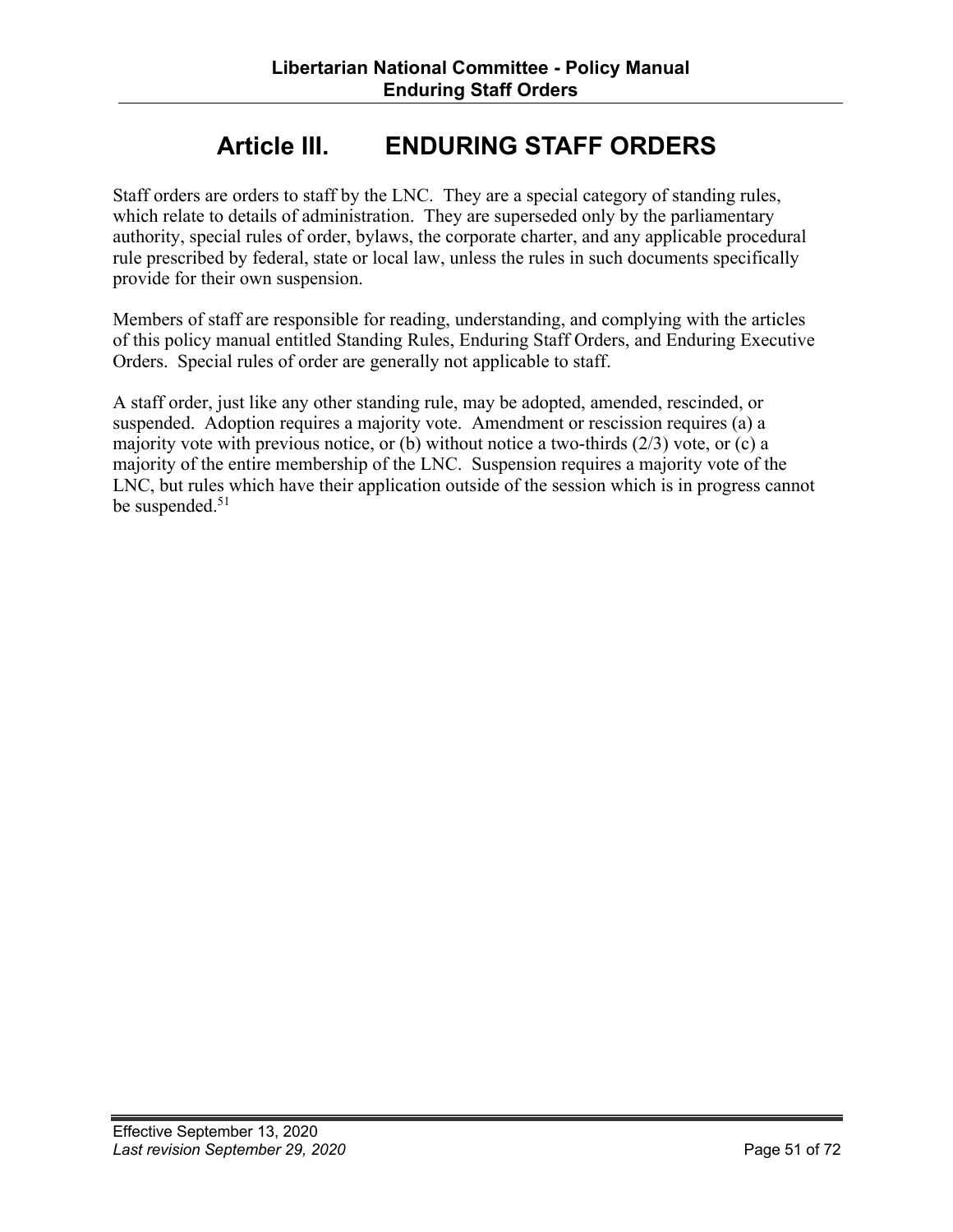## *Section 3.01 GENERAL STAFF RESPONSIBILITIES*

### 1) General LP Headquarters Responsibilities

The purpose of LPHQ is to provide full-time, professional support for the on-going political activities of the Party. The activities of LPHQ include:

- RECORDKEEPING
	- o membership/contributor database
	- o accounting
	- o FEC reports
	- o archives

#### • MEMBER SERVICES

- o filling orders and requests
- o answering questions
- o handling complaints
- o acknowledging and reviewing correspondence

#### • DEVELOPMENT ACTIVITIES

- o inquiry response
- o direct mail prospecting
- o process liberty pledge payments
- o direct mail fundraising
- o telemarketing support
- o membership packets/cards
- o premium fulfillment
- o long-term renewals
- o major donor program
- o wills and bequests
- o donor thanks and recognition

#### • LNC AND AFFILIATE PARTY SERVICES

- o reports to state affiliates, LNC, and Executive Committee
- o state and national contact lists
- o lists of Libertarian office holders
- o mailing the updated bylaws and platform to all LNC members, alternates, and state chairs
- o state, local, and campus organizing
- o activist training and support

#### • EXTERNAL COMMUNICATION

- o news releases
- o response to media inquiries/requests
- o development and maintenance of media contacts and lists
- o public testimony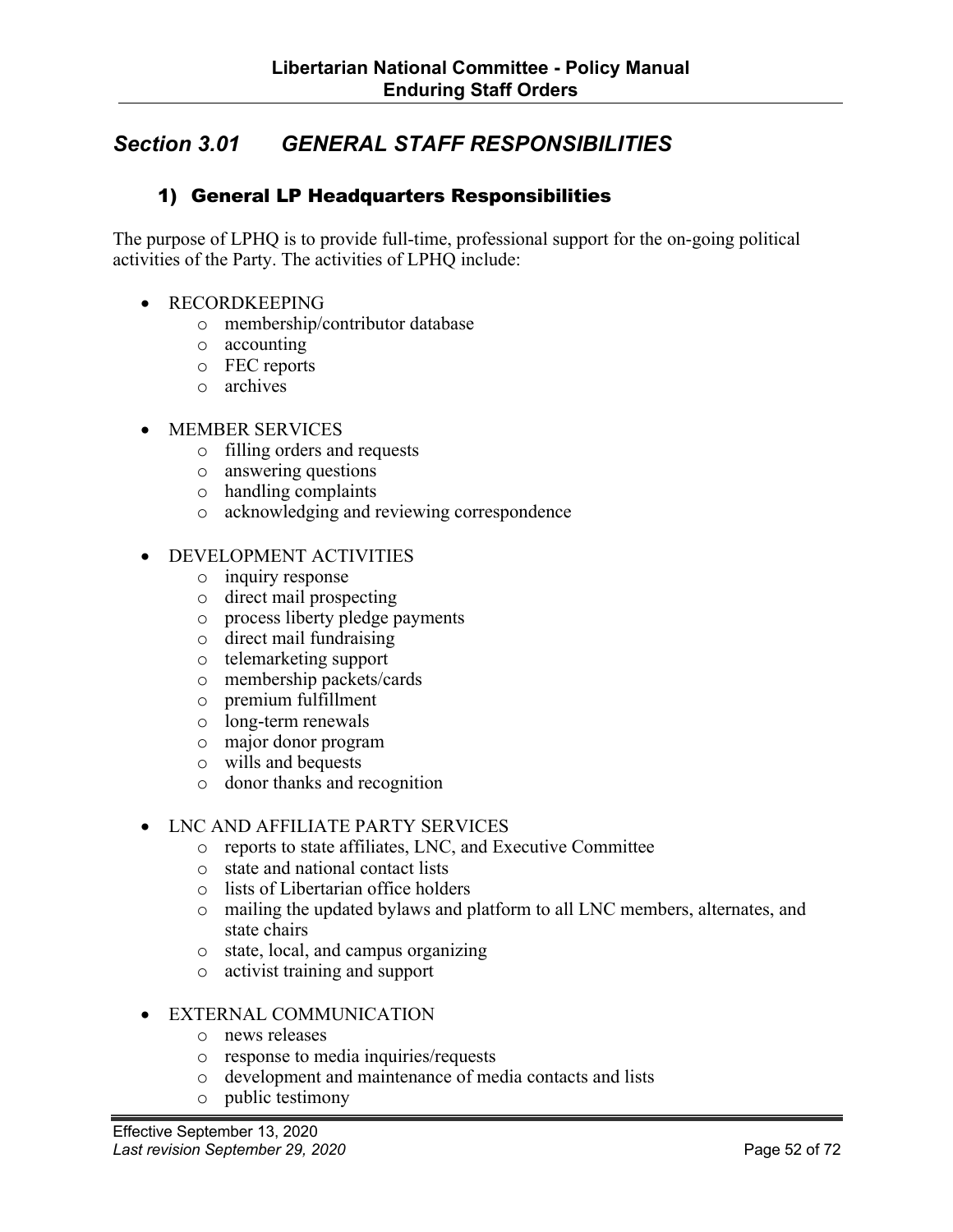- o participation in outside conferences
- POLITICAL ACTION
	- o ballot access
	- o campus support
	- o candidate recruitment and training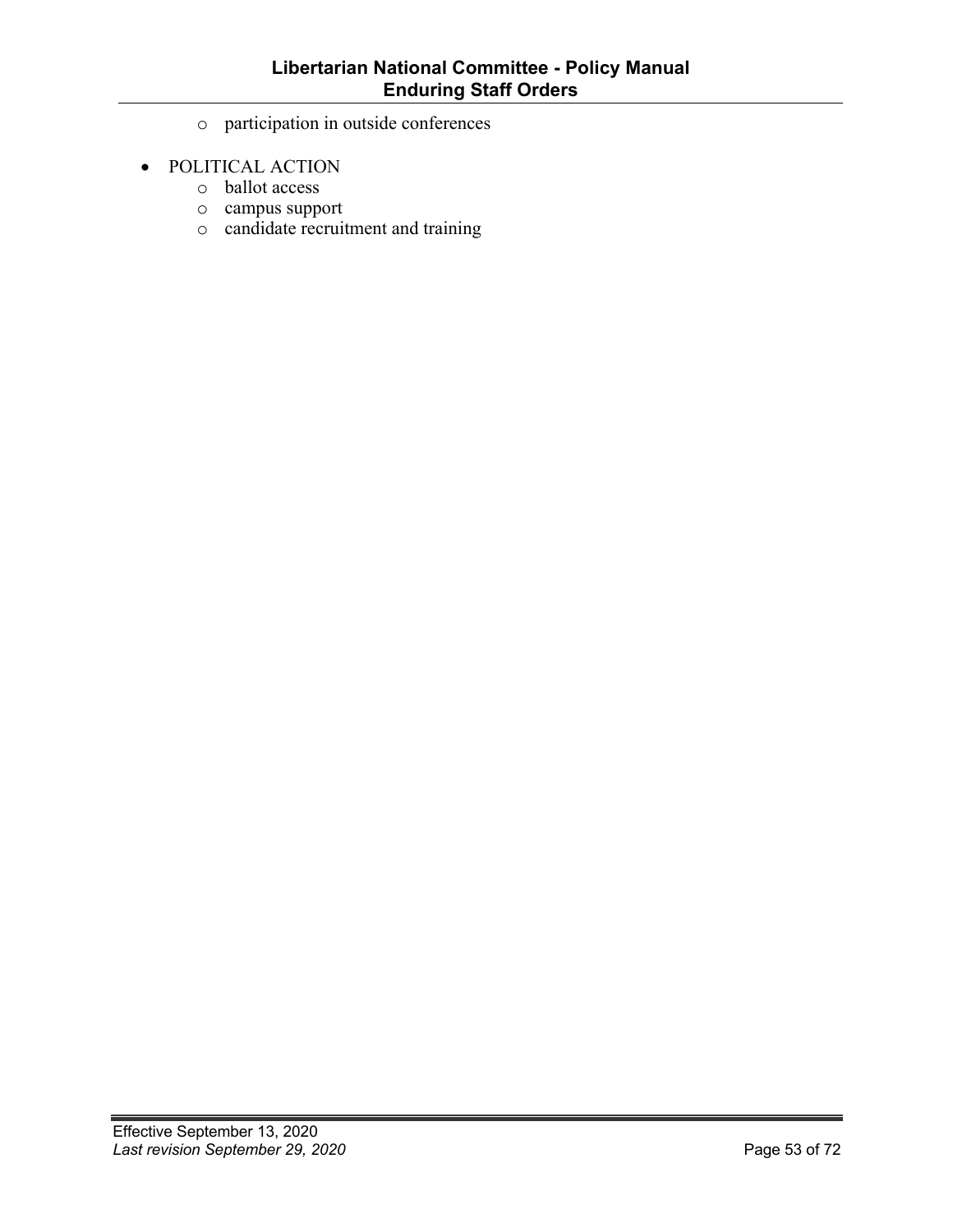## *Section 3.02 SPECIFIC STAFF RESPONSIBILITIES*

## 1) LP News Editor Responsibilities

The Executive Director shall select the Editor of *LP News*. Due consideration should be given to the professional as well as libertarian background of the individual selected.

Final responsibility for the production of *LP News* must rest with one (1) person: the Editor. It is the responsibility of the Editor to produce the best possible publication within the guidelines of the policies for *LP News*.

## 2) Political Director Responsibilities

Duties of the Political Director shall include recruitment of candidates for all levels of public office and public advocacy of support for all stages of their candidacy.

The Political Director shall not provide preferential treatment to any announced Libertarian Party candidate for public office over another announced Libertarian candidate for the same office unless done so with the express written permission of the state chair.

## 3) Operations Director Responsibilities

The Operations Director in consultation with the Treasurer and the Audit Committee shall review the Accounting Policies and Procedures Manual at least annually and update as needed.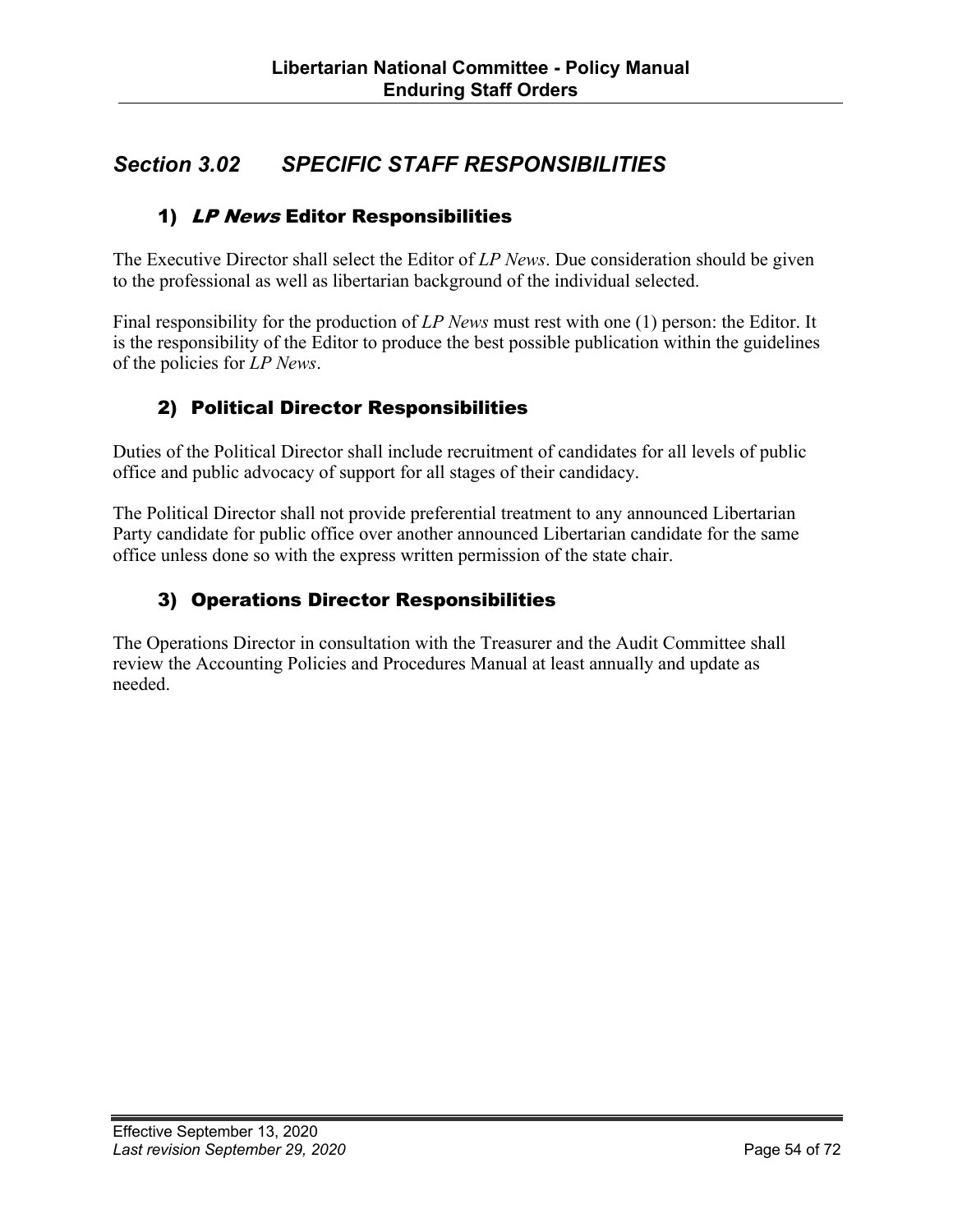## *Section 3.03 AFFILIATE RELATIONS*

### 1) Affiliate Relationships

Special agreements extended to one (1) or more states, but not to all states require the approval of the LNC.

### 2) Data Sharing with Affiliates

A Non-Disclosure Agreement (NDA) shall be adopted by the LNC and maintained by the LPHQ, which shall require the protection of Personally Identifiable Information (PII) from abuse. This NDA shall:

- Require any person to sign the NDA prior to being given direct or indirect access to any PII data owned, co-owned, managed, or co-managed by LPHQ.
- Require that any person transmitting PII, or providing direct or indirect access to PII, verify that the recipient has signed the same NDA prior to that transaction.
- Prohibit sharing data in any manner that would provide an unfair advantage to any candidate for internal Party office or any external campaign which has not yet received official Party nomination.

All transmission of PII shall be encrypted. LPHQ shall maintain a copy of any signed NDA under this section.

For states participating in the shared Customer Relationship Management database (CRM):

The CRM exists as a service to maintain and share data of members, donors, and leads between LPHQ and state-level affiliates. The CRM is not to be used to manage a list of all voters.

The CRM contains PII; therefore, a signed copy of the NDA shall be submitted to LPHQ as a term of service for all users.

Data specific to a state-level affiliate in the CRM shall be jointly co-owned by LPHQ and the relevant state arty affiliate. It is encouraged, but not required, that state-level affiliates use the data for state-specific purposes, and LPHQ to use the data for national purposes. Further, it is encouraged that LPHQ and state-level affiliates take care to not over-communicate with contacts which can be perceived as "pestering."

Through the CRM, LPHQ may, at its discretion, import data from state-level affiliates and any other users of the CRM.

LPHQ will import data from any external system maintaining membership and donation records maintained by LPHQ into the CRM on a quarterly basis, or more often as LPHQ deems appropriate.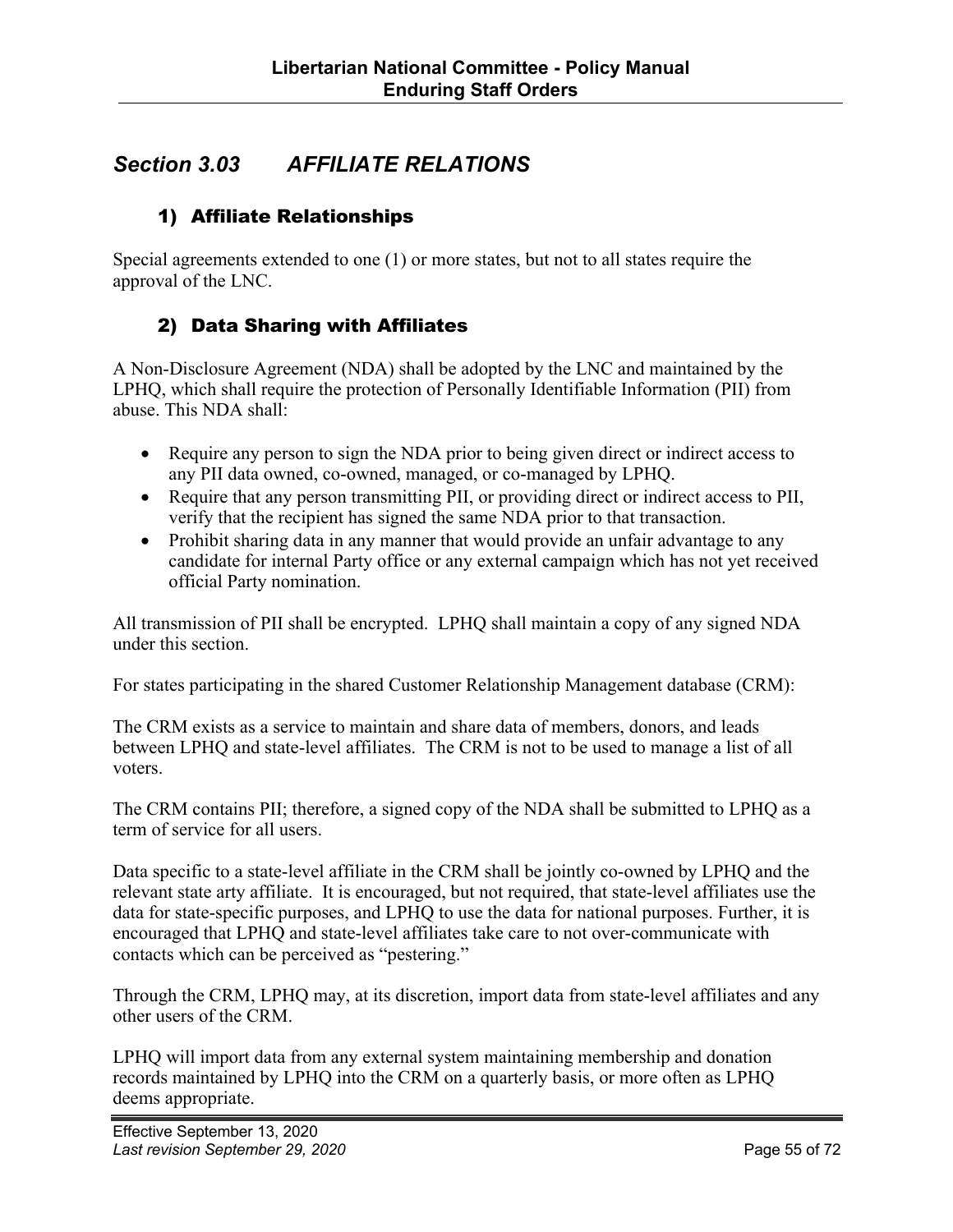State-level affiliates will provide a primary point of contact who will serve as the state administrator on the CRM. The state administrator shall be responsible for maintaining user access within a state-level affiliate and shall be required to ensure any other users of the CRM from their state-level affiliate have signed the NDA prior to receiving access to the CRM.

LPHQ support of state affiliates using the CRM will be prioritized by the level of financial support the state affiliate provides for the project, on a schedule to be determined by LPHQ based upon available resources and agreed-upon service level agreements.

State-level affiliates shall be responsible for content creation and maintenance on the frontend website, and for manually entering contacts obtained from other sources.

If a state-level affiliate exits the CRM program, they shall be entitled to an export of the data relevant to their affiliate, and then qualify under the "not participating" paragraphs below.

For states not participating in the CRM:

On a monthly basis, LPHQ will provide all officially recognized state-level affiliates with an encrypted file containing membership and lead data in CSV or Excel format for the area covered by that affiliate, within the first five (5) business days of the month to the affiliate chair, or their designee(s); provided that the recipient has signed the NDA.

- A unique ID
- First, middle, and last name
- Postal mailing address
- Home phone and email address
- County of residency
- Join and expiration dates
- Donation classification level (basic, life, etc.)
- Existence of signed certification
- Sustaining membership status
- Other data elements, at the discretion of LPHQ

Should the LPHQ desire to change the quantity or order of the data elements, it will provide one (1) months' notice of such change.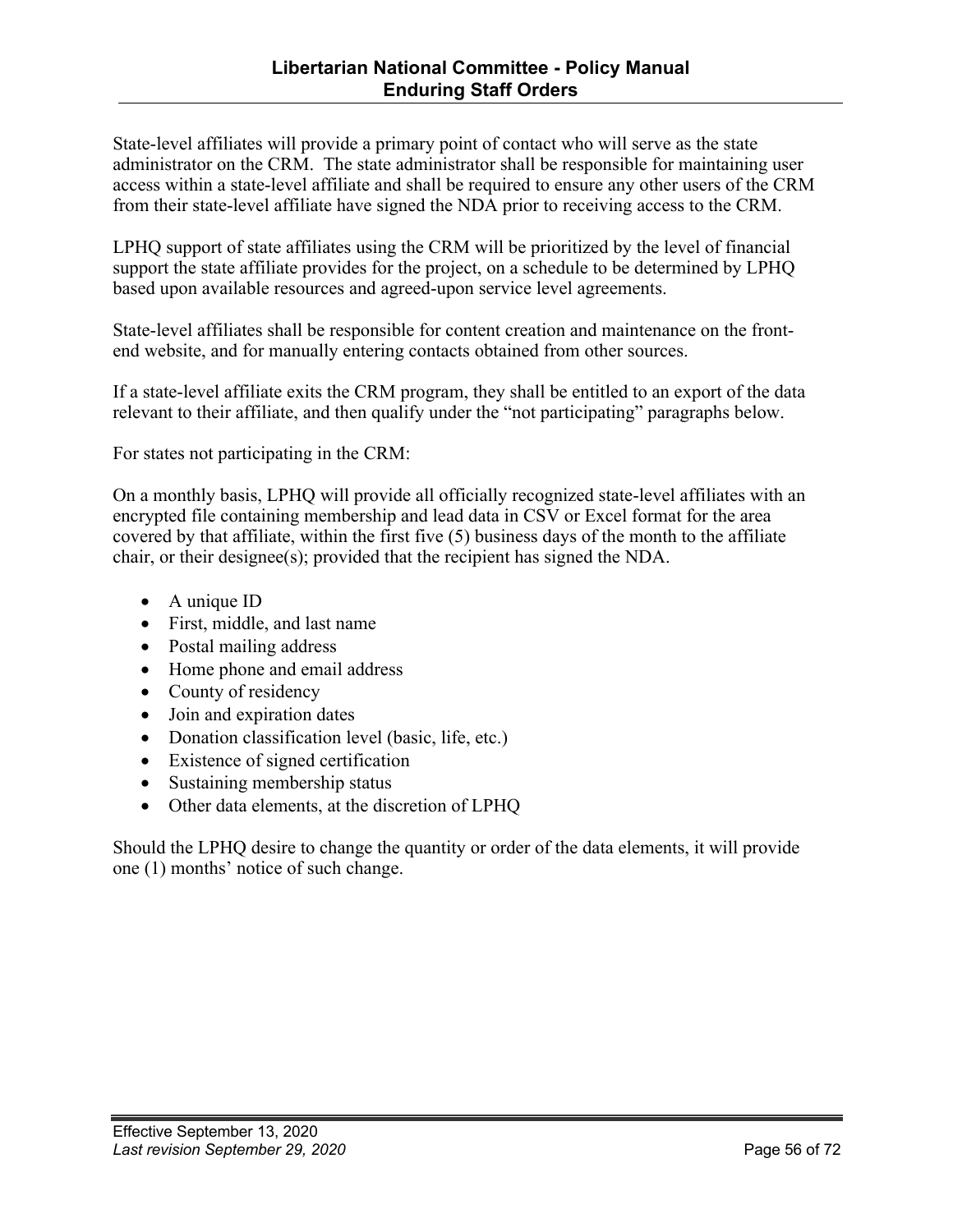## *Section 3.04 FINANCIAL MATTERS*

### 1) Accounts Receivable Monitoring

The Executive Director is responsible for monitoring receivables on an ongoing basis and presenting write off proposals to the Chair or the LNC.

### 2) List of Unauthorized Vendors

The Executive Director shall maintain a list of individuals denied any trade relationship with the LP, due to any debt to the Party being written off.

#### 3) Revenue and Spending

The Executive Director shall notify the LNC of any intention to undertake any project that is estimated, on gross, to cost more than two and ½-percent (2.5%) of budgeted revenue. The Executive Director must immediately report to the LNC when any project's gross cost unintentionally exceeds two and  $\frac{1}{2}$ -percent (2.5%) of budgeted revenue.

The Executive Director shall provide monthly budgets for the next calendar year's proposed budget, including when reserve funds might be required.

The Executive Director shall not disburse any funds in excess of authorized limits until a budget amendment is approved. Failure to follow this policy may be cause for dismissal.

The Executive Director shall promptly report to the Executive Committee if cumulative revenue as of the end of the month is less than ninety-percent (90%) of the accepted budget and submit detailed plans for appropriate expense reductions for the remainder of the budget period.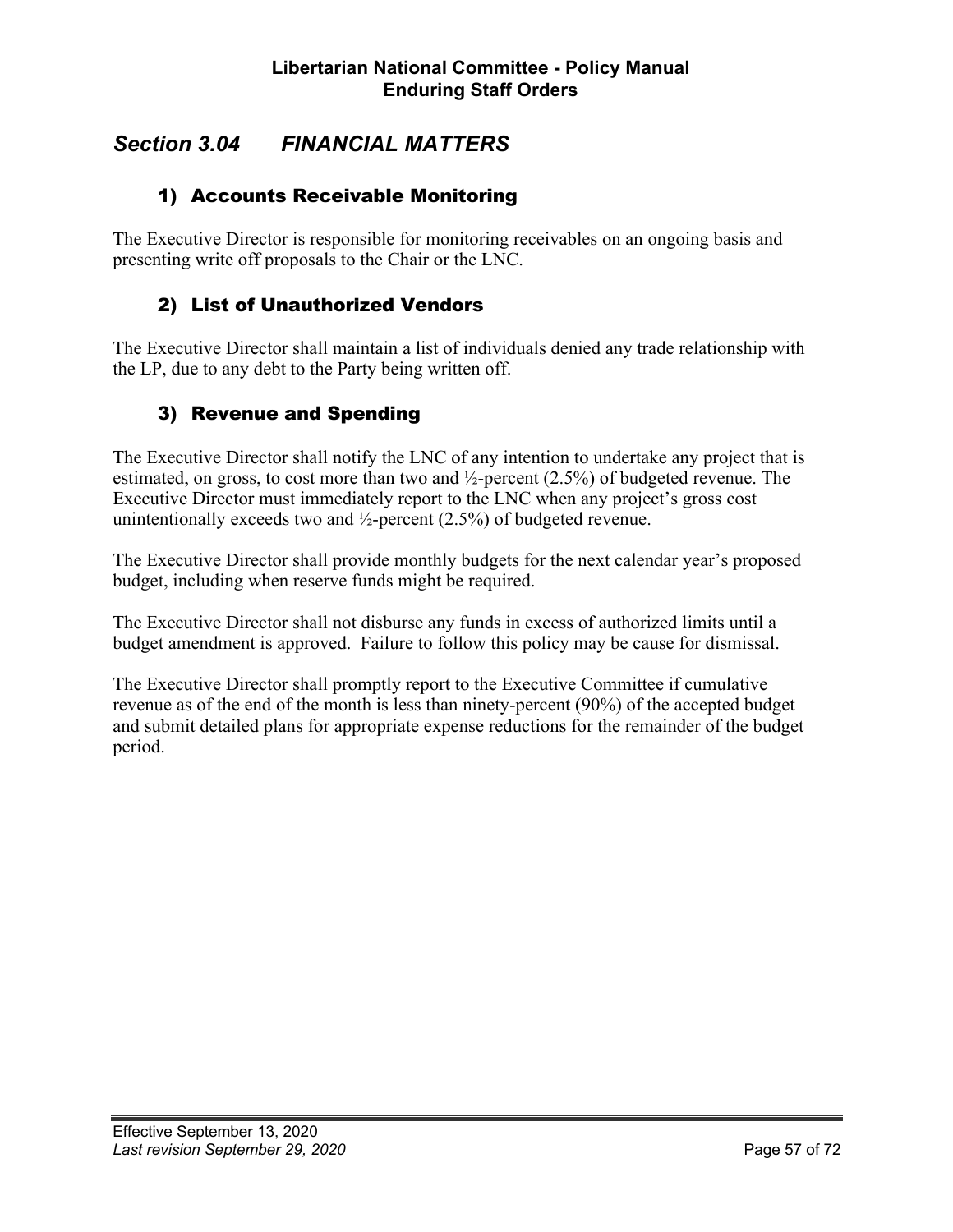## *Section 3.05 MEETING SUPPORT AND DOCUMENTATION*

### 1) Proposed Agenda

The proposed agenda shall be posted on the LP.Org website at least seven (7) days prior to the session.

### 2) Document Distribution

A listing of LNC agendas, minutes, mail ballots, resolution updates, and other supporting material prepared by the Secretary shall be available from LPHQ on request and may be periodically sent to state chairs and/or advertised in the *LP News*.

### 3) Recording of Meetings

The Executive Director shall be responsible for recording all LNC meetings on audio or video medium, providing a copy to the Secretary. Such recordings shall be destroyed promptly after the approval of the minutes.

### 4) Website

Staff shall post all official minutes to an archive section on the Party's website.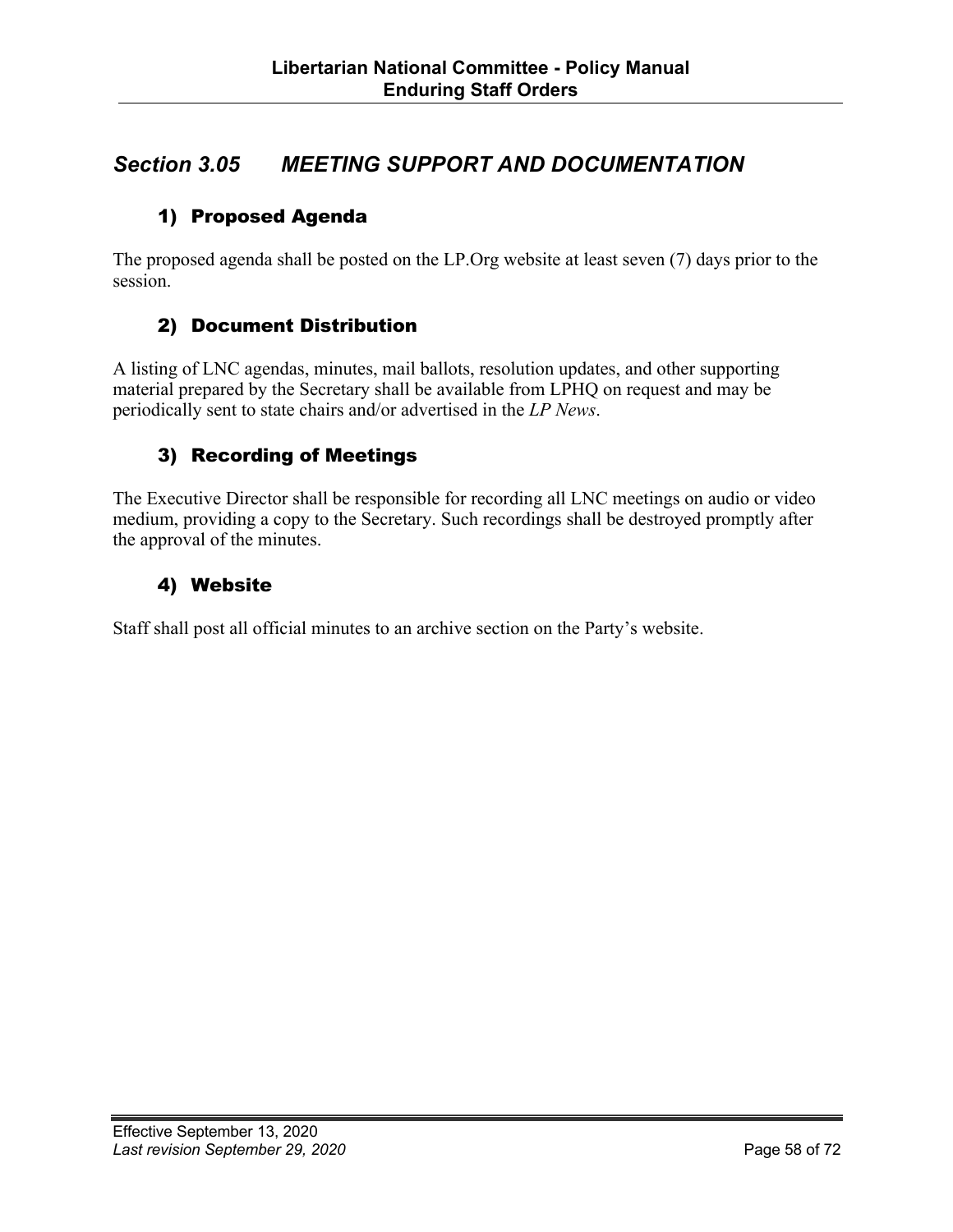## *Section 3.06 OTHER MATTERS*

### 1) Coordination and Support of Project Managers

The Executive Director shall coordinate vendor contracts, project communications to donors or service providers, and the timing and content of fundraising appeals.

LNC staff will:

- Process and cage all fund-raising receipts and maintain all project donor records in the donor database;
- Pay all approved project expenses and maintain records of all project expenditures; creating contact (mail, e-mail, phone) lists at the request of the project manager;
- Create contact (mail, e-mail, phone) lists at the request of the project manager
- Send bulk e-mails at the request of the project manager;
- Provide bids for all printing and mailing expenses;
- Provide an approved list of vendors for project expenses, where applicable;
- Establish separate bank accounts, at the discretion of the executive director; and
- Establish an easy and prominent way to donate and pledge to the project on the website.

Staff shall not be responsible for oversight or direction of any project activity.

### 2) Membership Certification Statements

A list of approved wording for membership certification for use in Party literature shall be maintained at the LPHQ.

### 3) Notifying Candidates of LNC Campaign Obligation Policy

The Executive Director is responsible for publicizing the LNC's policy to all candidates for the presidential nomination and other candidates who seek aid from the LNC or the LPHQ. This policy is that no campaign is permitted to place orders, make purchases, or sign contracts in any manner that would lead a person to assume that the LNC is liable for the debt.

### 4) Orientation

Before the second  $(2<sup>nd</sup>)$  LNC meeting after a convention, staff shall provide an orientation to new LNC members that includes providing and explaining the current budget, staff marketing plan, staff fundraising plan, policy manual, committee information, fiduciary duties, and other relevant documents.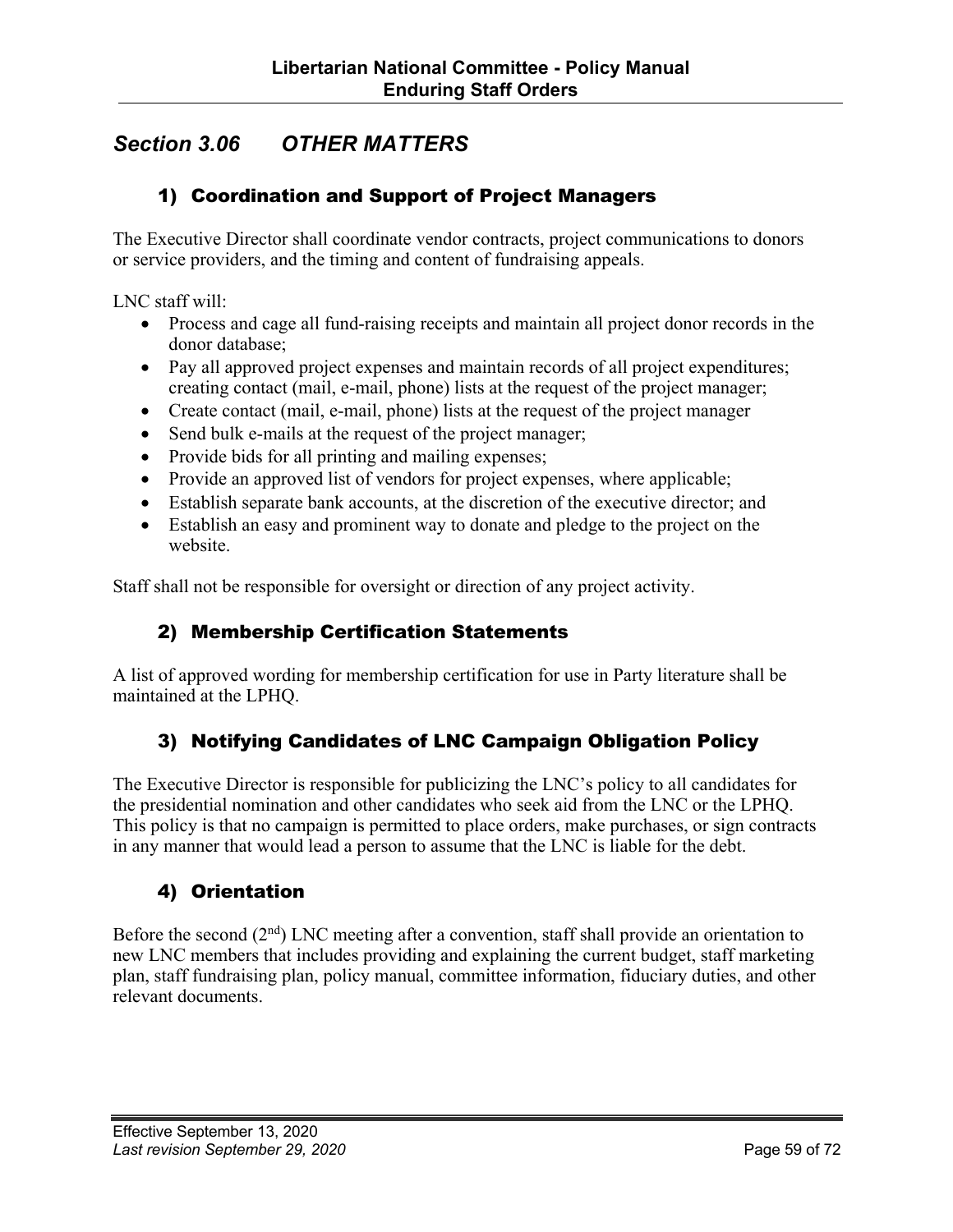# **Article IV. ENDURING EXECUTIVE ORDERS**

Executive orders are orders to staff by the Chair. They are a special category of standing rules, which relate to details of administration. They are superseded only by the parliamentary authority, special rules of order, bylaws, the corporate charter, and any applicable procedural rule prescribed by federal, state or local law, unless the rules in such documents specifically provide for their own suspension.

Members of staff are responsible for reading, understanding, and complying with the articles of this policy manual entitled Standing Rules, Enduring Staff Orders, and Enduring Executive Orders. Special rules of order are generally not applicable to staff.

An executive order, just like any other standing rule, may be adopted, amended, rescinded, or suspended. However, since the Chair is effectively a committee of one (1), their unilateral decision to create, amend or repeal such executive orders will always meet the threshold of a majority of the entire committee, so notice is not required.<sup>52</sup>

There is no requirement that the Chair commit executive orders to writing.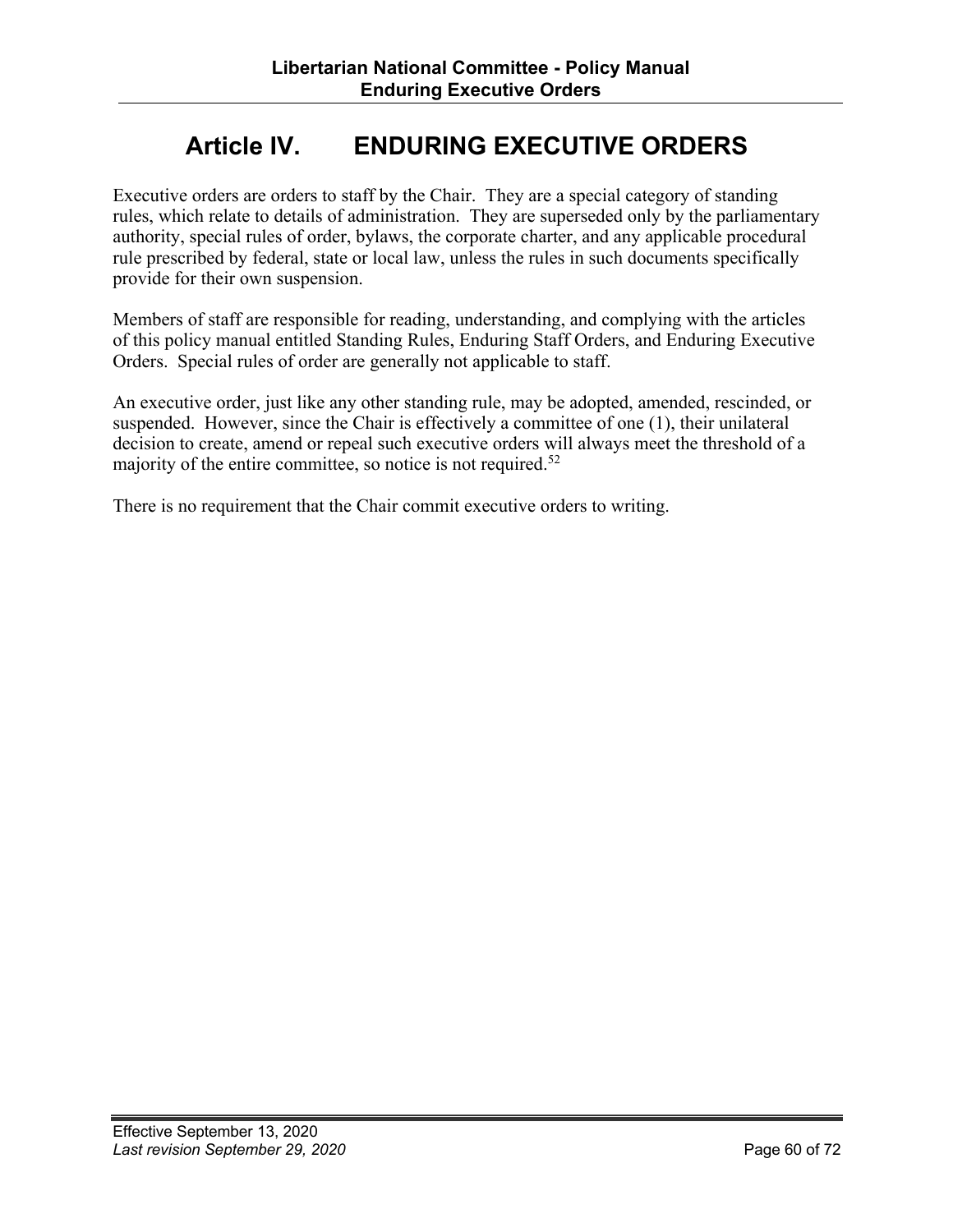## *Section 4.01 EXECUTIVE DIRECTOR MATTERS*

### 1) Position Description of Executive Director

The ED is the chief operating officer of the Party, serving at the pleasure of the Chair, with a compensation package (with a bonus incentive structure) specified in a contract negotiated by the LNC Chair. The position shall have the following responsibilities:

#### ADMINISTRATION

- Establish the organizational structure of the staff;
- Direct, coordinate and administer the activities of the staff within the parameters of the approved budget and established policy; and
- Support the development of the annual budget, in coordination with the Treasurer, for submission to the LNC for approval.

#### **PERSONNEL**

- Recruit, train, and assign all staff members;
- Implement the employee manual; ensure that it is reviewed and modified as appropriate to continually reflect that all employees are highly valued, and their rights are protected;
- Regularly evaluate the performance of all staff; counsel them regarding improvement and how to better contribute to staff effectiveness; and
- Appoint, employ and terminate staff in consultation with the Chair.

#### **COMMUNICATIONS**

- Maintain frequent and substantive contact with the LNC Chair; keep members of the LNC informed as appropriate;
- Provide data, information, and other support to affiliates; and
- Reports:
	- o Provide a monthly membership report;
	- o Provide a monthly financial report to the LNC (upon approval by the Treasurer);
	- o Provide an operational report to include input from key staff members and a summary of staff personnel changes two (2) weeks prior to a scheduled LNC meeting; and
	- o Make a best effort to provide a summary of all elected Party officeholders At the LNC meeting following a general election.

#### FINANCIAL

- Execute the LNC approved annual budget; coordinate with the Chair and the Treasurer if available resources will not support budget execution;
- Submit all contracts over \$7,500 to the Chair for approval prior to commitment;
- Be responsible for soliciting major donor participation. Maintain a listing of major donors and grow that list; and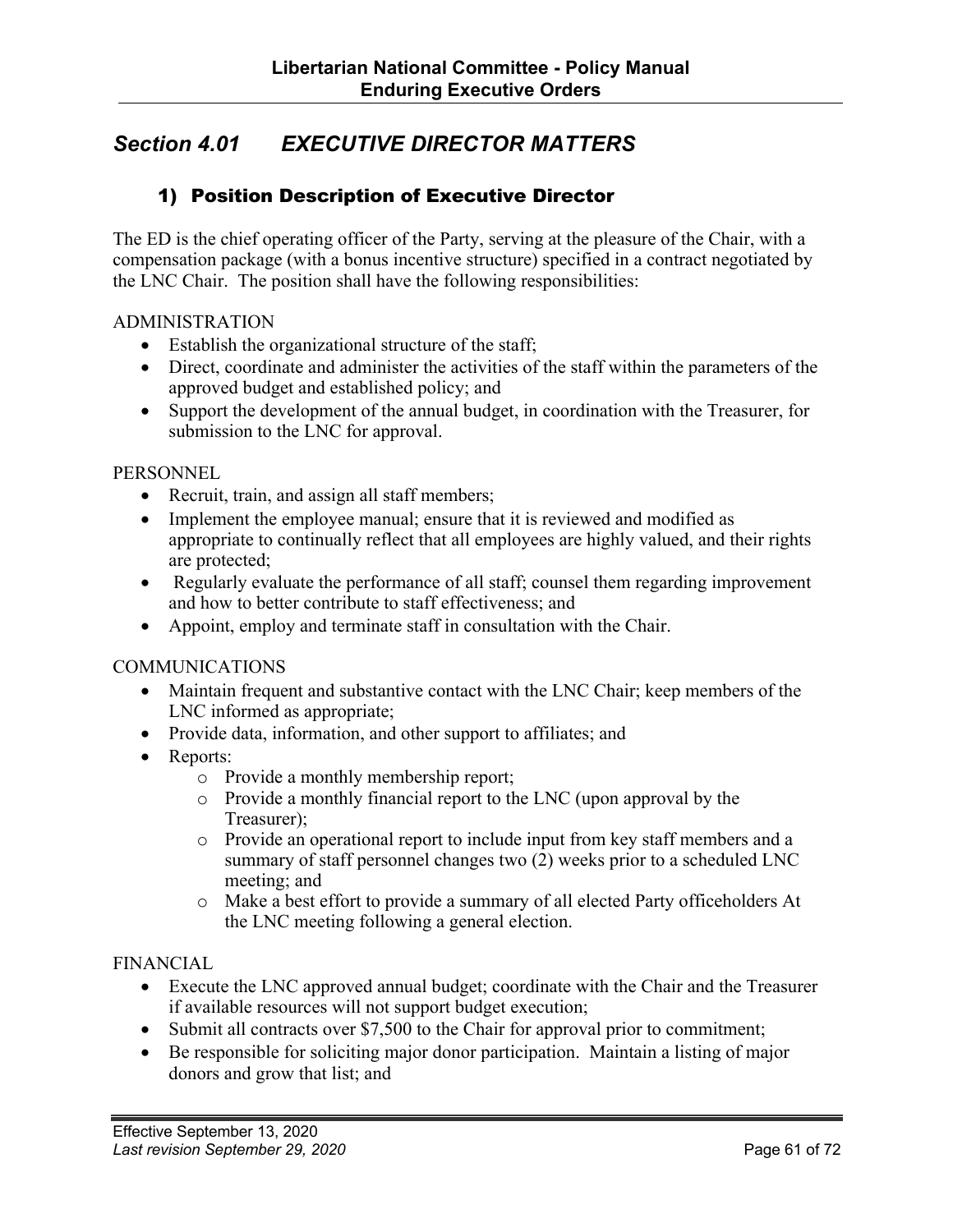• Direct the development and execution of fundraising direct mail; assess and analyze the effectiveness of each mailing.

#### OUTREACH

- Represent the Party in the DC community and act as a spokesperson for the Party; and
- Develop and nurture effective working relationships with the news media, political entities and relevant think tanks.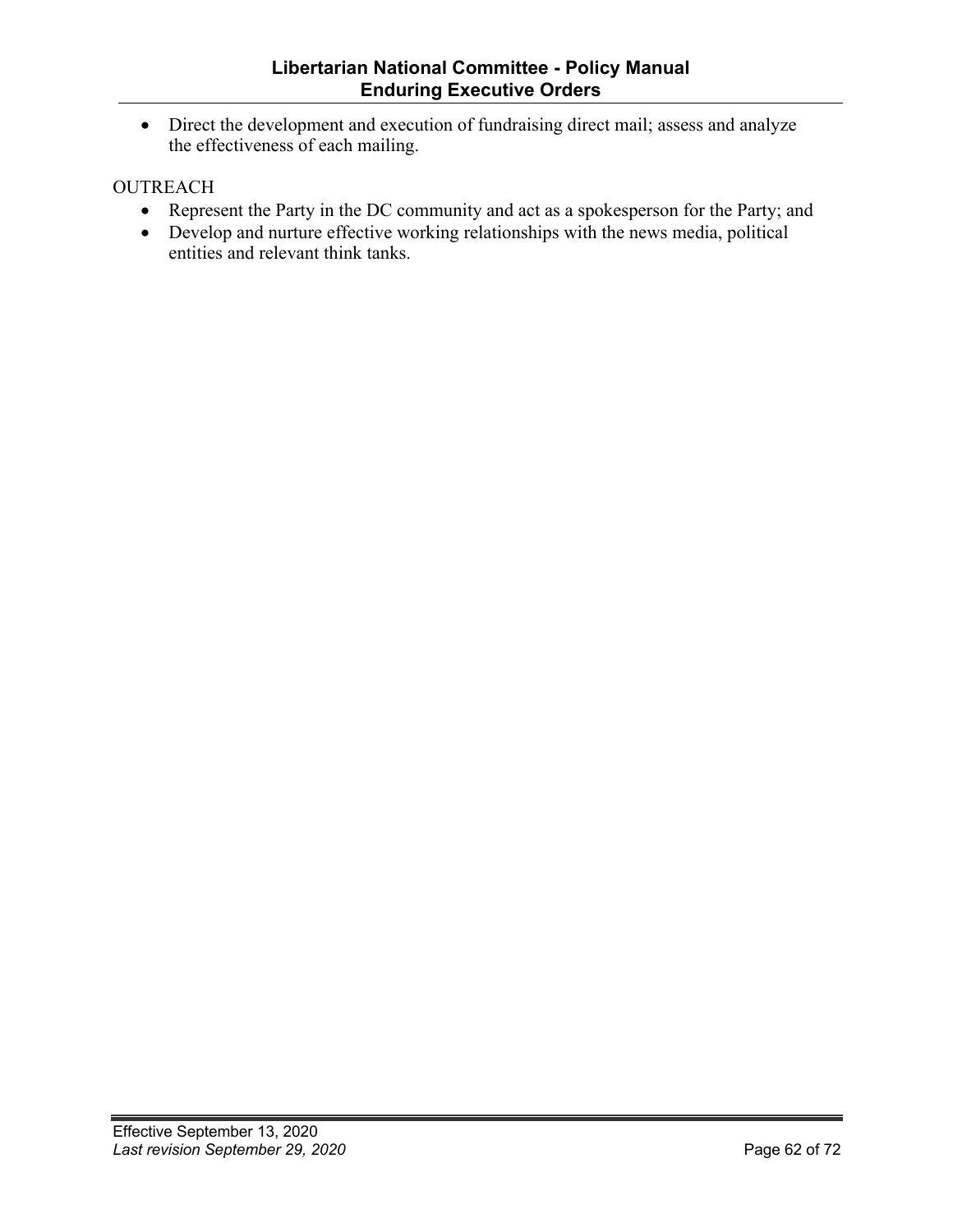# **LOG OF CHANGES1**

| September 13, 2020             | Graphic Symbols and Colors 2.06.2 [200913-4]                            |
|--------------------------------|-------------------------------------------------------------------------|
| September 13, 2020             | Conforming changes to Endnotes with the release of the 12 <sup>th</sup> |
|                                | edition of RONR [200913-2]                                              |
| July 19, 2020                  | Executive Sessions 1.02.5 [200719-9]                                    |
| July 19, 2020                  | Committee Appointments 1.03.1 and Committee Terms of                    |
|                                | Office 1.03.2 [200719-5]                                                |
| July 2, 2020                   | Meetings 1.02(e) [200625-1] Provision automatically deleted             |
|                                | after the completion of the 2020 National Convention                    |
| June 5, 2020                   | Committee Appointments 1.03.1 [200529-1]                                |
| June 5, 2020                   | Meetings 1.02.7 [200529-2]                                              |
| May 18, 2020                   | Eligibility to Engage in Financial Transaction 2.01.3 and               |
|                                | Contracts and Contract Approval 2.04.3 [200511-1]                       |
| February 2, 2020               | Position Description of Executive Director [200205-5]                   |
| February 2, 2020               | Conforming changes for numerals to appear in "text (Arabic              |
|                                | numeral) format [200202-4]                                              |
| February 2, 2020               | Auxiliary Memberships 2.05.6 [200202-1]                                 |
| February 1, 2020               | Electronic Mail Ballots 1.04.1 [200201-13]                              |
| February 1, 2020               | Format of Proposed Agenda 1.02.2 [200201-12]                            |
| February 1, 2020               | Hiring and Termination 2.09.4 [200201-11]                               |
| February 1, 2020               | Style changes reflecting gender neutrality [200201-9]                   |
| February 1, 2020               | Harassment and Offensive Behavior Prohibition 2.01.4 [200201-           |
|                                |                                                                         |
| February 1, 2020               | Style changes [200201-6] and [200201-6A]                                |
| February 1, 2020               | Conforming changes to name change of Information Technology             |
|                                | Committee to Information Services Committee [200201-5]                  |
| February 1, 2020               | Committee Scope and Responsibilities 2.02.8 [200201-3]                  |
| February 1, 2020               | Committee Scope and Responsibilities 2.04.3 [200201-4]                  |
| November $17, 20\overline{19}$ | Special Events Section 2.03.12 [191117-16]                              |
| November 17, 2019              | Terms and Conditions [191117-15]                                        |
| November 16, 2019              | Budget Section 2.03.3 [191116-1]                                        |
| August 11, 2019                | Orientation Section 3.05.4 [190804-1]                                   |
| March 9, 2019                  | Affiliate Relations Section 3.03 [190310-5]                             |
| March 9, 2019                  | Electronic Mail Ballot Procedures Section 1.04.1 [190309-9]             |
| January 6, 2019                | Committee Appointments, Section 1.03 [190106-3]                         |
| January 6, 2019                | Hiring and Termination, Section 2.09.4 [190106-5]                       |
| December 1, 2018               | Office Mortgage, Section 2.03.17 [181201-01]                            |
| September 30, 2018             | Electronic Mail Ballot Procedures, Section 1.04.1 [180930-13]           |
| September 30, 2018             | Party Communications, Section 2.06.2 [180930-10]                        |
| September 29, 2018             | Committee Appointments and Terms of Office (Historical                  |
|                                | Preservation Committee), Section 1.03.1 [180929-13]                     |

<sup>&</sup>lt;sup>1</sup> This log of changes only includes substantive amendments formally passed by the LNC. Non-substantive formatting changes or corrections of scrivener's errors are not included. Beginning with the LNC term of 2018- 2020, ballot/vote reference numbers are included for the LNC action resulting in the change.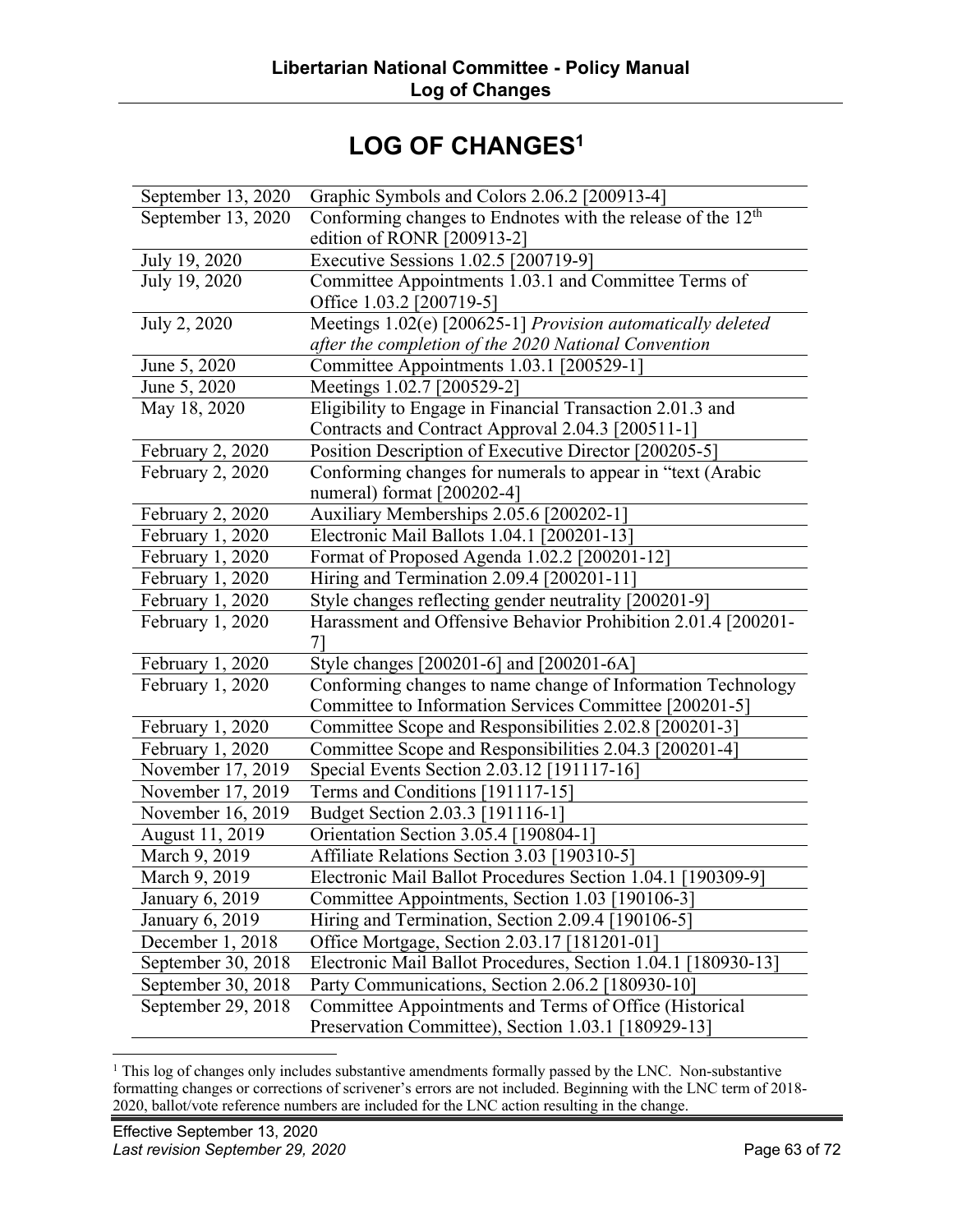#### **Libertarian National Committee - Policy Manual Log of Changes**

| September 29, 2018         | Fixed Assets, Section 2.03.6 [180929-1]                    |
|----------------------------|------------------------------------------------------------|
| July 27, 2018              | Footnotes 44, 45, and 48 [Email Ballot 2018-18]            |
| June 30, 2018              | Contracts and Contract Approval, Section 2.04.3            |
| June 21, 2018              | Awards Committee, Section 2.02.5                           |
| June 2, 2018               | Electronic Meetings, Section 1.02.7                        |
| April 22, 2018             | Authorization of Lawsuits, Section 2.04.2                  |
| April 22, 2018             | Benefits, Section 2.05.4                                   |
| April 22, 2018             | Association Levels, Section 2.05.2                         |
| April 22, 2018             | <b>Awards Committee, Section 2.02.5</b>                    |
| April 21, 2018             | Candidate Support Committee, Section 2.02.6                |
| April 21, 2018             | Qualifications for Party Support, Section 2.08.1           |
| January 15, 2018           | Meeting Minutes, Section 1.02.6                            |
| December 9, 2017           | Historical Preservation Committee, Section 2.02.11         |
| December 9, 2017           | Committee Appointments, Section 1.03.01                    |
| December 9, 2017           | Association Levels, Section 2.05.2                         |
| <b>August 20, 2017</b>     | Candidate Support Committee, Sections 1.03.1 and 2.02.6    |
| July 10, 2017              | Committee Appointments (COC), Section 1.03.1               |
| December 11, 2016          | Committee Reports, Section 2.02.1                          |
| May 26, 2016               | Inserted new Section 2.03.18, Debt and Capital Leases      |
| May 26, 2016               | Employment Terms, Section 2.01.3                           |
| February 20, 2016          | Treasurer's Reports, Section 2.03.15                       |
| November 15, 2015          | Employment Terms, Section 2.01.3                           |
| November 14, 2015          | Convention Speakers, Section 2.09.7                        |
| October 31, 2015           | Amended Sections 1.03.1, 2.02.7 and 2.04.3 regarding EPCC  |
|                            | and Contract Review                                        |
| July 18, $20\overline{15}$ | Deleted Section 2.07.5, Minutes of Conference Calls        |
| July 18, 2015              | Inserted new Section 2.02.1, Committee Reports             |
| July 18, 2015              | Meeting Minutes, Section 1.02.6                            |
| July 18, 2015              | Graphic Symbols, Section 2.06.2                            |
| March 28, 2015             | Inserted new Section 2.02.8, Ballot Access Committee and   |
|                            | inserted new corresponding row in Section 1.03.1           |
| December 14, 2014          | Inserted new Section 1.02.7, Electronic Meetings           |
| December 14, 2014          | Meeting Minutes, Section 1.02.6                            |
| December 14, 2014          | <b>Affiliate Support Committee, Section 2.02.2</b>         |
| December 14, 2014          | Awards Committee, Section 2.02.4                           |
| December 14, 2014          | Committee Appointments (Awards Committee), Section 1.03.1  |
| December 14, 2014          | Committee Terms of Office, Section 1.03.2                  |
| December 14, 2014          | Convention Oversight Committee, Section 2.02.5             |
| September 20, 2014         | Previous Notice, Section 1.02.1                            |
| September 20, 2014         | International Representative, Section 2.09.3               |
| September 20, 2014         | Format of Proposed Agenda, Section 1.02.2                  |
| September 20, 2014         | Outreach Committee, Sections 1.03.1, 2.02.10               |
| September 20, 2014         | Convention Committees, Sections 1.03.1, 2.02.5             |
| August 1, 2014             | Membership Policies adopted December 11, 2011 went into    |
|                            | effect - Sections 2.05.2, 2.05.3, and 2.05.4               |
| July 13, 2014              | Inserted new Section 2.09.3, International Representatives |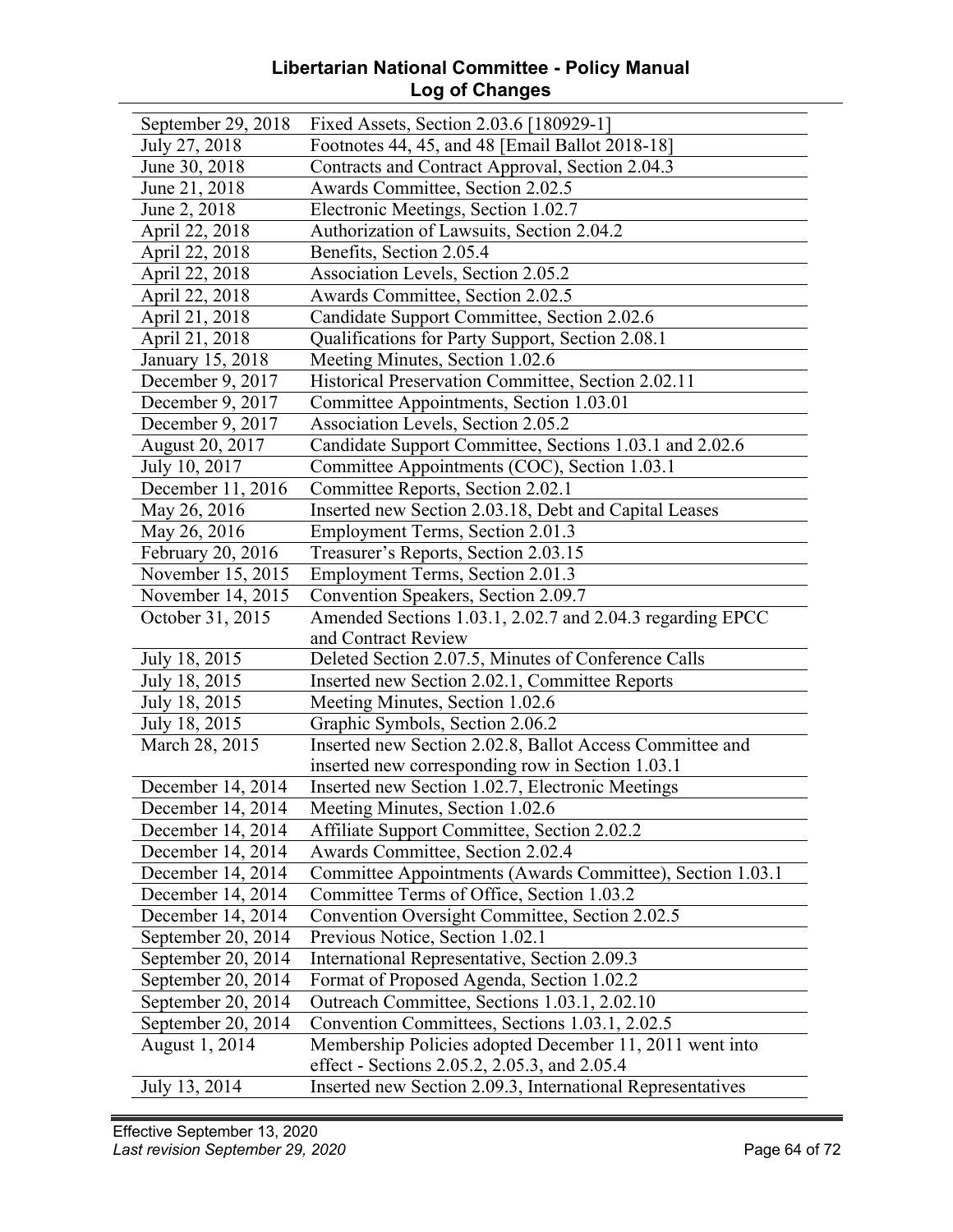#### **Libertarian National Committee - Policy Manual Log of Changes**

| June 29, 2014              | Information Technology Committee, Section 2.02.9                |
|----------------------------|-----------------------------------------------------------------|
| June 29, 2014              | Committee Appointments, IT Committee, Section 1.03.1            |
| June 29, 2014              | Committee Appointments, APRC, Section 1.03.1                    |
| May 22, 2014               | Amended Section 2.05, Membership Policies, to revise effective  |
|                            | dates                                                           |
| March 2, 2014              | Deleted Section 2.09.3, Project Administration                  |
| March 2, 2014              | Amended and renamed Section 2.03.13, Project Funding            |
| March 1, 2014              | Amended Section 2.06.1, Official Spokesperson                   |
| March 1, $20\overline{14}$ | Amended Section 2.03.4, Conventions                             |
| March 1, 2014              | Inserted new Section 2.03.17, Office Mortgage                   |
| March 1, 2014              | Inserted new Section 1.03.4, Interim Committee Chairs           |
| August 9, 2013             | Inserted new Section 2.03.9, Related Party Reporting            |
| August 9, 2013             | Documentation and related party transactions, Section 2.04.3    |
| August 9, 2013             | Inserted new Section 2.03.8, Inventories                        |
| August 9, 2013             | Inserted new Section 2.03.7, Time Sheets and Expense            |
|                            | Allocation                                                      |
| August 9, 2013             | Inserted new Section 2.03.6, Fixed Assets                       |
| August 9, 2013             | Credit cards and receipts for expenditures, Section 2.03.5      |
| August 9, 2013             | Inserted new Section 3.03.3, Accounting Policies and Procedures |
|                            | Manual                                                          |
| March 28, 2013             | Renamed Convention Organizing Committee to Convention           |
|                            | Management Committee                                            |
| March 17, 2013             | Convention Committees, Sections 1.03.1, 2.02.5, 2.02.6, 2.02.7  |
| March 17, 2013             | Inserted new Section 2.03.12, Presidential Campaign Support     |
|                            | Fund                                                            |
| March 17, 2013             | Removed sections "Members of LNC-Created Committees" and        |
|                            | "Members of Bylaws-Mandated Committees"                         |
| March 16, 2013             | Effective date of new Membership Policies postponed,            |
|                            | Sections 2.05.2, 2.05.3, and 2.05.4                             |
| December 30, 2012          | Effective date of new Membership Policies postponed, Sections   |
|                            | 2.05.2, 2.05.3, and 2.05.4                                      |
| December 6, 2012           | Inserted new Section 2.07.6, Access to Corporate Records        |
| October 21, 2012           | <b>Affiliate Support Committee, Section 2.02.2</b>              |
| July 16, 2012              | Treasurer's Reports, Section 2.03.11                            |
| July 16, 2012              | Conflict of Interest, Section 2.01.2                            |
| July 16, 2012              | Format of Proposed Agenda, Section 1.02.2                       |
| July 16, 2012              | Proposed Agenda and Reports, Section 2.07.1                     |
| July 16, 2012              | Deleted Section 1.02.7, Motion Protocol                         |
| July 16, 2012              | Previous Notice, Section 1.02.1                                 |
| July 16, 2012              | Convention Speakers, Section 2.09.7                             |
| May 6, 2012                | Effective date of new Membership Policies postponed, Sections   |
|                            | 2.05.2, 2.05.3, and 2.05.4                                      |
| May 2, 2012                | Inserted new Section 2.04.4, Legal Matters Indemnification      |
| May 2, 2012                | Inserted new Awards Committee, Sections 1.03.1 and 2.02.4 and   |
|                            | alphabetized the subsections of Section 2.02                    |
| March 11, 2012             | Updated RONR references to $11th$ edition                       |
| March 6, 2012              | Conventions, Section 2.03.4                                     |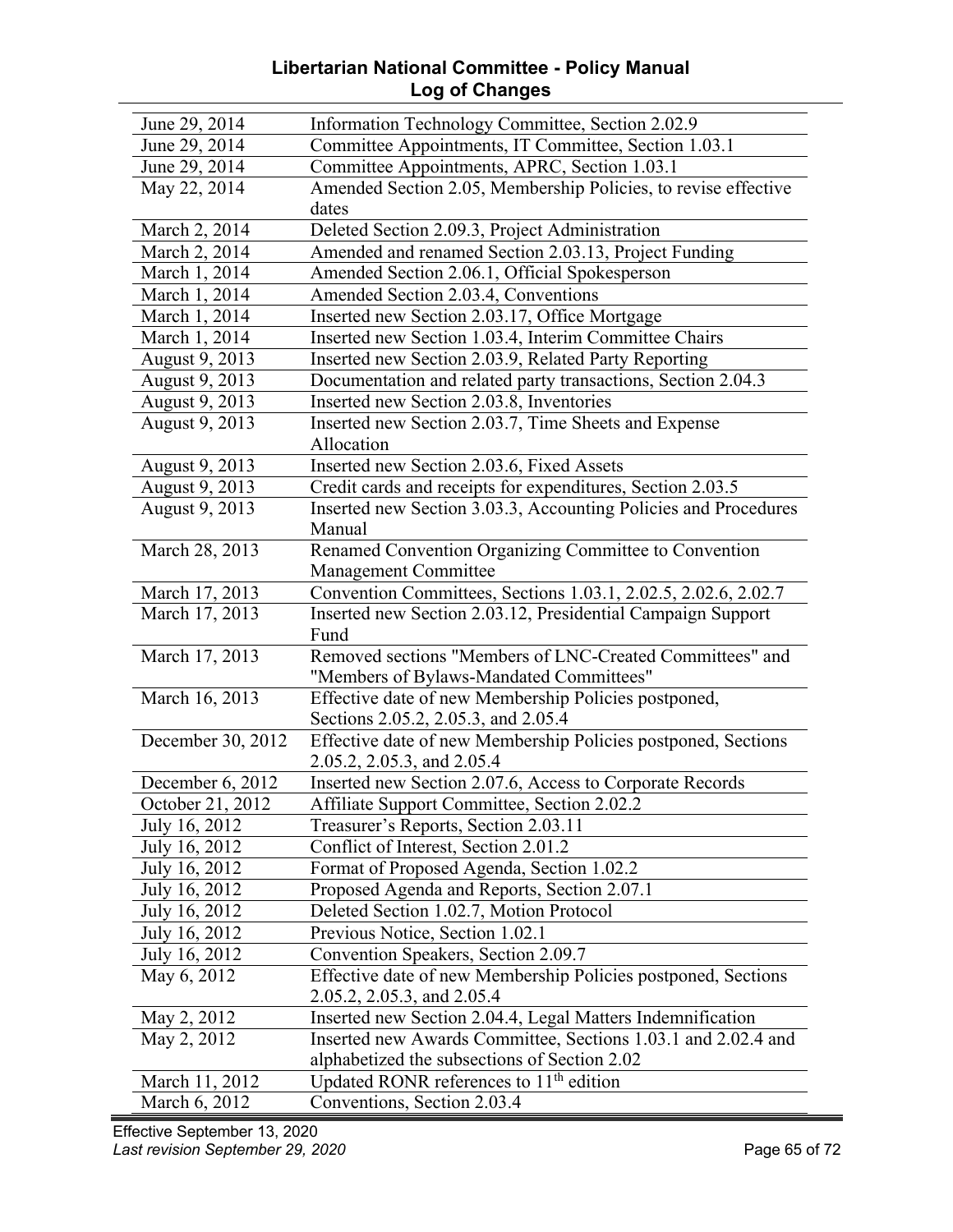#### **Libertarian National Committee - Policy Manual Log of Changes**

| March 5, 2012          | Convention Speakers, Section 2.09.7                             |
|------------------------|-----------------------------------------------------------------|
| December 11, 2011      | Committee Appointments, Section 1.03.1                          |
| December 11, 2011      | Meeting Minutes, Section 1.02.6                                 |
| December 11, 2011      | Membership Policies – Sections 2.05.2, 2.05.3, and $2.05.4$ –   |
|                        | Effective July 1, 2012                                          |
| December 10, 2011      | Format of Proposed Agenda, Section 1.02.2                       |
| December 10, 2011      | Committee Appointments, Section 1.03.1                          |
| November 25, 2011      | Inserted new Section 2.09.1, Libertarian National Congressional |
|                        | Committee                                                       |
| September 21, 2011     | Format of Proposed Agenda, Section 1.02.2                       |
| August 21, 2011        | Benefits, Section 2.04.7                                        |
| August 21, 2011        | Contracts and Contract Approval, Section 2.04.3                 |
| August 21, 2011        | Employment Policy & Compensation Committee, Section 2.02.4      |
| August 21, 2011        | Committee Terms of Office, Section 1.03.2                       |
| August 21, 2011        | Affiliate Support Committee, Section 2.02.5 and 1.03.1          |
| June 22, 2011          | Assuring Quality Communications, Section 2.06.5                 |
| May 26, 2011           | Advertising & Publication Review Committee, Section 2.02.1      |
| February 20, 2011      | Sections 1.01.3, 1.04.1, and 2.07.4                             |
| January 11, 2011       | Treasurer's Reports, Section 2.03.10                            |
| December 26, 2010      | Budget details, Section 2.03.3                                  |
| December 12, 2011      | Committee Appointments (IT Committee), Section 1.03.1           |
| November 21, 2010      | Previous Notice, Section 1.02.1                                 |
| October 25, 2010       | IT and Convention Oversight Committee, Section 1.03.1           |
| October 8, 2010        | Convention Oversight Committee, Section 2.02.3                  |
| July 11, 2010          | Information Technology Committee, Section 1.03.1 & Section      |
|                        | 2.02.6                                                          |
| July 11, 2010          | Outreach Committee, Section 1.03.1 & Section 2.02.7             |
| July 10, 2010          | Meeting Minutes, Section 1.02.6                                 |
| May 31, 2010           | EPCC and Convention Committee, Section 1.03.1                   |
| February 28, 2010      | Affiliate Support Committee, Section 2.                         |
| December 6, 2009       | Membership Benefits - Renewals, Section 2.05                    |
| December 6, 2009       | Agenda Format, Section 1.02.1                                   |
| December 6, 2009       | Definition of Previous Notice for Meetings, Section 1.02.1      |
| December 6, 2009       | APRC, Section 2.02                                              |
| December 6, 2009       | Hiring and Termination, Section 2.09.3                          |
| December 5, 2009       | Policy on Merit Based Relationships, Section 2.01.3             |
| December 5, 2009       | EPCC Responsibilities, Section 2.02.4                           |
| December 5, 2009       | Authority to set Agenda, Sections 1.01.1, 2.07.1, 3.05.1        |
| November 19, 2009      | Employee Performance Standards, Section 2.09.4                  |
| September 28, 2009     | Membership, Section 2.05, 3.03                                  |
| September 11, 2009     | General Delegation of Authority - Executive Committee,          |
|                        | Section 1.01.3                                                  |
| September 6, 2009      | Authorize Secretary to make Technical Changes, Section 1.01.4   |
| <b>August 20, 2009</b> | <b>Adoption of Reformatted Policy Manual</b>                    |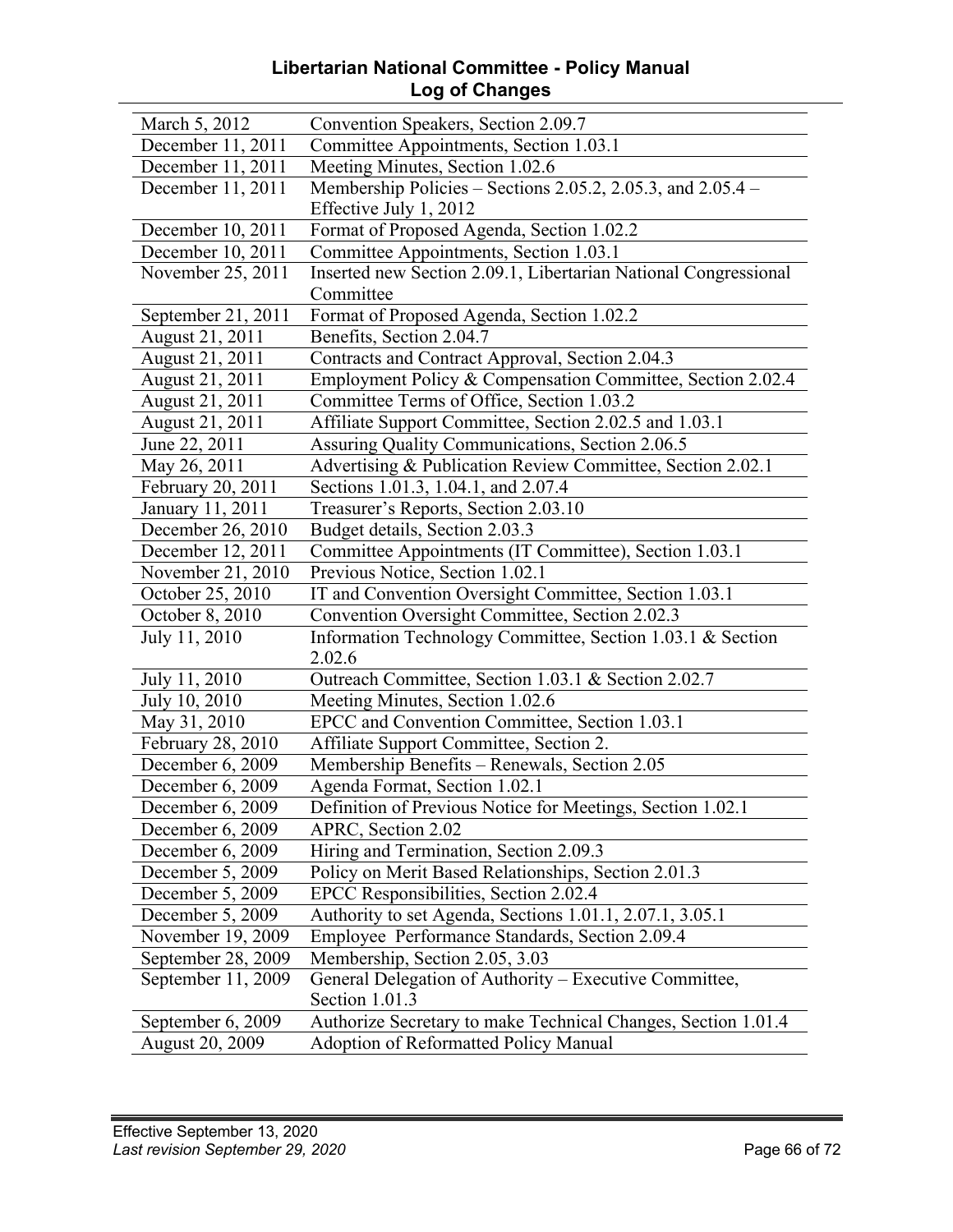#### **Libertarian National Committee - Policy Manual Endnotes**

# **ENDNOTES**

<sup>1</sup> Other terms defined in the bylaws may also be included in this document.

<sup>2</sup> See RONR  $(12<sup>th</sup>$  ed.) 10:45, 25:2, 25:13.

<sup>3</sup> Normally, alternates may only fill vacancies, not absences. However, Bylaw Article 7.1 authorizes the LNC to delegate its authority to others, otherwise only members could participate in meetings. In the absence of this rule, the only role for alternates would be voting in mail ballots, in accordance with Bylaw Article 13.

 $4 \text{ In the absence of this rule, RONR } (12^{\text{th}} \text{ ed.})$  47:33 states that the Secretary would be responsible for preparing "prior to each meeting an order of business for the use of the presiding officer, showing in their exact order, under the correct headings, all matters known in advance that are due to come up and— if applicable— the times for which they are set."

Note: RONR  $(12<sup>th</sup>$  ed.) 8:2(2) defines session as a "meeting or series of connected meetings devoted to a single order of business, program, agenda or announced purpose, in which when there is more than one (1) meeting—each succeeding meeting is scheduled with a view to continuing business at the point where it was left off at the previous meeting."

<sup>5</sup> LNC is delegating its authority in accordance with Bylaw Article 7.1, which states "The National Committee may delegate its authority in any manner it deems necessary." In the absence of this rule, all authority would be retained by the LNC.

 $6$  RONR (12<sup>th</sup> ed.) 57:19 authorizes an assembly to delegate technical changes of documents, provided they do not change the meaning. In the absence of this Rule, virtually all changes would require a vote of the LNC.

<sup>7</sup> There are two divisions of main motions, original main motions and incidental main motions. See RONR  $(12<sup>th</sup>$  ed.) 5:2.

<sup>8</sup> In the absence of this rule, the procedure for providing previous notice is as described in RONR  $(12<sup>th</sup>$  ed.) 10:44, 44:10 and varies depending on whether there is more than a quarterly time interval between meetings. In the case where there is no more than a quarterly time interval between meetings, the announcement must be made at the previous meeting. In the case where more than a quarterly time interval exists between meetings, the member gives notice to the Secretary, who sends it out with the call of the meeting.

In the absence of this rule, previous notice would not require the full text of the motion or resolution, only an accurate and complete statement of purport.

Note: RONR  $(12<sup>th</sup>$  ed.) 8:2(2) defines session as a "meeting or series of connected meetings devoted to a single order of business, program, agenda or announced purpose, in which when there is more than one (1) meeting—each succeeding meeting is scheduled with a view to continuing business at the point where it was left off at the previous meeting."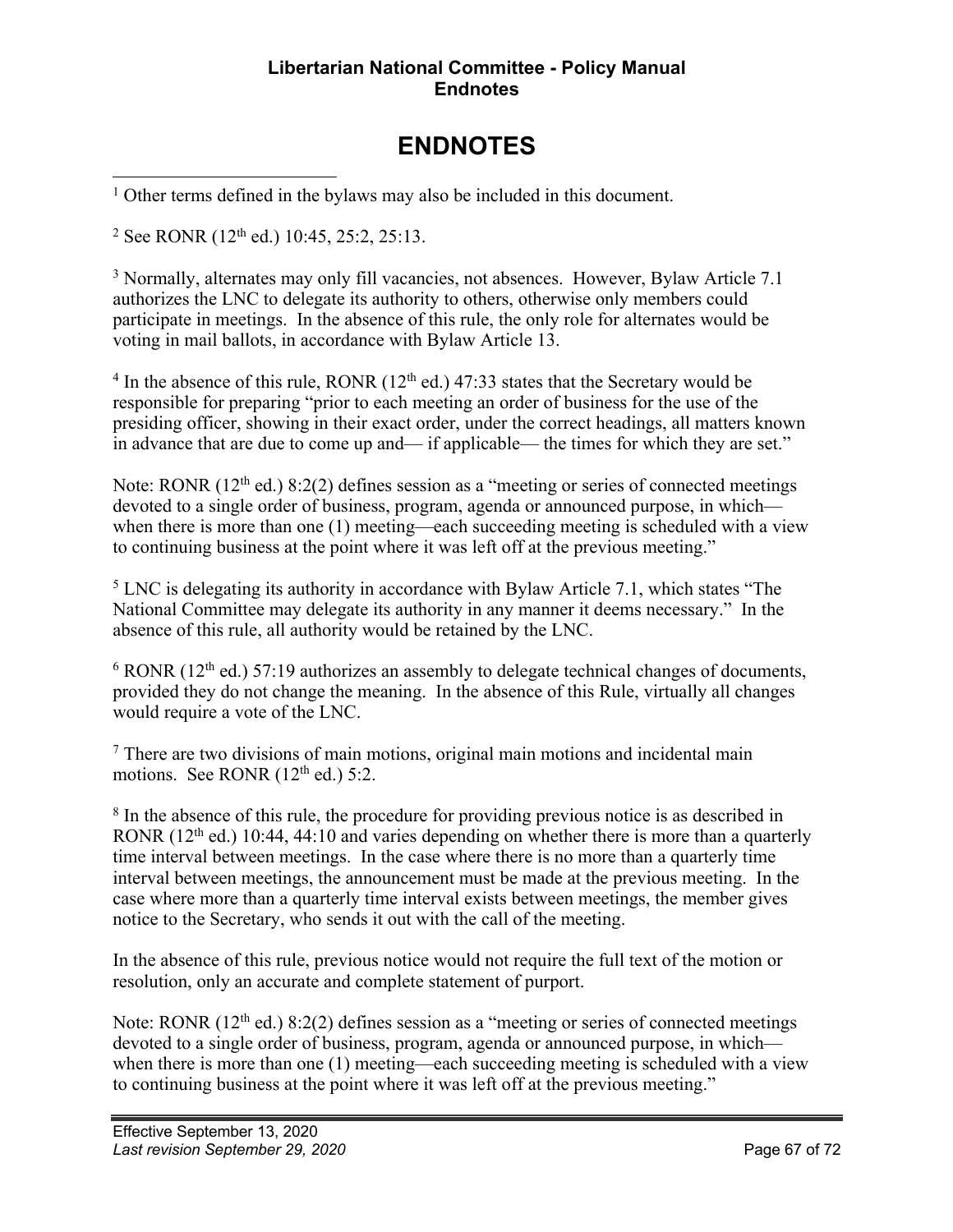Note: A motion to adopt, amend or rescind a special rule of order requires either (a) a twothirds (2/3) vote with previous notice, or (b) a vote of a majority of the entire membership of the Libertarian National Committee. See RONR (12<sup>th</sup> ed.) 2:22, 10:45.

<sup>9</sup> In the absence of this rule, we would follow the default of order of business as described in RONR (12th ed.) 41:5.

 $10$  In the absence of this rule, changing the order of the agenda requires amending something previously adopted, which requires a two-thirds (2/3) vote or a majority of the entire membership of the LNC or unanimous consent. See RONR  $(12<sup>th</sup>$  ed.) 41:63.

<sup>11</sup> In the absence of this rule, RONR requires a suspension of the rules—two-thirds  $(2/3)$ vote—to allow a nonmember to speak in debate. See RONR  $(12<sup>th</sup>$  ed.) 25:9n7.

<sup>12</sup> RONR ( $12<sup>th</sup>$  ed.) 9:27 states "A member can be punished under disciplinary procedures if he violates the secrecy of an executive session. Anyone else permitted to be present is honorbound not to divulge anything that occurred."

<sup>13</sup> In the absence of this rule, the LNC could enter executive session for any reason with only a majority vote, and there would be no such content requirements for the motion to enter executive session. RONR  $(12<sup>th</sup>$  ed.) 9:24 states that "a motion to go into executive session is a question of privilege, and therefore is adopted by a majority vote."

<sup>14</sup> This section was amended effective July 19, 2020 to comply with an amendment to the Party bylaws stating: "The LNC and all of its committees shall conduct all votes and actions in open session; executive session may only be used for discussion of personnel matters, contractual negotiations, pending or potential litigation, or political strategy requiring confidentiality."

<sup>15</sup> In the absence of this rule, action can be taken in executive session. RONR  $(12<sup>th</sup>$  ed.) 9:27 states, "the minutes, or record of proceedings, of an executive session must be read and acted upon only in executive session, unless that which would be reported in the minutes – that is, the action taken, as distinct from that which was said in debate – was not secret, or secrecy has been lifted by the assembly."

<sup>16</sup> In the absence of this rule, a motion would be required before allowing debate. RONR  $(12<sup>th</sup>$ ed.) 9:27 "Unless the assembly has specifically authorized that a particular subject be discussed while no motion is pending, however, such a discussion can be entered into only at the sufferance of the chair or until a point of order is made…"

 $17$  In the absence of this rule, this action of making public these minutes would be made in executive session. RONR on p. 96 states, "the minutes, or record of proceedings, of an executive session must be read and acted upon only in executive session, unless that which would be reported in the minutes—that is, the action taken, as distinct from that which was said in debate—was not secret, or secrecy has been lifted by the assembly."

 $\overline{a}$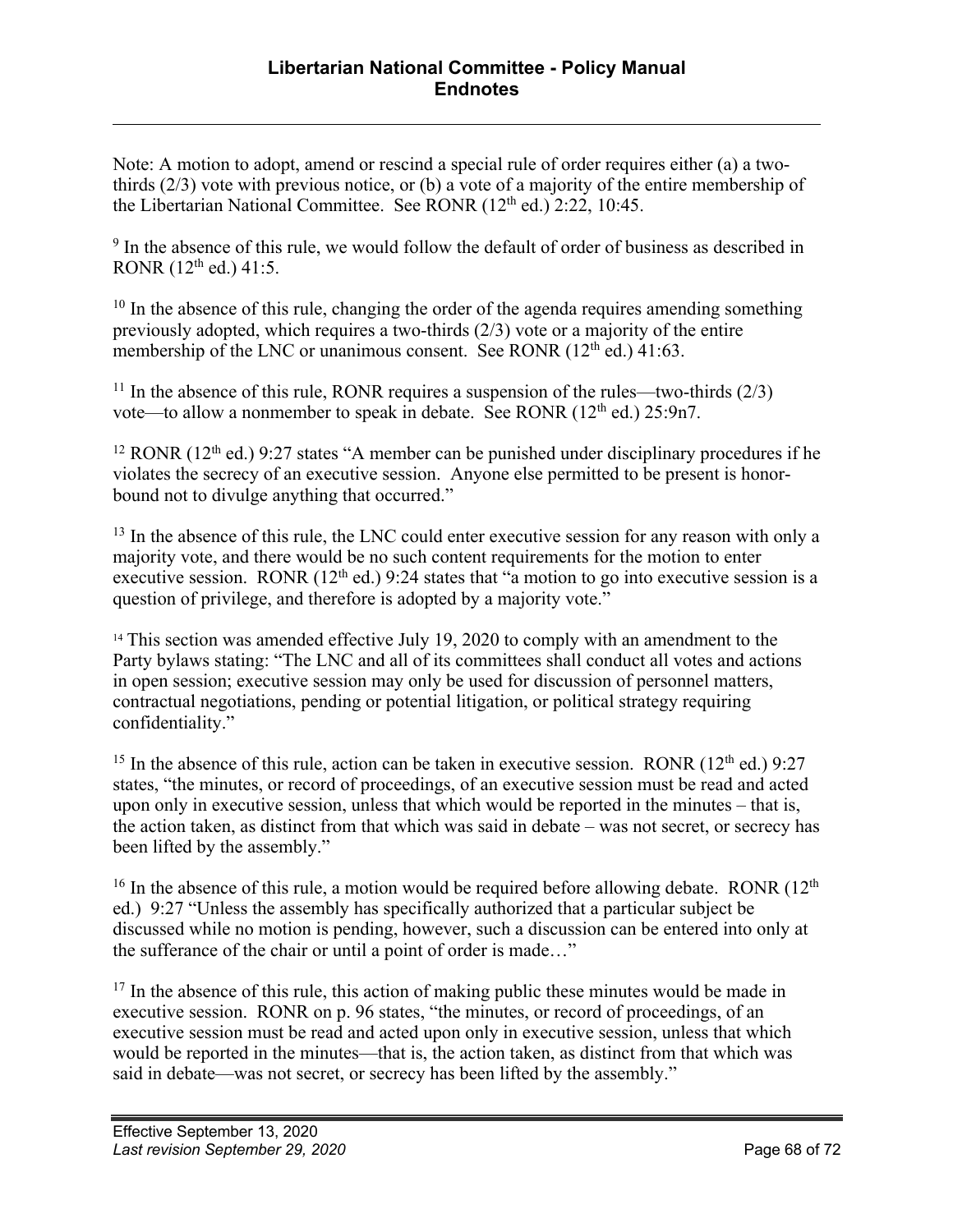$\overline{a}$ In addition, under RONR, lifting secrecy is a regular motion requiring only a majority vote, so any requirement for a two-thirds (2/3) vote is more burdensome.

 $18$  In the absence of this rule, the minutes would not reflect who was absent from an Executive Session. See RONR  $(12<sup>th</sup>$  ed.) Section 48 for the contents of minutes.

 $19$  In the absence of this rule, this information may not violate the secrecy of Executive Session. RONR  $(12<sup>th</sup>$  ed.) 9:27 states "A member can be punished under disciplinary procedures if he violates the secrecy of an executive session. Anyone else permitted to be present is honor-bound not to divulge anything that occurred."

 $20$  In the absence of this rule, lifting secrecy would require only the consent of the LNC. RONR  $(12<sup>th</sup>$  ed.) 9:27 states, "the minutes, or record of proceedings, of an executive session must be read and acted upon only in executive session, unless that which would be reported in the minutes—that is, the action taken, as distinct from that which was said in debate—was not secret, or secrecy has been lifted by the assembly."

<sup>21</sup> In the absence of this rule, the minutes would not reflect disclosed conflicts of interest. See RONR (12<sup>th</sup> ed.) Section 48 for the contents of minutes.

 $22$  RONR recommends against attempting to conduct business by electronic email, as it does not constitute a deliberative assembly and will result in many situations unprecedented in parliamentary law, and many rules and customs of parliamentary law cannot be applied. See RONR  $(12<sup>th</sup>$  ed.)1:1n1 and also 9:34.

 $^{23}$  In the absence of this rule, each day's minutes would be approved at the beginning of the next day of the session and the final day's minutes would be approved before the final adjournment, unless the body authorizes the executive board or a committee to approve the minutes at a later time. See RONR  $(12<sup>th</sup>$  ed.) 48:9.

 $24$  In the absence of this rule, minutes would only be accessible by members of the Executive Committee. RONR  $(12<sup>th</sup>$  ed.) 47:33 states "Any member has a right to examine these reports and the record book(s) including the minutes of an executive session, at a reasonable time and place, but this privilege must not be abused to the annoyance of the secretary. The same principle applies to records kept by boards and committees, these being accessible to members of the boards or committees but to no others (but see 49:18-19)."

 $25$  In the absence of this rule, each day's minutes would be approved at the beginning of the next day of the session and the final day's minutes would be approved before the final adjournment, unless the body authorizes the executive board or a committee to approve the minutes at a later time. See RONR  $(12<sup>th</sup>$  ed.) 48:9.

<sup>26</sup> In the absence of this rule and Bylaw Article 9.2, the LNC would select the committee sizes, select the committee members, and would have the option of appointing the committee chairs. See RONR  $(12<sup>th</sup>$  ed.) 50:11.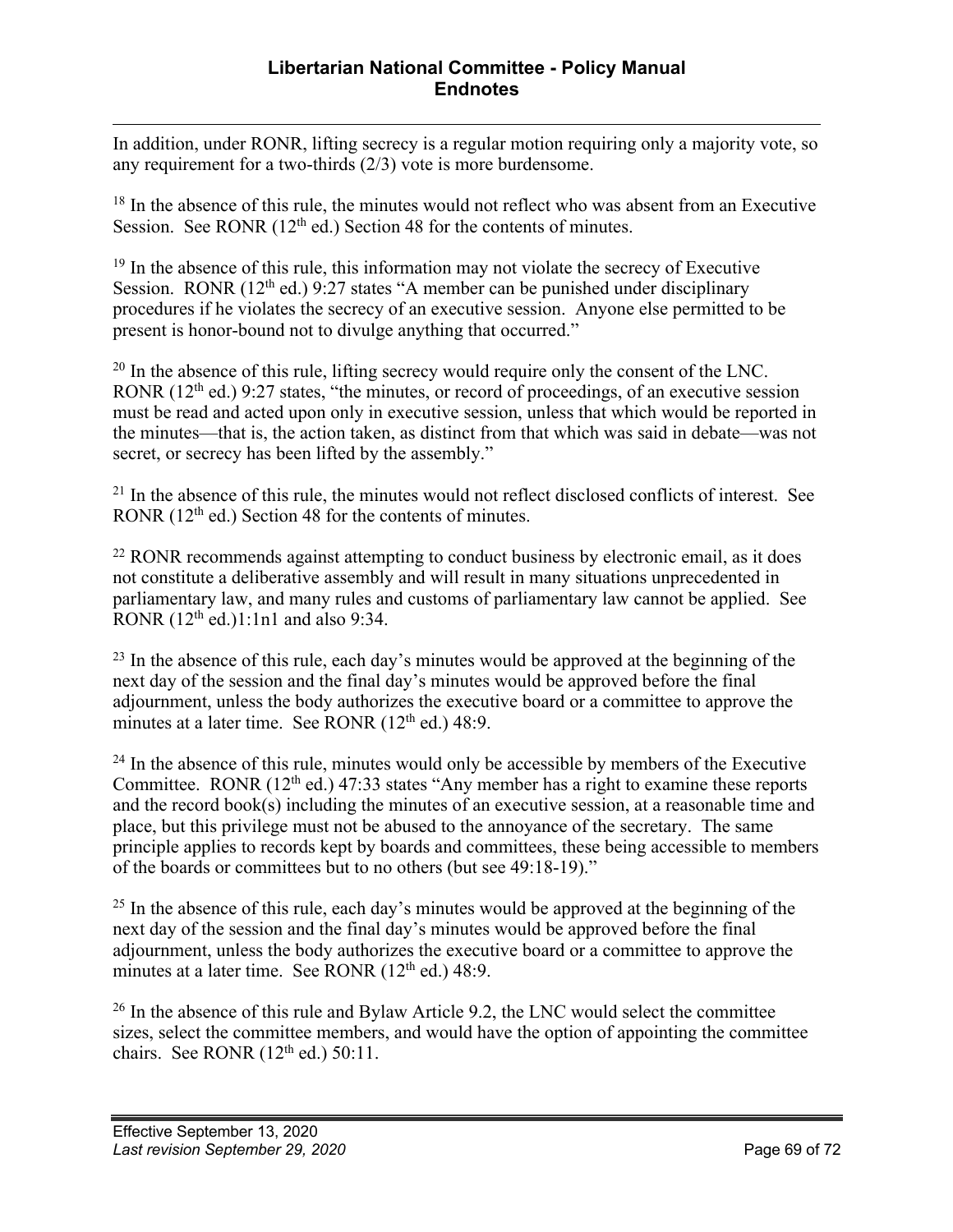<sup>27</sup> Bylaw Article 9.2 requires a standing Audit Committee and specifies the details noted in the "size" and "member selection" columns of this table. In the absence of this row, the nonofficer LNC members would have the option of appointing the committee chair. See RONR  $(12<sup>th</sup>$  ed.) 50:11.

 $28$  In the absence of this rule, the term of office of a special committee would expire when the assigned task is completed and the committee reported back to the assembly (see RONR  $(12<sup>th</sup>$ ed.) 50:10), except that in a board the special committee would expire with the body that appointed it (see RONR  $(12<sup>th</sup>$  ed.) 50:30). Standing committees are appointed for a term corresponding to that of the officers, but the members of standing committees continue their duties until their successors are chosen (see RONR  $(12<sup>th</sup>$  ed.) 50:29).

 $29$  In the absence of this rule, the chair would not automatically be a member—voting or nonvoting—on any committee, unless appointed to the position. See RONR  $(12<sup>th</sup>$  ed.) 47:20.

 $30$  RONR (12<sup>th</sup> ed.) 1.1n1 states: "A group that attempts to conduct the deliberative process in writing—such as by postal mail, electronic mail (e-mail), or facsimile transmission (fax) does not constitute a deliberative assembly. When making decisions by such means, many situations unprecedented in parliamentary law will arise, and many of its rules and customs will not be applicable (see also 9:30-36).

 $31$  In the absence of this rule, without notice, the LNC can amend this with a two-thirds (2/3) vote or a majority of the entire board; or with notice, the LNC can amend with a majority vote. See RONR  $(12^{th}$  ed.) 35:2(7).

 $32$  LNC is delegating its authority. In the absence of this rule, such an amendment would require LNC approval.

<sup>33</sup> LNC is delegating its authority. In the absence of this rule, such an amendment would require LNC approval.

 $34$  LNC is delegating its authority. In the absence of this rule, such an amendment would require LNC approval.

<sup>35</sup> In the absence of this rule, a majority vote of the LNC would be sufficient to grant an honorary life membership. Note that honorary life memberships do not confer status as a sustaining member.

<sup>36</sup> See RONR (12th ed.) 25:12-13.

<sup>37</sup> Current bylaws-specified committees include Judicial, Bylaws and Rules, Platform, and Credential Committees.

<sup>38</sup> This policy assigns some tasks to the Audit Committee in addition to those specified in Bylaw Article 9.2.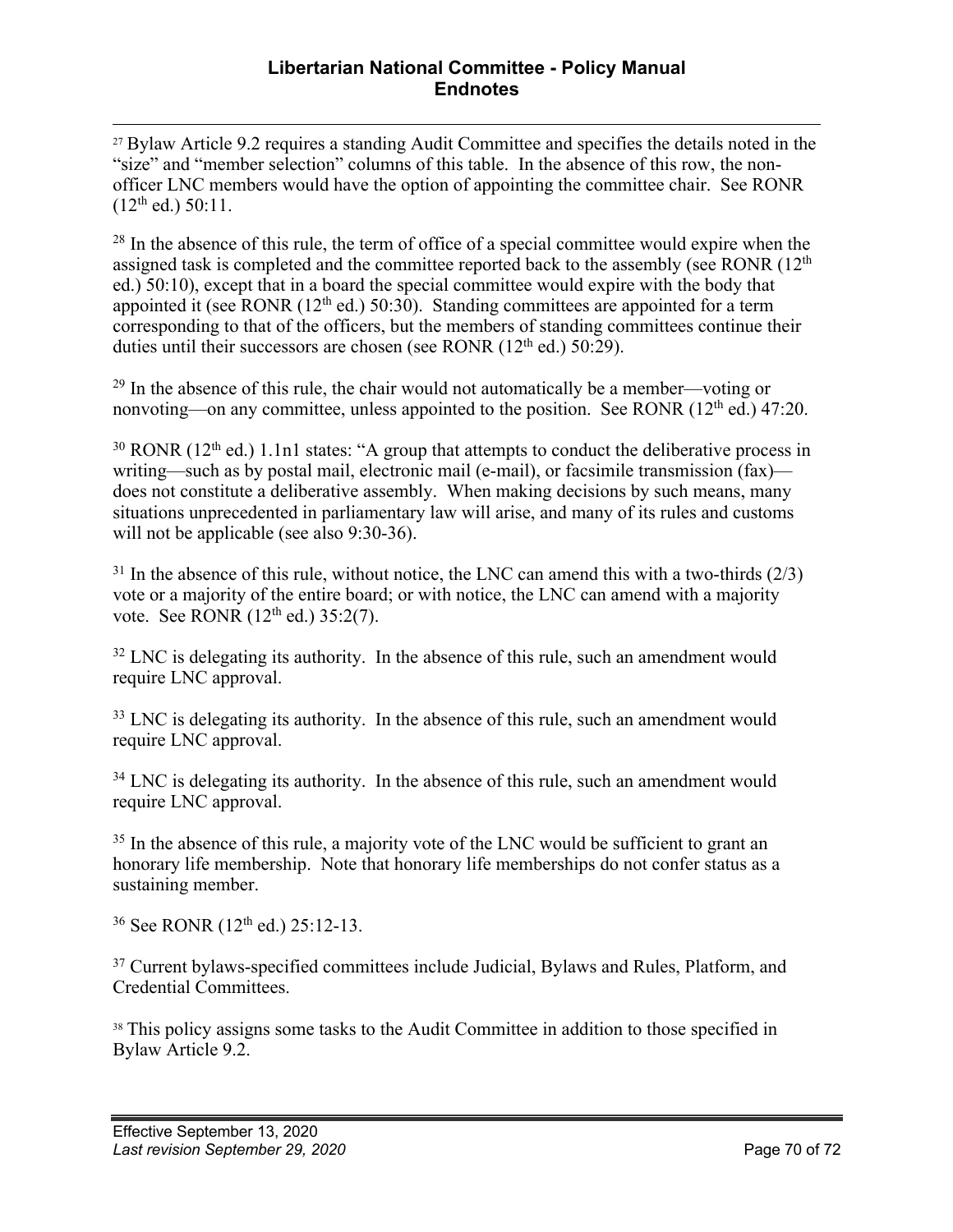<sup>39</sup> In the absence of this rule, the committee could not begin its work until all of its members were named (see RONR  $(12<sup>th</sup>$  ed.) 50:13(d)).

<sup>40</sup> The term "fixed membership" is defined in the footnote on RONR  $(12<sup>th</sup>$  ed.) 44:9(b)n1.

<sup>41</sup> Note that the D.C. corporation code requires board approval to open a bank account.

<sup>42</sup> Bylaws Article 9.4 states, "The National Committee shall have the power to designate the depository of all funds of the Party and shall appoint such officers and employees as in its judgment may seem advisable to deposit and withdraw funds." The National Committee is delegating its authority here in accordance with Bylaws Article 7.1.

<sup>43</sup> In the event that a budget is not adopted by the LNC, Bylaws Article 9.1 authorizes the Treasurer to spend money using the previous year's budget. "The fiscal term of the Party shall begin on January 1 of each year. From January 1 until the National Committee has approved a budget, the Treasurer may authorize expenditures for any item incorporated in the previous year's budget as long as the level of expenditure is consistent with that budget."

<sup>44</sup> Authorized by Bylaw Article 6.6.

<sup>45</sup> Authorized by Bylaw Article 6.6.

<sup>46</sup> This policy is derived from and serves as an interpretation of Bylaw Article 9.5.

<sup>47</sup> Authorized by Bylaw Article 4.2.

<sup>48</sup> Qualifications for sustaining membership are defined by Bylaw Article 4.4.

<sup>49</sup> In the absence of this rule there is no requirement in RONR to send such documents in advance. RONR  $(12<sup>th</sup>$  ed.) 47:33(10) states that the Secretary is responsible for preparing "prior to each meeting, an order of business for the use of the presiding officer, showing in their exact order, under the correct headings, all matters known in advance that are due to come up and—if applicable—the times for which they are set."

RONR  $(12<sup>th</sup>$  ed.) 41:62 states that a proposed agenda is not binding. "In some organizations, it is customary to send each member, in advance of a meeting, an order of business or agenda, with some indication of the matters to be considered under each heading. Such an agenda is often provided for information only, with no intention or practice of submitting it for adoption. Unless a pre-circulated agenda is formally adopted at the session to which it applies, it is not binding as to detail or order of consideration, other than as it lists preexisting orders of the day (RONR  $(12<sup>th</sup>$  ed.) 41:39-40) or conforms to the standard order of business (RONR  $(12<sup>th</sup>$  ed.) 3:15-17, 41:5) or an order of business prescribed by the rules of the organization (RONR  $(12<sup>th</sup>$  ed.)  $2:14-22, 3:15-17$ ."

It requires a simple majority for the LNC to adopt an agenda (RONR  $(12<sup>th</sup>$  ed.) 41:61).